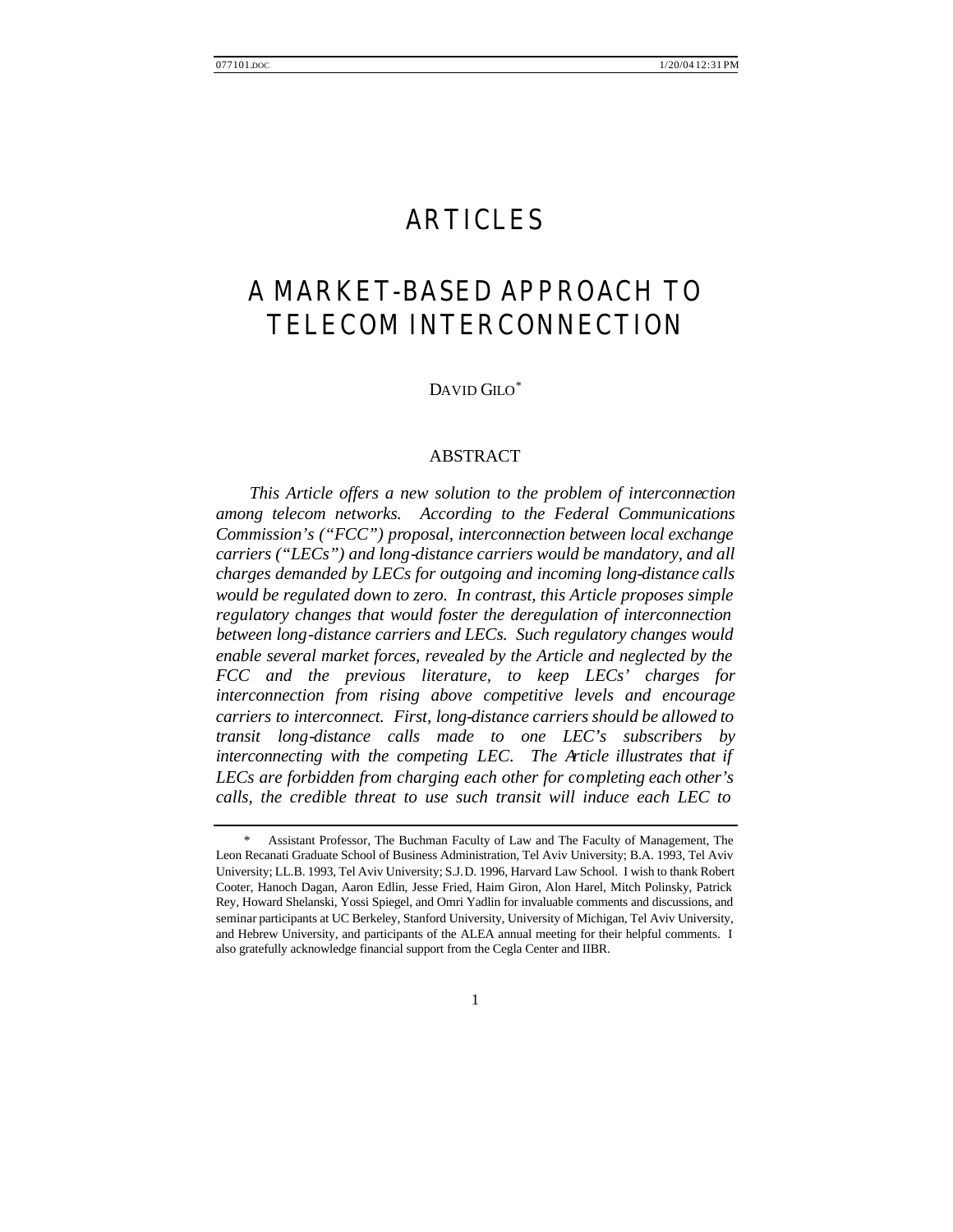*interconnect directly with long-distance carriers and to charge them voluntarily for incoming calls no more than the competing LEC's marginal costs of transit. Moreover, future growth of cellular telephony and broadband Internet-protocol telephony is expected to strengthen this market force, especially if the FCC's current requirement that longdistance carriers average their rates is eliminated. As to the rates LECs charge long-distance carriers for long-distance calls made by the LECs' subscribers, if the Telecommunications Act of 1996's ("1996 Act") requirement that long-distance carriers equalize their rates is amended, direct competition among LECs is shown to restrain them. Even short of amending the 1996 Act, the Article shows how long-distance carriers' ability to ask one LEC to transit long-distance calls made by the competing LEC's subscribers is expected to drive these rates down to the marginal costs of transit. The Article shows how interconnection among the LECs themselves should be regulated in order to enable the proposed deregulation of interconnection between the LECs and long-distance carriers. First, interconnection among LECs themselves should be mandated. Second, LECs should not be allowed to charge each other for completing each other's calls. The Article also exposes an additional justification for not allowing LECs to charge each other for completing each other's calls: LECs might negotiate an excessive reciprocal rate for such calls to enforce an implicit commitment on the part of a new LEC entering the market to focus only on "net receivers of calls" (such as Internet service providers), leaving the rest of the market to the incumbent*.

#### TABLE OF CONTENTS

| IV. LONG-DISTANCE CARRIER/LEC INTERCONNECTION 15           |  |
|------------------------------------------------------------|--|
| A. THE UNDESIRABILITY OF REGULATING INTERCONNECTION 15     |  |
| B. WHAT IS THE RATIONALE FOR REGULATING RATES LECS         |  |
| CHARGE FOR COMPLETING LONG-DISTANCE CALLS? 19              |  |
| C. COMPETITIVE PRESSURES ON LECS' RATES FOR                |  |
|                                                            |  |
| 1. Using Competing LECs to Transit Long-Distance Calls 20  |  |
| 2. Calling the Recipient's Cellular Phone as a Competitive |  |
|                                                            |  |
|                                                            |  |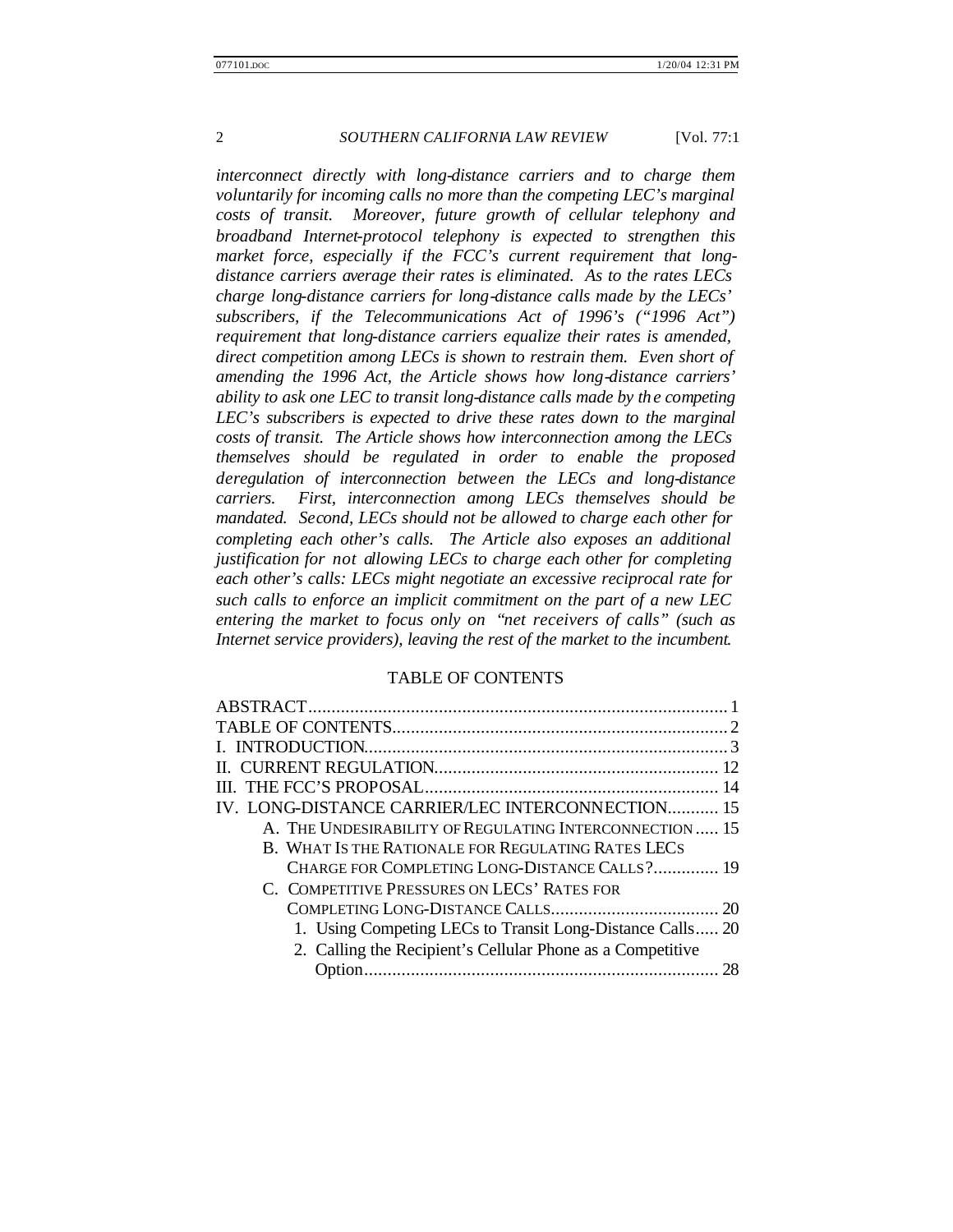| 2003] | A MARKET-BASED APPROACH TO TELECOM                         | 3 |
|-------|------------------------------------------------------------|---|
|       | 3. Calling the Recipient's Broadband-Internet Telephone    |   |
|       |                                                            |   |
|       | 5. Callers' Information Regarding Rates for Completing     |   |
|       | D. COMPETITIVE PRESSURES ON LECS' RATES FOR ENABLING       |   |
|       | LONG-DISTANCE CALLS MADE BY THEIR SUBSCRIBERS  36          |   |
|       | 1. Allowing Long-Distance Carriers to Pass the Charges     |   |
|       | 2. Competitive Transit of Outgoing Long-Distance Calls  37 |   |
|       |                                                            |   |
|       | A. WHY INTERCONNECTION AMONG LECS SHOULD BE                |   |
|       | B. WHY LECS SHOULD NOT BE ALLOWED TO CHARGE EACH           |   |
|       | OTHER FOR COMPLETING EACH OTHER'S CALLS 43                 |   |
|       | 1. The Reciprocal Rate as a Self-Enforcing Market          |   |
|       |                                                            |   |
|       | 2. LECs Might Negotiate Excessive Reciprocal Rates to      |   |
|       |                                                            |   |
|       | 3. Raising the Reciprocal Rate to Raise Charges from       |   |
|       |                                                            |   |
|       |                                                            |   |
|       |                                                            |   |

## I. INTRODUCTION

This Article offers a new solution to the problem of interconnection among telecom networks. Telecom networks interconnect with each other in various settings. As local telecom markets open up to competition,<sup>1</sup> competing local exchange carriers ("LECs") interconnect with one another so that subscribers of one LEC can call subscribers of a competing LEC. This may include Internet service provider ("ISP") bound calls, where the ISP's subscriber subscribes to one LEC and the ISP subscribes to a different LEC. LECs also interconnect with long-distance carriers, which enable subscribers of one LEC in one area to call subscribers of another LEC in another area. Similarly, competing cellular providers interconnect in order to enable subscribers of the various providers to call each other's cellular phones. Finally, cellular networks interconnect with LECs and

<sup>1.</sup> The Telecommunications Act of 1996, Pub. L. No. 104-104, 110 Stat. 56 (codified in scattered sections of 47 U.S.C.) provides that local telecom markets in the United States, previously dominated by regulated monopolies, should be open to competition.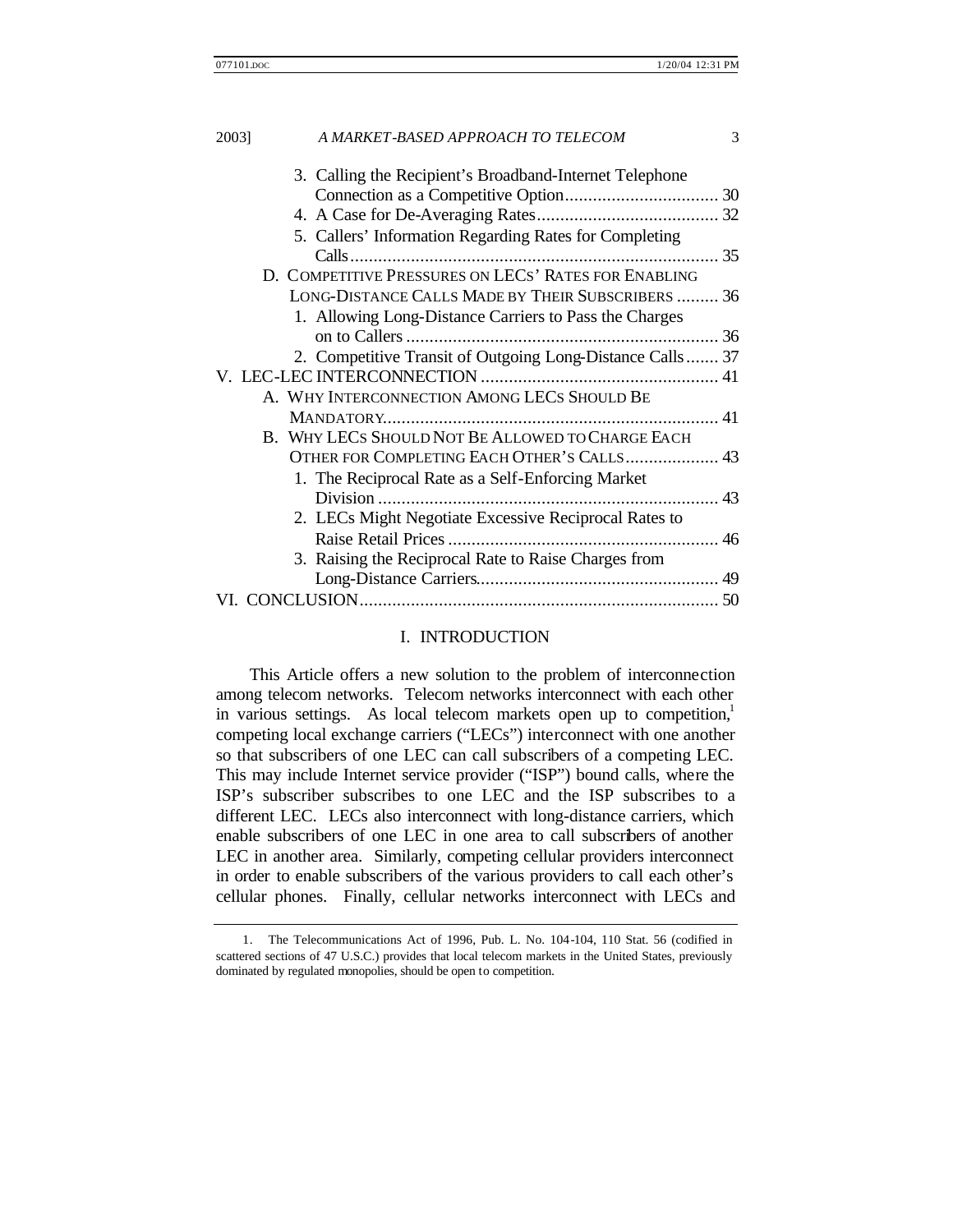long-distance carriers to enable local and long-distance calls between wireline subscribers and cellular subscribers.

Current regulation of interconnection among telecom carriers may be categorized into two classes: interconnection among competing local networks, and interconnection between long-distance carriers and LECs. Interconnection among competing local networks is, pursuant to the Telecommunications Act of 1996 ("1996 Act"), mandatory and requires LECs to negotiate reciprocal-compensation rates for calls made by subscribers of one LEC to subscribers of the other.<sup>2</sup> A series of Federal Communications Commission ("FCC") orders and rules regulate interconnection between long-distance carriers and LECs, as well as the rates LECs may charge long-distance carriers for long-distance calls made to or by LECs' subscribers.<sup>3</sup>

In light of the high regulatory costs involved in the FCC's methodology of gradual intervention, which constrains the rates LECs charge long-distance carriers, and in order to cope with alleged distortions in the current regulatory regime, the FCC proposed a revolutionary change to the interconnection regime. $4$  The essence of the FCC's proposal is that, absent agreement among interconnecting networks, all charges demanded by LECs for interconnection will be regulated down to zero.<sup>5</sup> In other words, LECs will not be allowed to charge another network for calls flowing between the LEC and the other network, unless the other network is willing to pay.<sup>6</sup> Instead, LECs will be expected to recover the costs involved in such interconnection from their subscribers. This regulation is proposed both for interconnection among competing LECs and for interconnection between LECs and long-distance carriers.

Interconnection between long-distance carriers and LECs is, therefore, characterized by extensive rate regulation and regulatory intervention. Current regulation mandates interconnection while placing a positive cap

<sup>2.</sup> Part II provides a detailed description of current regulation.

<sup>3.</sup> *See* discussion *infra* Part II.

<sup>4.</sup> *See In re* Developing a Unified Intercarrier Compensation Regime, 16 F.C.C.R. 9610 (Apr. 27, 2001) (notice of proposed rulemaking). The FCC's proposal is based mainly on two FCC working papers: JAY M. ATKINSON & CHRISTOPHER BARNEKOV, FCC, A COMPETITIVELY NEUTRAL APPROACH TO NETWORK INTERCONNECTION (2000); Patrick DeGraba, *Central Office Bill and Keep as a Unified Inter-Carrier Compensation Regime*, 19 YALE J. ON REG. 37 (2002).

<sup>5.</sup> This proposal will be referred to in this Article as the "bill and keep proposal," using the FCC's terminology.

<sup>6.</sup> According to DeGraba's proposal, for example, a carrier asking the LEC to complete a call made to the LEC's subscriber would be responsible for the costs of transporting the call up to the LEC's central office, while the LEC would be responsible for the costs of transporting the call from its central office to the recipient. *See* DeGraba, *supra* note 4, at 41.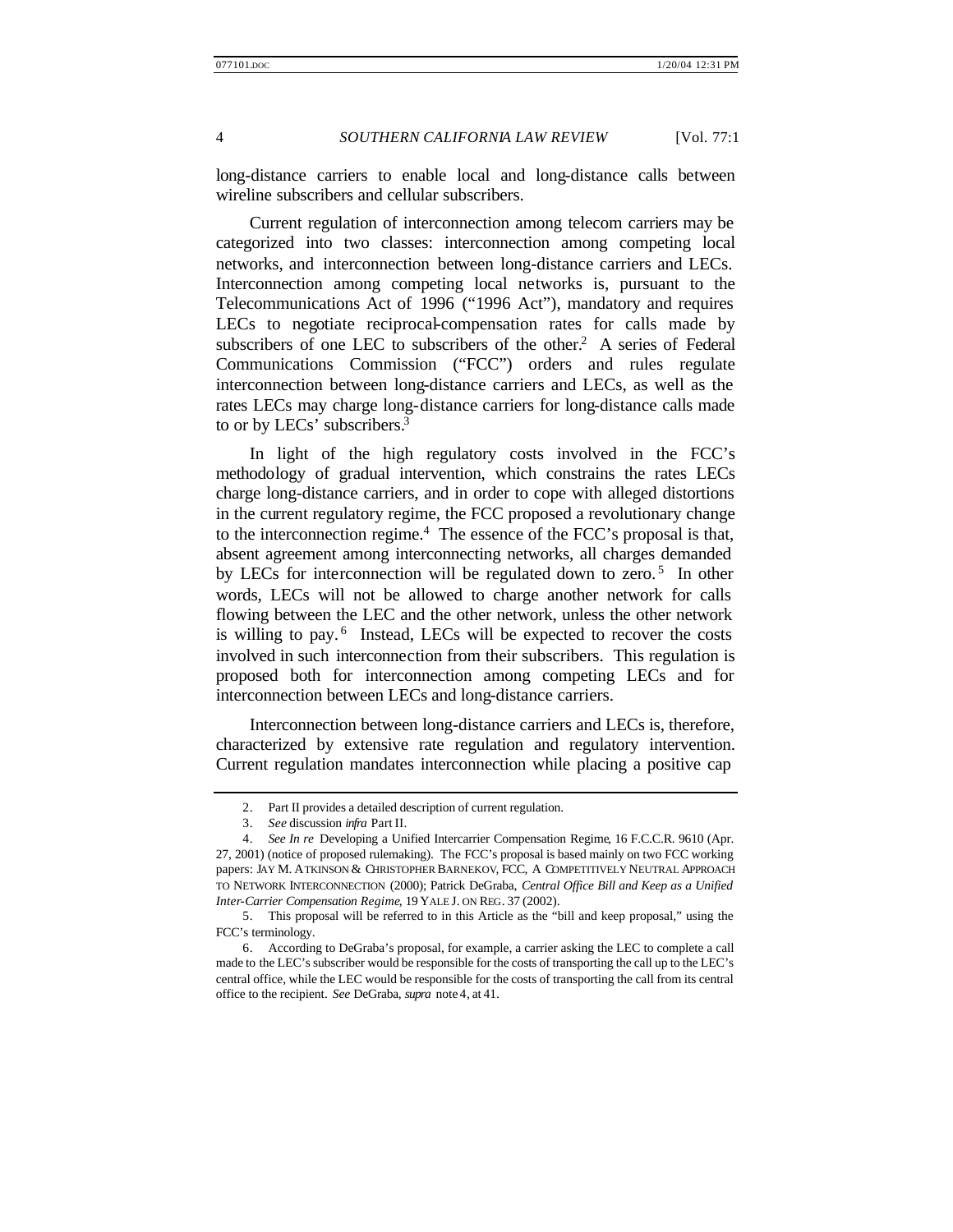on charges imposed by LECs on long-distance carriers. The FCC's recent bill-and-keep proposal mandates interconnection and essentially regulates these charges down to zero.<sup>7</sup> Such regulatory intervention is contrary to Congress's intent in the 1996 Act of opening telecom markets to competition and allowing competition to replace regulation. <sup>8</sup> We might as well have remained with the historic telecom monopolies and regulated them. This would have saved the extremely high social cost of duplicating infrastructure involved in competitive entry. The FCC proposes to impose the zero rate on unwilling LECs. This could cause various distortions and regulatory costs, which might not exist in an arrangement in which the LEC voluntarily enters into the interconnection agreement. In particular, if LECs do not expect to earn anything from long-distance carriers, the LECs' incentives to provide high-quality interconnection and technical assistance will be substantially reduced. Disputes are expected to arise over the nonprice characteristics of the interconnection relationships. These disputes will have to be resolved by the FCC and the courts.<sup>9</sup>

Furthermore, under the FCC's proposal, LECs would not be able to recover the costs of completing and enabling long-distance calls from long-

9. *See* discussion *infra* Part IV.A.

<sup>7.</sup> Since the FCC proposes that carriers should be able to negotiate around the zero rate, *see In re* Developing a Unified Intercarrier Compensation Regime, 16 F.C.C.R. at 9620, long-distance carriers would pay rates higher than zero if they agreed to. Of course, this is unlikely. The ability to negotiate around the zero rate is, therefore, especially important in the case of interconnection among LECs, as discussed *infra* Part V.

<sup>8.</sup> It is widely acknowledged that in the 1996 Act, "Congress sought 'to promote compet ition and educe regulation in order to secure lower prices and higher quality services for American telecommunications consumers. . . .'" U.S. West Communications, Inc. v. Serna, No. 97-124 JP/JHG, 1999 U.S. Dist. LEXIS 21774, at \*3 (D.N.M. Aug. 25, 1999). *See also* Reno v. ACLU, 521 U.S. 844, 857 (1997) (stressing that the 1996 Act's primary purpose was to reduce regulation); Southwestern Bell Tel. Co. v. FCC, 153 F.3d 523, 547 (8th Cir. 1998) (stressing "Congress's directive that the [FCC] replace regulation with competition to the greatest extent possible consistent with the public interest," and that competitive markets are better suited than regulatory agencies to allocate resources and services efficiently for the maximum benefit of consumers) (internal citations omitted). The FCC also repeatedly echoed the purpose of "using competition to bring about cost-based rates." *See, e.g.*, *In re* Access Charge Reform; Price Cap Performance Review for Local Exchange Carriers; Low-Volume Long-Distance Users; and Federal-State Joint Board on Universal Service, 15 F.C.C.R. 12,962, 12,977 (May 31, 2000) (reports and orders); *In re* Access Charge Reform, CC Docket No. 96-262, 14 F.C.C.R. 14,221, 14,348 (Aug. 27, 1999) (report and order). The FCC declared a strong preference

not to intervene in the marketplace, particularly with respect to competitive new entrants, unless intervention is necessary to fulfill our statutory obligation to ensure just and reasonable rates. If market forces are not operating to constrain CLEC access charges, we seek the least intrusive means possible to correct any market failures.

*In re* Access Charge Reform, CC Docket No. 96-262, 14 F.C.C.R. at 14,348. *See also In re* Access Charge Reform, 12 F.C.C.R. 15,982, 16,001, 16,107 (May 16, 1997) (report and order) (urging that "[r]egulation cannot replicate the complex and dynamic ways in which competition will affect the prices, service offerings, and investment decisions of both incumbent LECs and their competitors").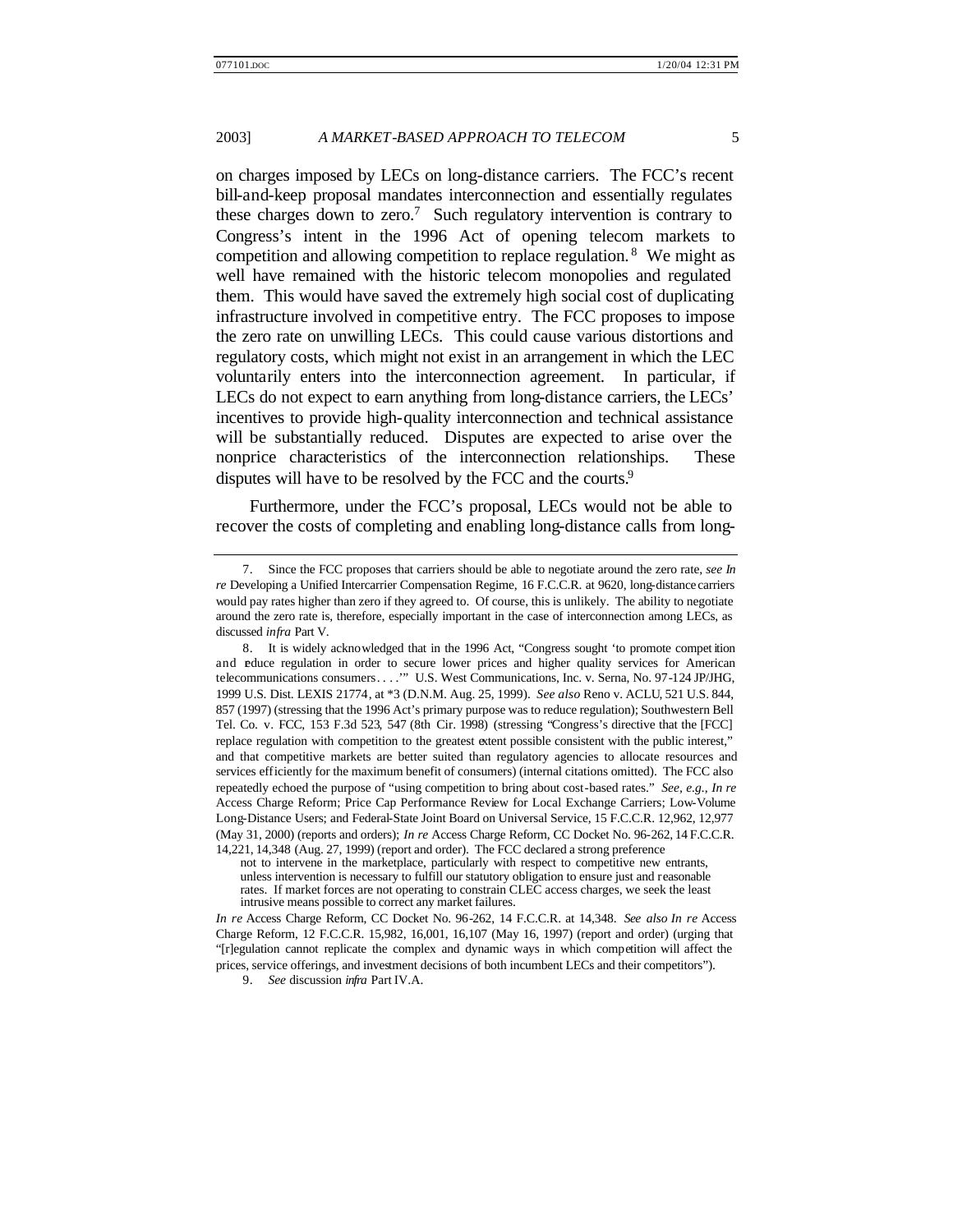distance carriers, while long-distance carriers and their customers would no doubt benefit from access to the LECs' customers. Consequently, LECs' investments in their networks will be inefficiently distorted, as they will not be able to capture even a portion of the value their network creates for long-distance carriers and their customers. In particular, new entrants into local telecom markets ("new LECs"), which might have been willing to enter local markets and expand their networks, might hesitate to do so under the FCC's proposed regime. $10$ 

This Article claims that interconnection between LECs and longdistance carriers should be deregulated. This is in sharp contrast to the FCC's current policy and its recently proposed bill-and-keep approach, both of which involve mandatory interconnection and strict regulation of the rates LECs charge long-distance carriers for interconnection. Under deregulation of interconnection between LECs and long-distance carriers, and in the absence of mandatory interconnection, the Article proposes how to regulate interconnection among the LECs themselves so that several market forces, neglected by the FCC and the previous literature, can keep LECs' charges on long-distance carriers at competitive levels and encourage carriers to interconnect and provide their subscribers with ubiquity.

First, long-distance carriers should be permitted to route calls to subscribers of one LEC ("LEC A") through interconnection with another LEC ("LEC B"), which competes with LEC  $A$ <sup>11</sup>. Such transit of calls

<sup>10.</sup> *See infra* Part IV.A. In addition, forcing interconnection for no payment could be seen as a taking without just compensation. There are opposing views in the literature as to whether such regulatory changes constitute a taking without just compensation. *See, e.g.*, Kyle D. Logue, *Tax Transitions, Opportunistic Retroactivity, and the Benefits of Government Precommitment*, 94 MICH. L. REV. 1129, 1149 (1996) (claiming that if previous regulation was meant to induce investment, regulatory change should not be applied retroactively); J. Gregory Sidak & Daniel F. Spulber, *Deregulatory Takings and Breach of the Regulatory Contract*, 71 N.Y.U. L. REV. 851, 860–61, 863–64 (1996) (arguing that imposing a zero rate for interconnection constitutes a taking without just compensation). For views pointing to the conclusion that such regulatory transitions should not be considered takings without just compensation, see Susan Rose-Ackerman & Jim Rossi, *Disentangling Deregulatory Takings*, 86 VA. L. REV. 1435, 1440 (2000) (arguing that there should be a presumption against a taking-without-just-compensation claim where the government is acting as a policymaker as opposed to a purchaser); Louis Kaplow, *An Economic Analysis of Legal Transitions*, 99 HARV. L. REV. 509 (1986) (claiming that firms should bear the risk of regulatory change). *See also* Hanoch Dagan, *Takings and Distributive Justice*, 85 VA. L. REV. 741 (1999) (arguing that if LECs expect roughly countervailing regulatory (or deregulatory) benefits, even in the long-term, there will be no takings claim).

<sup>11.</sup> Such transit arrangements are common in the case of interconnection among Internet backbones. Internet backbones are fiber infrastructures that deliver data to and from the backbones' customers (who consist mainly of ISPs and end users). The Internet is composed of a "network of networks" interconnecting backbones across the globe. *See* MICHAEL KENDE, FCC, THE DIGITAL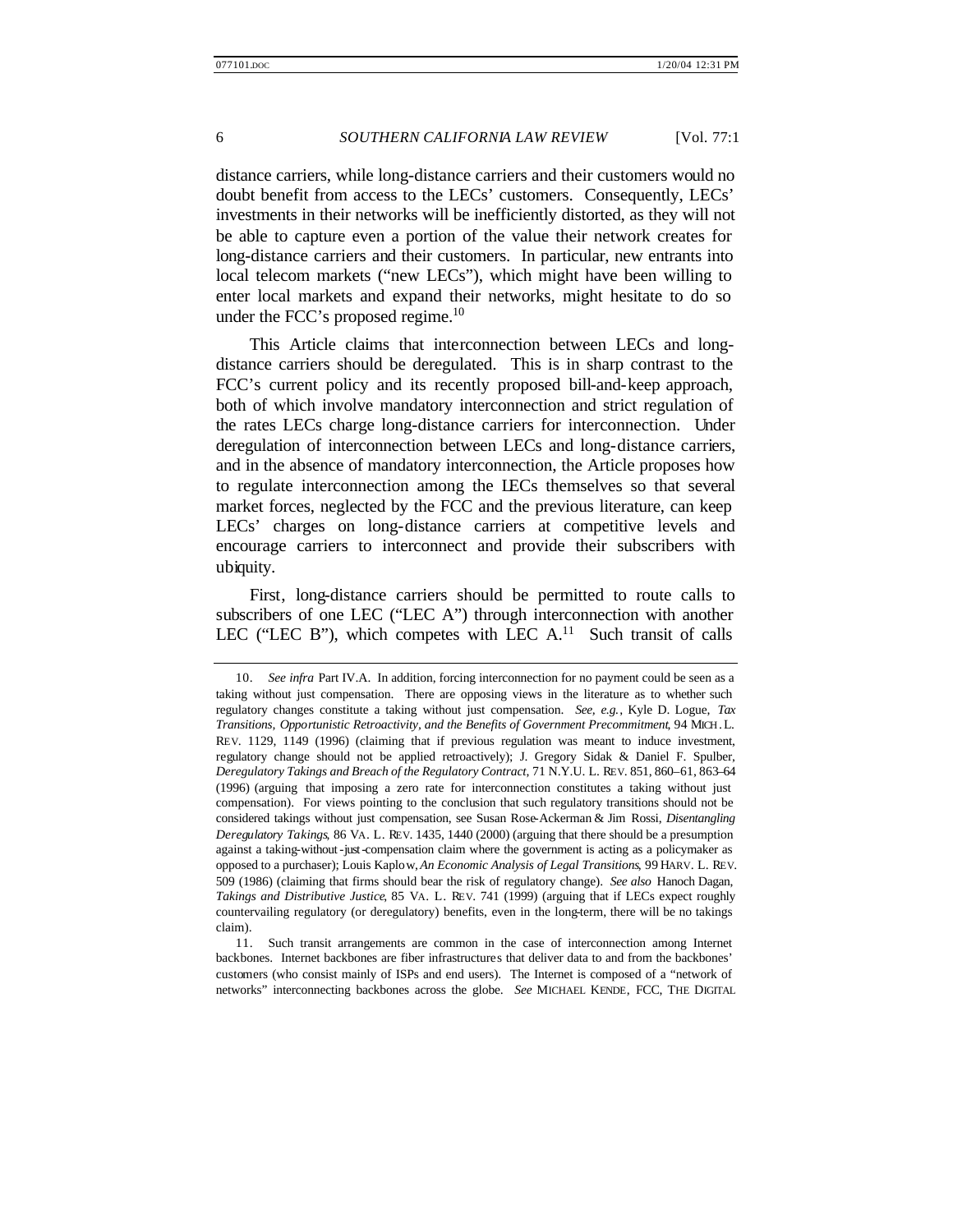would be considered a local call among competing LECs, subject to a mandatory local-interconnection regime. If LEC A attempts to charge the long-distance carrier supracompetitive rates for completing long-distance calls, LEC B would be induced to offer the long-distance carrier competitive rates for transiting long-distance calls made to LEC A's subscribers.

Although transit via LEC B allegedly involves higher costs than having LEC A complete the calls directly, it nonetheless becomes an extremely effective market force if we do not allow LECs to charge one another for completing each other's calls.<sup>12</sup> The long-distance carrier's credible threat to use transit would induce LEC A to interconnect directly with the long-distance carrier and voluntarily charge it no more than LEC B's marginal costs<sup>13</sup> of transit. This is because, for any higher rate LEC A attempts to charge the long-distance carrier, LEC B would offer the longdistance carrier a lower rate for transiting the calls to LEC A. Since LEC A would not be allowed to charge LEC B for completing these transited calls, LEC A would be made worse off and would rather complete these calls directly, and collect the competitive rate from the long-distance carrier. Interestingly, this simple market force does not depend on new LECs possessing substantial market shares. New LECs simply need to possess the technical ability to transit all long-distance calls made to the incumbent LEC's subscribers.<sup>14</sup>

HANDSHAKE: CONNECTING INTERNET BACKBONES (2000). When, for example, a small backbone purchases transit access from a large backbone, the small backbone typically gains access to all backbones interconnected to the large backbone. *See id.* at 21; Jacques Cremer, Patrick Rey & Jean Tirole, *Connectivity in the Commercial Internet*, 48 J. INDUS. ECON. 433 (2000). Transit arrangements are also abundant in the case of international telecom. Two countries that do not have an interconnection agreement can interconnect by transiting calls through a third country. *See, e.g.*, LINDA BLAKE & JIM LANDE, FCC, TRENDS IN THE U.S. INTERNATIONAL TELECOMMUNICATIONS INDUSTRY 12 (1998). Even in the local telecom-interconnection context, such transit situations currently exist. *See, e.g.*, *In re* Developing a Unified Intercarrier Compensation Regime, 16 F.C.C.R. at 9634. They are not common, however, presumably because interconnection is mandated under regulated rates (so that market forces are not free to act in the above-mentioned manner) and because of LECs' ability to negotiate reciprocal rates for calls flowing among them, which makes transit an unappealing option for long-distance carriers. *See infra* Part IV.C.1.

<sup>12.</sup> Such an arrangement among LECs bears some resemblance to the FCC's recent bill-andkeep proposal, only it is limited to interconnection among the LECs and is mandatory, in contrast to the FCC's proposed default rule. *See In re* Developing a Unified Intercarrier Compensation Regime, 16 F.C.C.R. at 9620; *infra* Part V.

<sup>13.</sup> Marginal costs are the costs of supplying the marginal unit (e.g., a marginal minute of the telephone call).

<sup>14.</sup> Even if an LEC is integrated with a long-distance carrier, the LEC's incentive to harm unaffiliated long-distance carriers becomes highly questionable due to long-distance carriers' ability to transit calls made to the LEC's subscribers via the competing LEC. For a more in-depth explanation of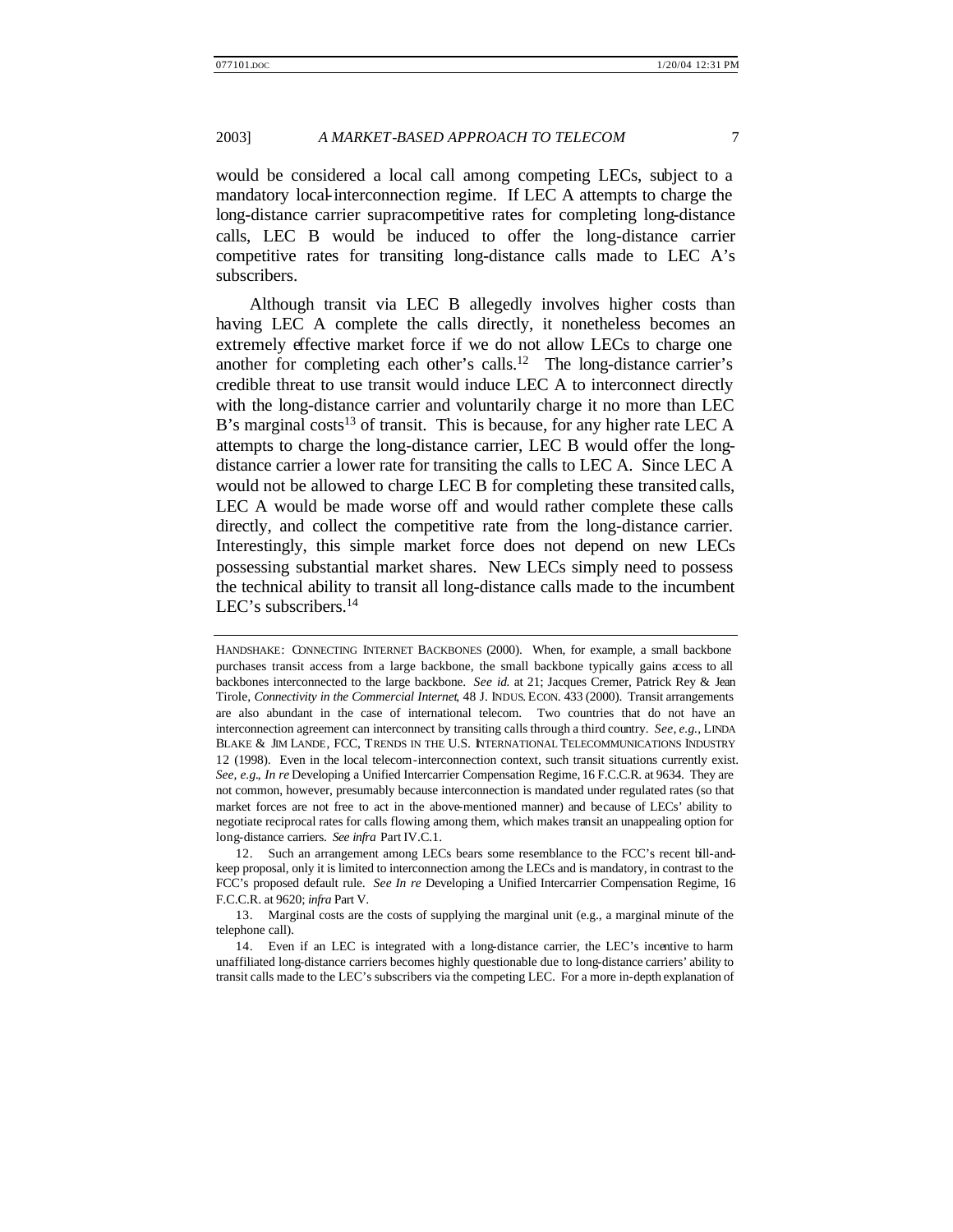This potential market force is one justification for this Article's proposed rule disallowing LECs from charging each other for completing each other's calls (including transited calls). This rule differs from the current rule, and from the rule proposed by the FCC, which allows LECs to negotiate a reciprocal rate for calls flowing among them. <sup>15</sup> If LECs are allowed to negotiate the rates they pay each other for completing each other's calls, they might be induced to jeopardize the competitive force of transit by negotiating a high reciprocal rate. Such a reciprocal rate raises LECs' costs of transiting calls made to competitors. Accordingly, LECs could credibly charge long-distance carriers supracompetitive rates for completing calls, notwithstanding the long-distance carrier's option of asking one LEC to transit calls made to a competing LEC.

This simple market force has never been given a chance in practice. Long-distance carriers have always been obligated to interconnect with LECs for regulated interconnection rates.<sup>16</sup> In areas where the market has been given a chance, such as interconnection among Internet backbones, the market has indeed produced satisfactory results.<sup>17</sup>

Two additional market forces strengthening the proposed marketbased approach stem from the foreseeable growth of cellular technology and broadband Internet-protocol ("IP") telephony. Cellular telephony in the U.S. is developing to a degree of penetration and quality that can compete with LECs on completion of long-distance calls to recipients.<sup>18</sup>

an LEC's lack of incentive to harm long-distance carriers, see *infra* notes 70–74 and accompanying text.

<sup>15.</sup> As noted, under the FCC proposal, LECs will be able to negotiate the reciprocal rate for calls flowing among them, and a zero rate applies only if LECs cannot otherwise agree on a specified rate. *In re* Developing a Unified Intercarrier Compensation Regime, 16 F.C.C.R. at 9620.

<sup>16.</sup> *Infra* notes 77–78 and accompanying text.

<sup>17.</sup> *See In re* Developing a Unified Intercarrier Compensation Regime, 16 F.C.C.R. at 9656 ("The [Internet] backbones appear to be successfully negotiating interconnection agreements among themselves without any regulatory intervention, and we see no reason to intervene in this efficiently functioning market."); KENDE, *supra* note 11, at 21.

<sup>18.</sup> *See* Peter J. Howe & Ross Kerber, *Terra Lycos Adds Search Features*, BOSTON GLOBE, July 1, 2002, at C2 (discussing average cellular penetration in 44 U.S. metropolitan markets in July 2002); Lynnette Luna, *Lehman Brothers Revises Wireless Growth Estimates for the Positive*, RADIO COMMUNICATIONS REP., Sept. 13, 1999, at 10 (asserting that wireless penetration will reach 70% by 2007); *The Surveys Say*, WIRELESS TODAY, Mar. 22, 2001 (stating that U.S. cellular penetration is expected to rise above 60% by 2005 and to reach 84% by 2006). Average monthly minutes of use per subscriber are also escalating. *See The Surveys Say*, *supra*; *U.S. Wireless Telephone Penetration 43 Percent in 1999*, RADIO COMMUNICATIONS REP., Mar. 6, 2000, at 31 (noting that average monthly minutes of use increased more than 40 minutes per month in 1998 to 241 in 1999). The escalating growth of cellular penetration is a worldwide phenomenon. *See Networks—Wired vs. Wireless—Down to the Wire*, ROAM, Apr. 2001, at 30 (stating that, according to the EMC World Cellular Database, there were 307 million GSM subscribers around the world at the end of 1998—a figure that more than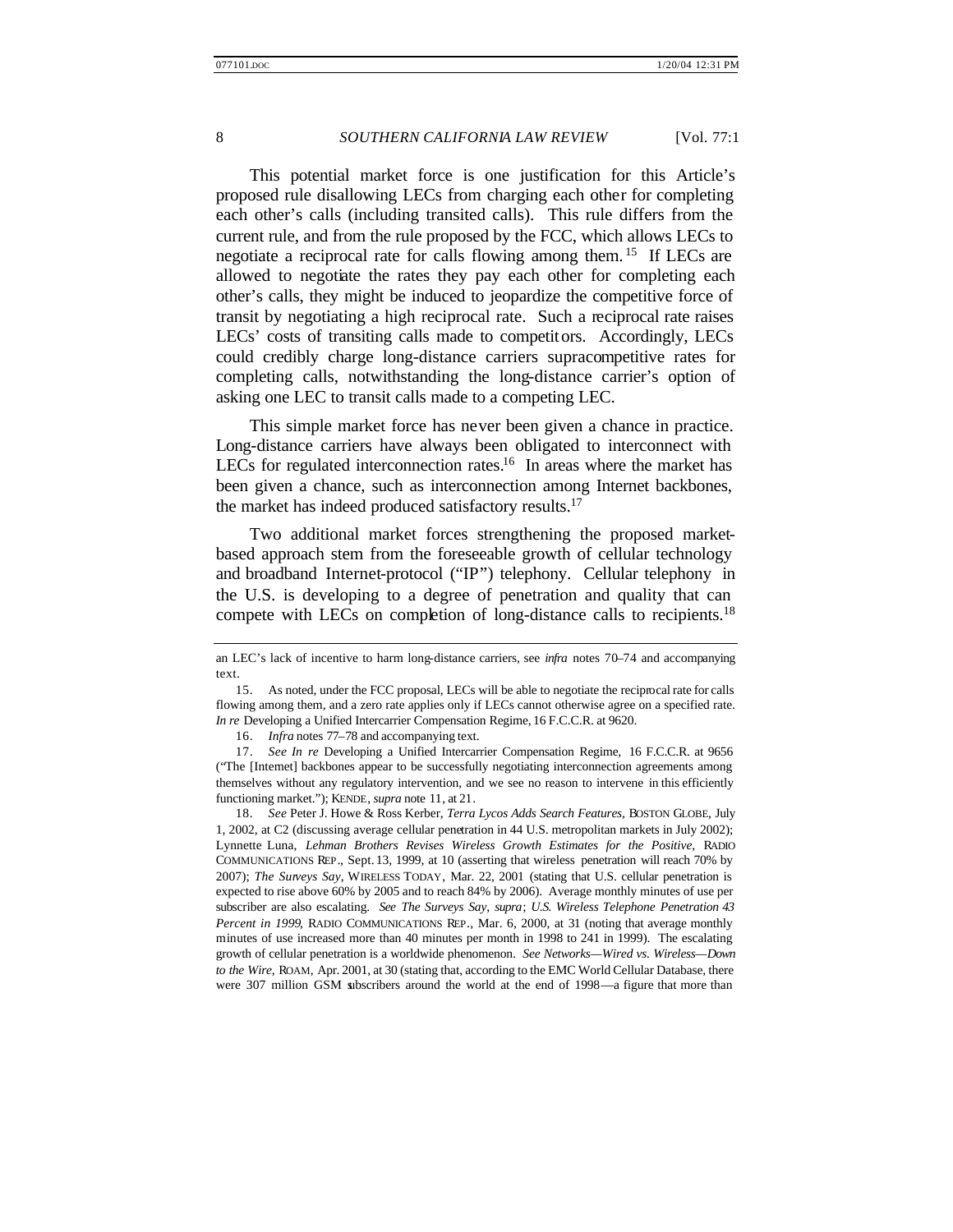Cellular providers are going to be willing and able, under current technologies, to distinguish between cellular calls the recipient receives at home or at the office and calls he or she receives while on the road. Thus, the premiums cellular providers may collect on completing calls when their subscribers are called on the road will not prevent cellular completion of calls from being a viable competitor to LEC completion of calls.<sup>19</sup> Broadband IP telephony,<sup>20</sup> too, is expected to compete with the LEC and the cellular provider for completion of long-distance calls. In particular, IP telephony will be used mainly via broadband-Internet connections, which will often exist in addition to the regular phone-line connection.<sup>21</sup>

The market forces inherent in the future growth of cellular telephony and broadband IP telephony will be particularly effective if the costs LECs charge long-distance carriers for completing calls are passed on to longdistance callers. To this end, the Article proposes to revise the FCC's current requirement that long-distance carriers average their rates.<sup>22</sup> As this Article shows, such de-averaging of rates is consistent with both the language and intent of the 1996 Act's requirement that long-distance carriers equalize their rates across states and geographic areas.

This Article also proposes a market-based approach for the rates LECs charge long-distance carriers that wish to enable long-distance calls made by the LECs' subscribers. These rates are currently regulated, and the FCC has recently proposed to subject them to the most strict zero-rate

20. IP telephony is the ability to initiate and receive telephone calls and facsim iles over IP -based data networks. IP-telephony technology transforms voice into packets of data that travel over the Internet or over special lines (such as cable infrastructure) and are then transformed back into voice. *See* John Williamson, *The Metamorphosis of IP Telephony*, GLOBAL TELEPHONY, June 1, 2001. A related term in the professional literature is "Voice-over IP" or "VoIP," which typically refers to IP telephony calls that at least partially run over special lines. *Id.* Internet telephony refers to IP telephony that runs over the public Internet. *Id.* In the foreseeable future, the quality of an IP-telephony call will improve so as to be a viable substitute for a wireline call. *See infra* note 87.

21. *Infra* note 89. Even if broadband-Internet connections eventually replace the regular phone line, recipients are expected to hold on to their cellular phones for mobility purposes, and, at the same time, be connected to broadband Internet for speed. *See infra* note 93 and accompanying text. In such a case, cellular providers will compete over completion of long-distance calls with broadband-Internet providers.

doubled to 706.8 million at the end of January 2001); *The Surveys Say*, *supra* (maintaining that the global cellular market is expected to double in size by the end of 2006).

<sup>19.</sup> According to an FCC ruling, cellular providers can collect charges for completing calls from the caller rather than the cellular recipient. *In re* Calling Party Pays Service Offering in the Commercial Mobile Radio Services, 14 F.C.C.R. 10,861 (July 7, 1999) (declaratory ruling and notice of proposed rulemaking). In the future, cellular providers are expected to stop collecting these charges from their subscribers in order to induce subscribers to disclose their cellular numbers and turn on their cellular phones.

<sup>22.</sup> *Infra* Part IV.C.4.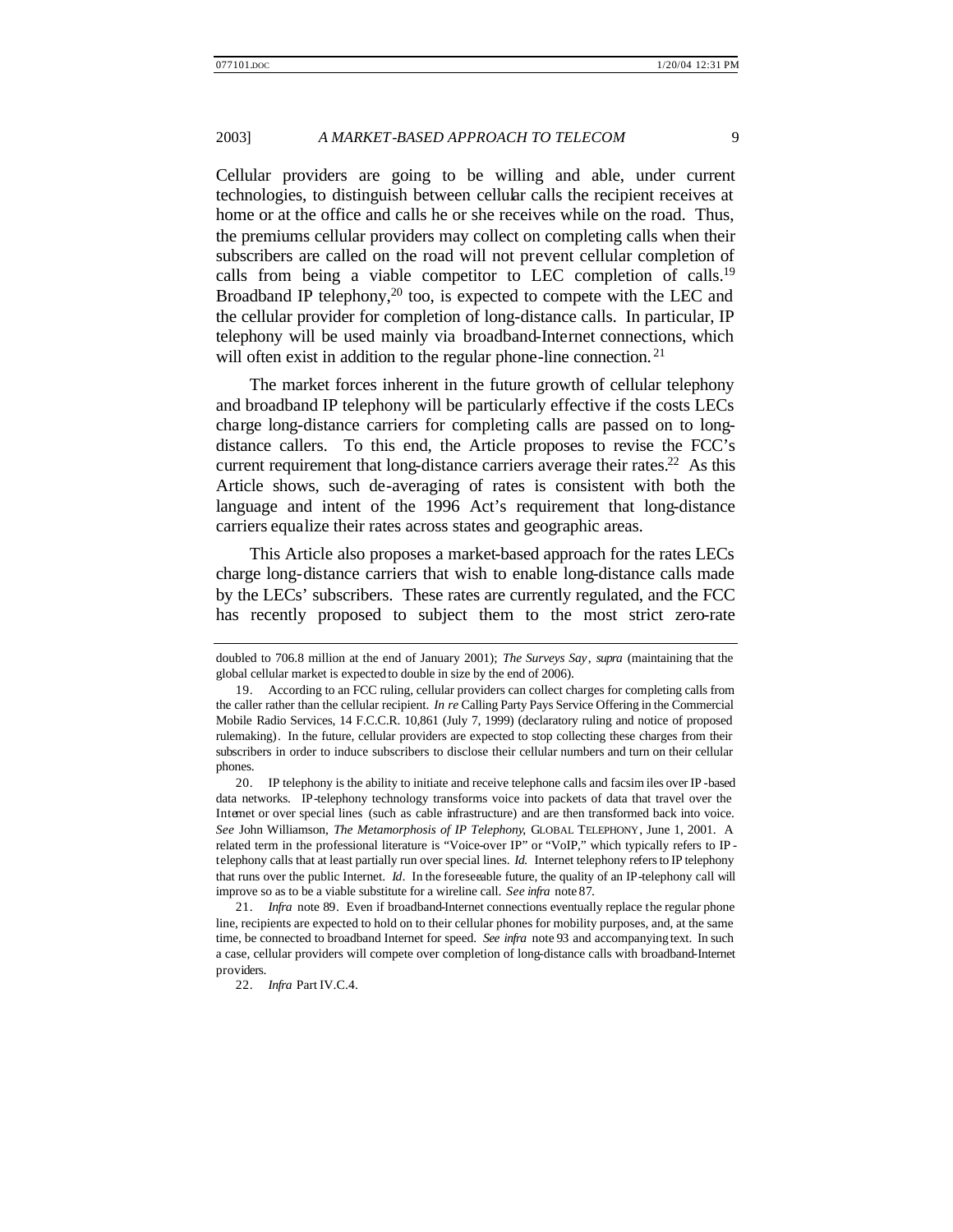regulation. Instead of such strict regulation, this Article reveals two market forces that can effectively restrain these rates without regulatory intervention. First, this Article proposes to amend the 1996 Act's requirement that long-distance carriers charge the same rates for subscribers in different states and in different geographic areas. Under the proposed amendment to the Act, a simple market force will keep the rates LECs charge long-distance carriers for outgoing long-distance calls at competitive levels. Long-distance carriers can pass on these charges to long-distance callers, and an LEC charging excessive rates will lose subscribers to a competing LEC.

Even short of amending the statutory requirement of rate equalization, however, an additional market force can restrain these rates: A longdistance carrier should be able to interconnect with LEC B to enable longdistance calls made by LEC A's subscribers, who will call the longdistance carrier at a location in LEC B's network. Such a call is subject to the local mandatory interconnection regime. Thus, if LEC A attempts to charge supracompetitive rates for enabling these calls directly, LEC B would be induced to charge the long-distance carrier competitive rates for transiting the long-distance calls made by LEC A's subscribers. In particular, where LECs are not allowed to charge each other for completing each other's calls, this market force induces each LEC to interconnect directly with the long-distance carrier and offer to enable its long-distance calls for a rate no higher than the competing LEC's marginal costs of transit.<sup>23</sup> If LEC A attempts to charge a higher rate, LEC B would be induced to offer the long-distance carrier the ability to transit its outgoing long-distance calls for a lower rate, and LEC A would incur the same costs for enabling these calls while earning nothing from the long-distance carrier.<sup>24</sup>

As to interconnection among competing LECs, this Article shows why mandatory interconnection is essential. Without it, incumbent LECs have strong incentives to refuse or degrade interconnection to new LECs in order to deter their entry or expansion. Furthermore, under the proposed marketbased approach to interconnection with long-distance carriers, LECs might

<sup>23.</sup> Since callers might have to dial additional digits to use transit, this small inconvenience might allow an LEC to charge a somewhat higher rate for direct interconnection.

<sup>24.</sup> Interestingly, if LECs pay each other a positive-reciprocal rate for completing each other's calls, as in the current regime, each LEC's rate for enabling long-distance calls is expected to be no higher than the competing LEC's marginal costs of transit minus this reciprocal rate. For any higher rate LEC A attempts to charge, LEC B would offer to transit these calls for less, as it expects to earn the reciprocal rate from LEC A on these calls. LEC A, for its part, would then bear this reciprocal rate, in addition to its costs in enabling the call.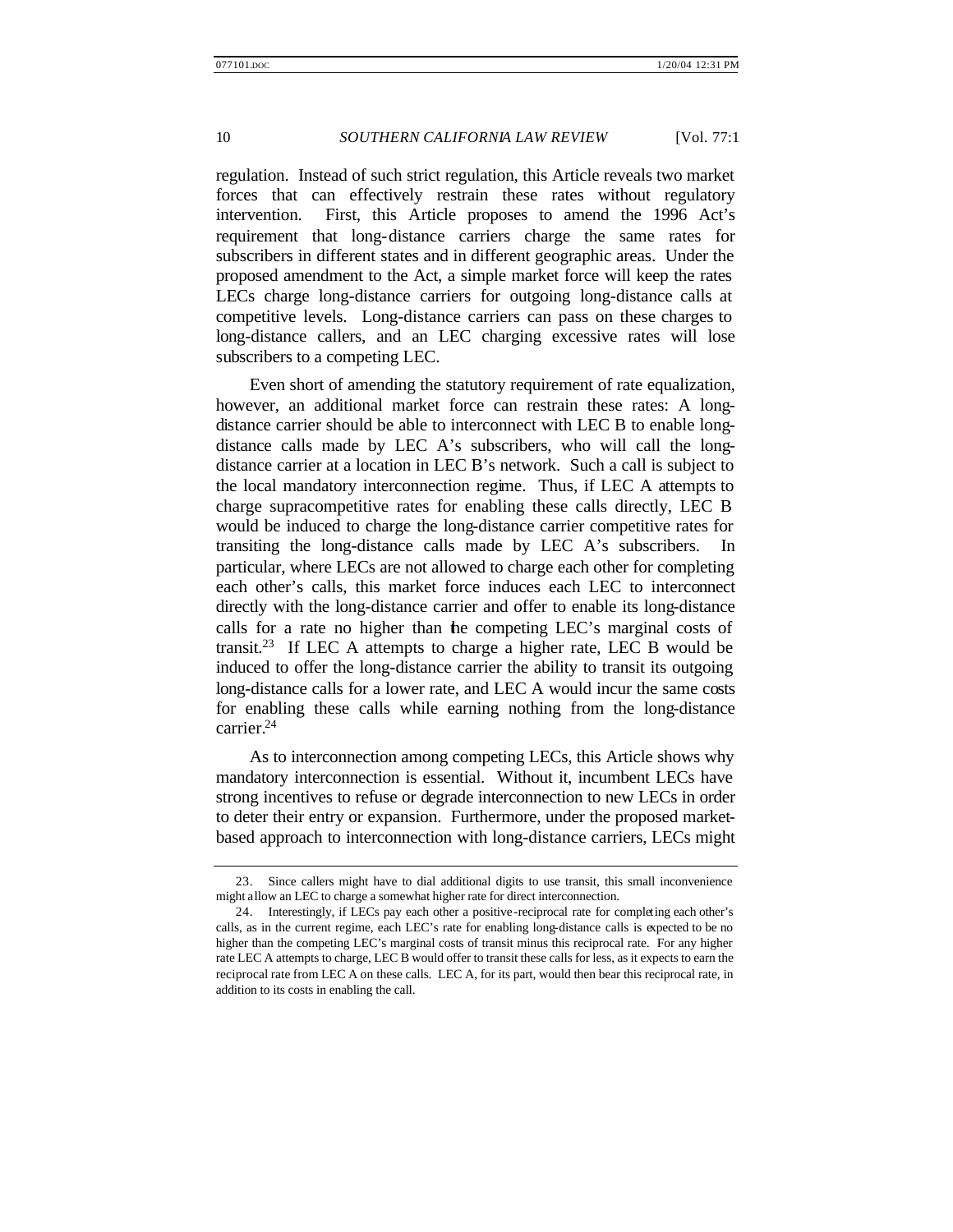be induced not to interconnect in order to credibly commit not to transit long-distance calls flowing to or from the competing LEC. This would enable LECs to charge supracompetitive rates to long-distance carriers under the proposed market-based approach.

As noted, this Article proposes disallowing LECs from charging each other for completing each other's calls. As stressed above, if LECs can negotiate a reciprocal rate they pay each other for completing each other's calls, they might use that rate strategically to jeopardize the competitive force of transit under the proposed market-based approach to interconnection with long-distance carriers.

This Article also exposes additional justifications for not allowing LECs to charge each other for completing each other's calls. First, new LECs might push for excessive reciprocal rates and then attract subscribers that are "net receivers of calls," such as ISPs. Incumbent LECs might agree to these excessive reciprocal rates for their own reasons, which are detailed below. Indeed, many new LECs have been focusing mainly on ISPs. New LECs do this because, if they serve mainly net receivers of calls, and the reciprocal rate LECs pay each other for completing each other's calls is high, new LECs make more money, due to calls flowing from the incumbent LEC to the new LEC. This action by new LECs undermines the 1996 Act's aim of opening telecom markets to real competition. This behavior was one of the main driving forces behind the FCC's proposed bill-and-keep approach.<sup>25</sup> The FCC's proposal is that a default bill-and-keep rule will do, as the incumbent LEC is expected to refuse an excessive reciprocal rate if it expects the new LEC to attract mainly net receivers of calls.

This Article stresses, however, that an incumbent LEC might agree to an excessive reciprocal rate and play along with a new LEC for its own reasons. In particular, an incumbent LEC might be content to have a new LEC focus mainly on the niche of net receivers of calls, while leaving the rest of the market to the incumbent LEC. In fact, as this Article shows, allowing the incumbent and new LEC to negotiate a reciprocal rate is identical to allowing them to negotiate a market-division agreement according to which the new LEC will focus on the segment of net receivers of calls and will not compete with the incumbent over regular subscribers. In exchange, the incumbent agrees to pay the new LEC for such noncompetition through the excessive rate that the incumbent pays the new

<sup>25</sup>*. See In re* Developing a Unified Intercarrier Compensation Regime, 16 F.C.C.R. 9610, 9616 (Apr. 27, 2001) (notice of proposed rulemaking).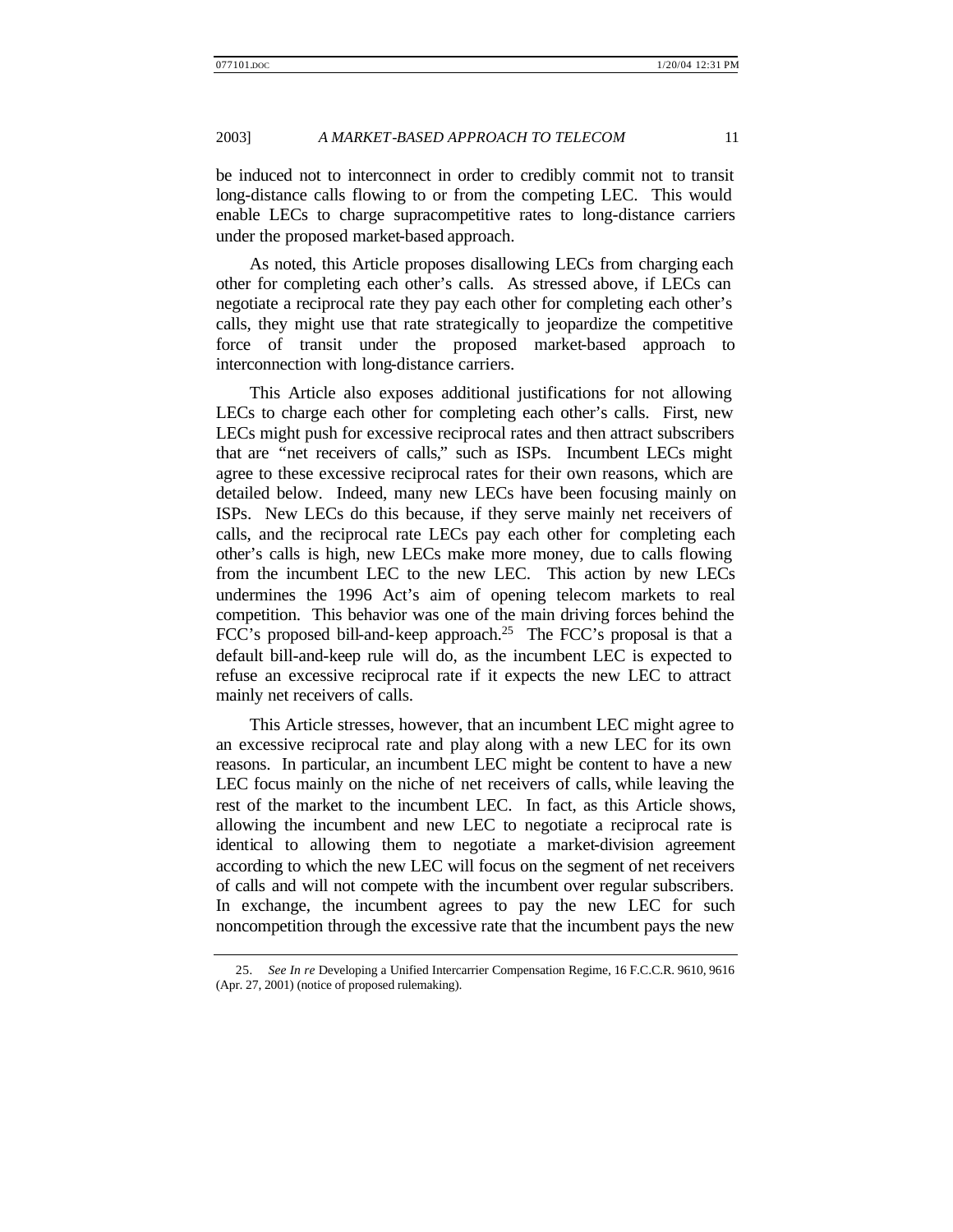LEC for completing calls flowing from the incumbent to the new LEC. Interestingly, such an agreement is self-enforcing. If the new LEC starts competing successfully with the incumbent over regular subscribers, who also make calls, the new LEC will be making less from the reciprocal arrangement, as these subscribers will no longer be making calls from the incumbent to the new LEC. Conversely, the more the new LEC deviates from this tacit market-division arrangement,<sup>26</sup> the more the incumbent will pay less due to the reciprocal arrangement.

#### II. CURRENT REGULATION

Current regulation of interconnection among telecom carriers may be categorized into two classes: interconnection among competing local networks, and interconnection between long-distance carriers and LECs.

As to interconnection among competing local networks, section  $251(b)(5)$  of the 1996 Act<sup>27</sup> imposes a duty on all LECs to "establish" reciprocal compensation arrangements for the transport and termination of telecommunications."<sup>28</sup> That is, competing LECs must interconnect with one another and must negotiate the terms of reciprocal compensation.<sup>29</sup> When the subscriber of one LEC calls the subscriber of another LEC, the initiating LEC pays the LEC completing the call the negotiated rate, which is the same regardless of which LEC initiated the call and which LEC completed it. Normally, compensation is in the form of a per-minute charge.<sup>30</sup>

30. Under a recent FCC order, calls made to ISPs are treated differently. *See In re* Implementation of the Local Competition Provisions in the Telecommunications Act of 1996; Inter-

<sup>26.</sup> Another risk in allowing LECs to negotiate a reciprocal rate for completing each other's calls is that LECs might be tempted to negotiate an excessive reciprocal rate in order to boost the rates they charge their own subscribers. Economics literature to date has shown, under restrictive assumptions that depart significantly from real-life scenarios, that this would not be a problem. *Infra* Part V.B.2.

<sup>27.</sup> 47 U.S.C. § 251(b)(5) (2000). The requirement similarly applies to interconnection between LECs and cellular providers. *See* U.S. West Communications, Inc. v. Pub. Serv. Comm'n of Utah, 75 F. Supp. 2d 1284, 1286(D. Utah 1999); U.S. West Communications, Inc. v. Serna, No. 97-124 JP/JHG, 1999 U.S. Dist. LEXIS 21774, at \*1 (D.N.M. Aug. 25, 1999); U.S. West Communications, Inc. v. Minn. Pub. Utils. Comm'n, 55 F. Supp. 2d 968, 968 (D. Minn. 1999); *In re* Implementation of the Local Competition Provisions in the Telecommunications Act of 1996, 11 F.C.C.R. 15,499 (Aug. 8, 1996) (report and order). A few small and rural LECs are exempt from the reciprocal-compensation requirement. *See* 47 U.S.C. § 251(f); Ind. Bell Tel. Co. v. Smithville Tel. Co., 31 F. Supp. 2d 628, 631– 32 (S.D. Ind. 1998).

<sup>28.</sup> Termination of a call means completing the call to the recipient.

<sup>29.</sup> At any time in the negotiations over the terms of reciprocal compensation, a party may ask a state commission to participate as a mediator. 47 U.S.C.  $\S 252(a)(2)$ . Furthermore, if no agreement is reached, the Act provides for compulsory arbitration of unresolved issues. *See, e.g.*, Ill. Bell Tel. Co. v. Worldcom Techs., Inc., 179 F.3d 566, 568 (7th Cir. 1999).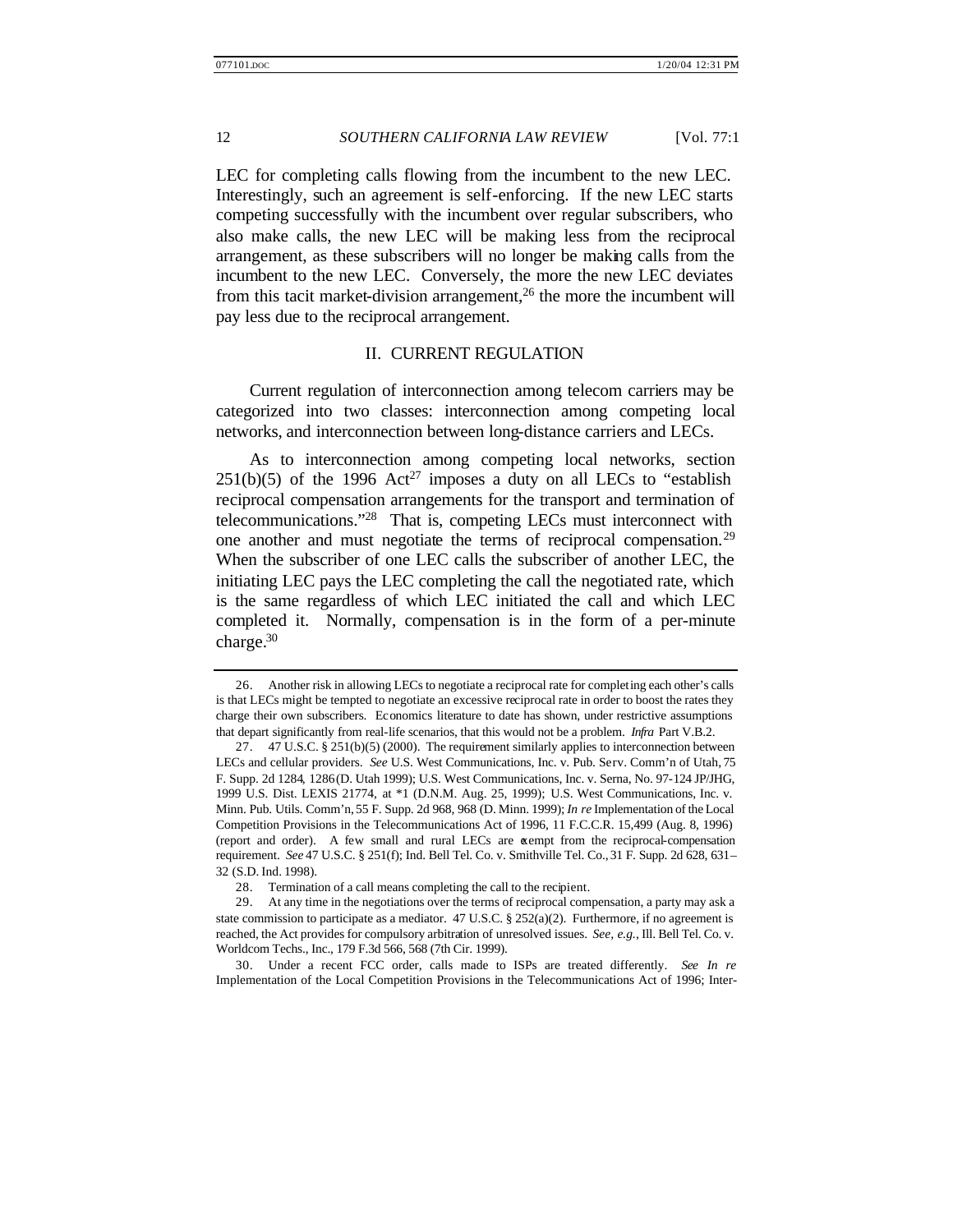Interconnection between long-distance carriers and local carriers is regulated differently. The former monopoly LECs must interconnect with long-distance carriers, and long-distance carriers must interconnect with the former monopoly LECs and pay them regulated rates for completing or enabling long-distance calls made to or by the LECs' subscribers.<sup>31</sup> Under the most recent FCC order,<sup>32</sup> with regard to interstate calls,<sup>33</sup> the large LECs—whose interconnection charges are subject to price-caps imposed by the FCC $^{34}$ —are given the option of either charging reduced rates within the following five years, as set in the FCC order, or subjecting themselves to price-caps based on "forward looking" cost measures.<sup>35</sup>

The rest of the former monopoly LECs are subject to more lenient regulation of the interconnection costs they charge long-distance carriers. They may set these rates according to their "rate of return." "Rate of return" measures enable these rates to be well above competitive levels because they take into account the historic costs incurred by the LEC to establish the network's infrastructure, as well as a prescribed profit.<sup>36</sup>

Interconnection charges long-distance carriers pay LECs for *intrastate* long-distance calls are regulated by state commissions and are not subject

33. The FCC is authorized to regulate only interstate interconnection charges. Long-distance intrastate interconnection charges are regulated by the states.

34. For a detailed description of the regulatory treatment of the price-caps, see *In re* Access Charge Reform; Price Cap Performance Review for Local Exchange Carriers; Low-Volume Long Distance Users; Federal-State Joint Board on Universal Service, 15 F.C.C.R. at 13,014–32.

35. Forward-looking costs refer to expected future costs incurred by the LEC's operation in the market, rather than historic "sunk costs" used to establish the network. These costs conventionally include not only the variable costs of handling calls, but also fixed costs of expected expansion and improvement of the network. Alenco Communications, Inc. v. FCC, 201 F.3d 608, 615–16 (5th Cir. 2000). Historically, LECs' interconnection charges were purposely set at rates well above cost in order to subsidize local calls and to compensate LECs for their obligation to set an infrastructure sufficient to serve everyone in the local area, as well as subscribers in remote areas. *In re* Developing a Unified Intercarrier Compensation Regime, 16 F.C.C.R. at 9623. The 1996 Act, however, held that this obligation to provide universal service would be funded through explicit funds collected from carriers, and that implicit subsidies inherent in interconnection charges would be gradually eliminated. 47 U.S.C. § 254 (d)–(e) (2000).

36. *In re* Access Charge Reform; Price Cap Performance Review for Local Exchange Carriers; Low-Volume Long Distance Users; Federal-State Joint Board on Universal Service, 15 F.C.C.R. at 12,968.

Carrier Compensation for ISP-Bound Traffic, 16 F.C.C.R. 9151 (Apr. 27, 2001) (order on remand and report and order); *infra* Part V.B.1.

<sup>31.</sup> *In re* Developing a Unified Intercarrier Compensation Regime, 16 F.C.C.R. 9610 (Apr. 27, 2001) (notice of proposed rulemaking).

<sup>32.</sup> *In re* Access Charge Reform; Price Cap Performance Review for Local Exchange Carriers; Low-Volume Long Distance Users; Federal-State Joint Board on Universal Service, 15 F.C.C.R. 12,962 (May 31, 2000) (reports and orders).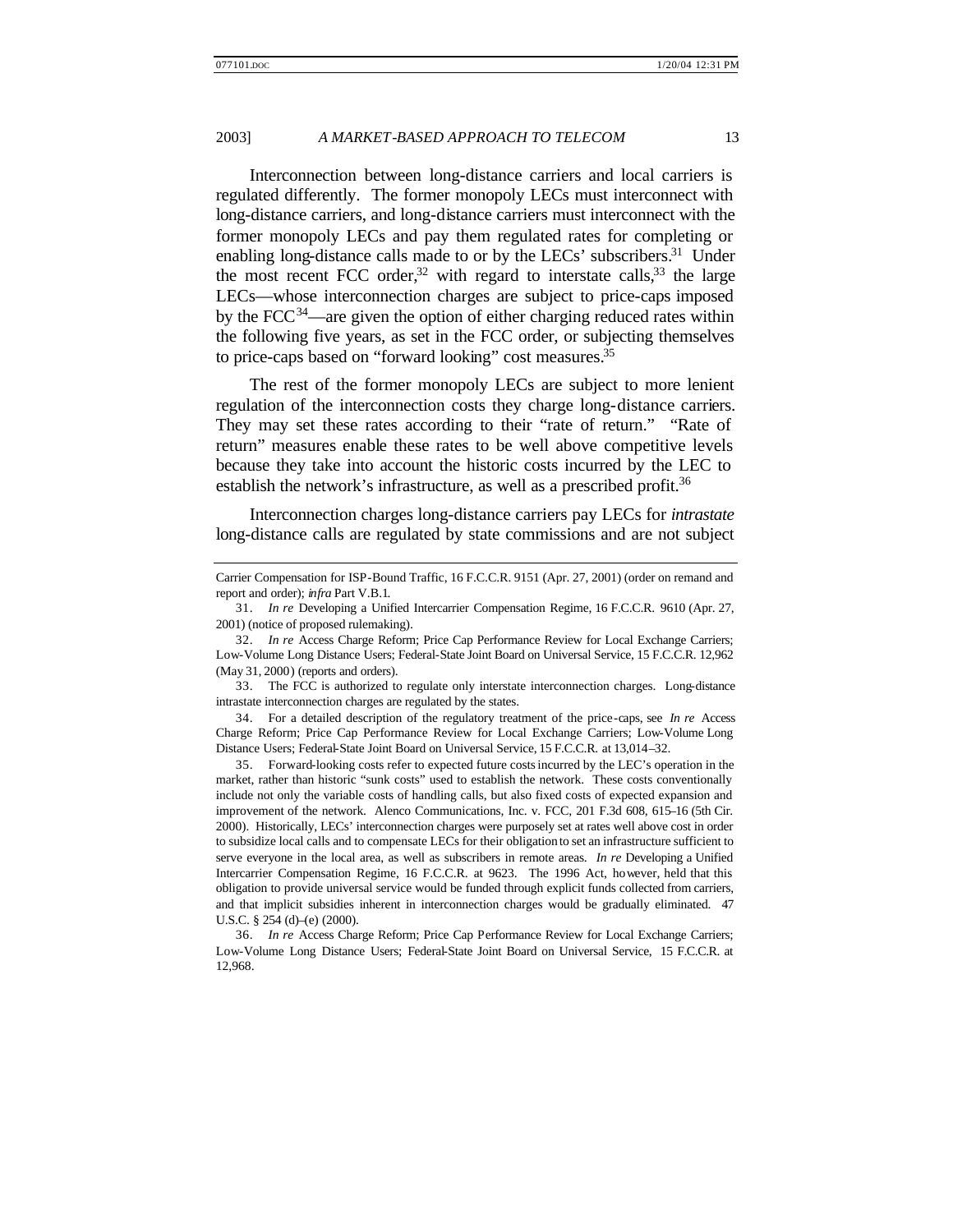to the FCC's actions.<sup>37</sup> Some states enable these charges to be well above competitive levels in order to implicitly subsidize local rates or the extension of the networks' reach to remote areas.<sup>38</sup> On the other hand, many states mirror the FCC's rules regarding such charges and apply them to intrastate long-distance interconnection as well. <sup>39</sup>

The new entrants into local telecom markets—the new LECs—are, under a recent FCC order, $40$  subject to limited rate regulation of the rates they charge long-distance carriers for completing and enabling longdistance calls made to or by the new LECs' subscribers. According to this order, if new LECs charge at or below a certain benchmark level, longdistance carriers must interconnect with them; whereas if new LECs charge above this level, long-distance carriers are no longer obligated to interconnect with them.<sup>41</sup>

#### III. THE FCC'S PROPOSAL

The FCC recently proposed a revolutionary change to the interconnection regime.<sup>42</sup> According to the FCC's proposal, unless otherwise agreed to by the interconnecting carriers, LECs will not be

42. *See In re* Developing a Unified Intercarrier Compensation Regime, 16 F.C.C.R. 9610 (Apr. 27, 2001) (notice of proposed rulemaking).

<sup>37.</sup> *Cf. In re* Implementation of the Local Competition Provisions in the Telecommunications Act of 1996; Inter-Carrier Compensation for ISP -Bound Traffic, 16 F.C.C.R. 9151, 9188 (Apr. 27, 2001) (order on remand and report and order) (exercising the commission's jurisdiction over ISP Internet-bound traffic because of its interstate component). *See, e.g.*, *Price Caps Standard Form of Telco Regulation in 70% of States*, COMMUNICATIONS DAILY, Sept. 8, 1999 (describing various state regulatory schemes).

<sup>38.</sup> *See, e.g.*, *In re* Access Charge Reform; Price Cap Performance Review for Local Exchange Carriers; Low-Volume Long Distance Users; Federal-State Joint Board on Universal Service, 15 F.C.C.R. at 13,040 (explaining how implicit subsidies of the interstate variety evolved).

<sup>39.</sup> *See, e.g.*, AT&T Communications of Ohio, Inc. v. Pub. Utils. Comm'n of Ohio, 728 N.E.2d 371, 373 (Ohio 2000); Wis. State Tel. Ass'n v. Pub. Serv. Comm'n of Wis., 549 N.W.2d 278, 280 (Wis. Ct. App. 1996); Publ. Util. Comm'n of Tex. v. AT&T Communications of the Southwest, 777 S.W.2d 363, 378 (Tex. 1989); *In re* Access Charge Reform; Price Cap Performance Review for Local Exchange Carriers; Low-Volume Long Distance Users; Federal-State Joint Board on Universal Service, 15 F.C.C.R. at 12,996.

<sup>40.</sup> *In re* Access Charge Reform; Reform of Access Charges Imposed by Competitive Local Exchange Carriers, 16 F.C.C.R. 9923 (Apr. 27, 2001) (report and order and further notice of proposed rulemaking).

<sup>41.</sup> The order provides for an exemption for rural new LECs, which may impose higher charges on long-distance carriers. *Id.* at 9975. Other than the provisions of *In re* Access Charge Reform; Reform of Access Charges Imposed by Competitive Local Exchange Carriers, new LECs are generally unregulated. *See In re* Implementation of the Local Competition Provisions in the Telecommunications Act of 1996; Inter-Carrier Compensation for ISP -Bound Traffic, 16 F.C.C.R. at 9188; *In re* Access Charge Reform; Price Cap Performance Review for Local Exchange Carriers; Low-Volume Long Distance Users; Federal-State Joint Board on Universal Service, 15 F.C.C.R. at 13,005.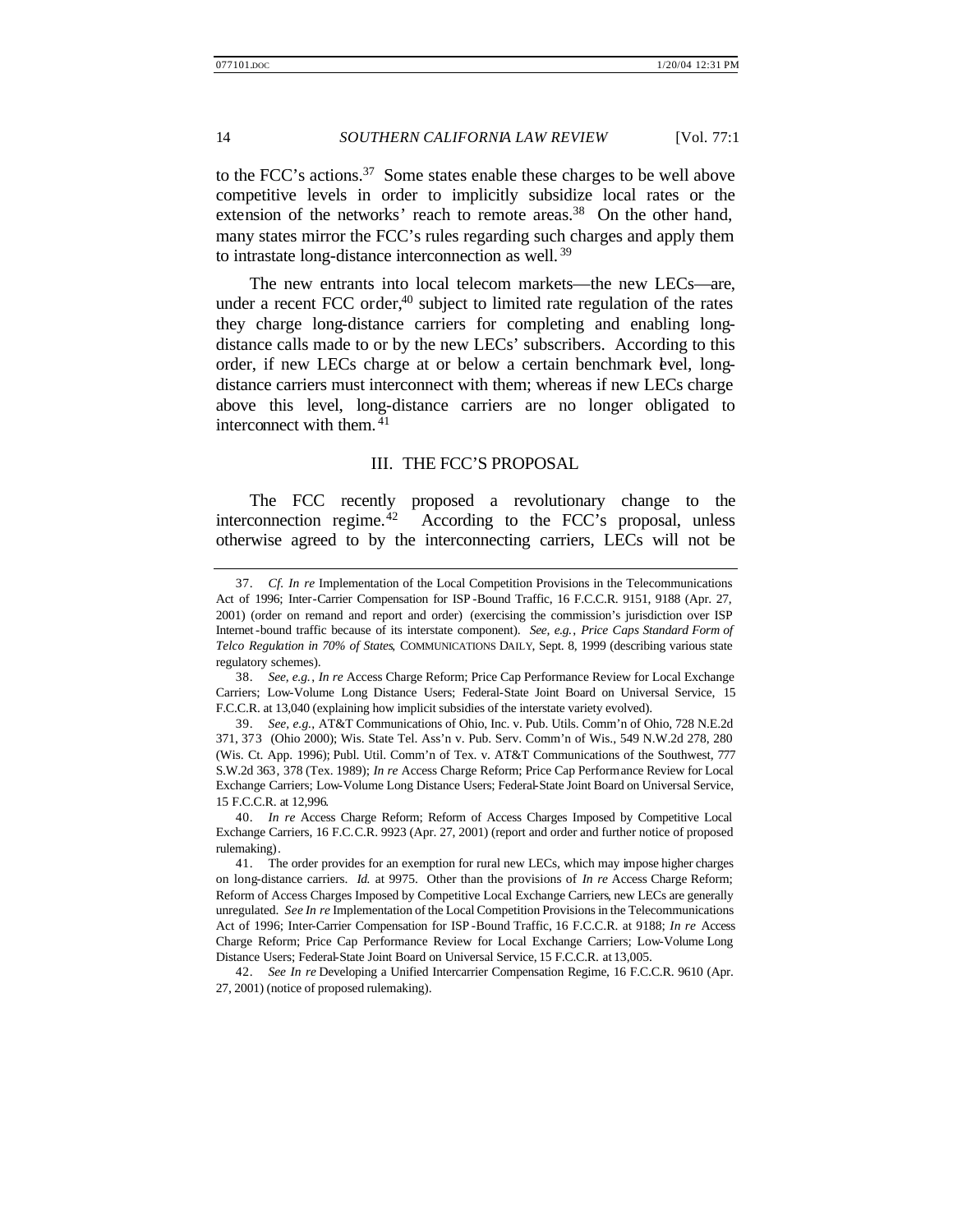allowed to charge other carriers for completing or enabling calls made to or by the LECs' subscribers. Instead, LECs will be expected to recover the costs of doing so from their own subscribers. This regulation is proposed for both the case of interconnection among competing LECs and the case of interconnection between LECs and long-distance carriers.

# IV. LONG-DISTANCE CARRIER/LEC INTERCONNECTION

The preceding parts reveal how interconnection between long-distance carriers and LECs is characterized by extensive rate regulation and regulatory intervention. Both under current regulation and under the FCC's proposed bill-and-keep regime, interconnection is mandated, and the rates LECs may charge long-distance carriers are strictly regulated. Current regulation mandates interconnection while placing a positive cap on these charges. The FCC's bill-and-keep proposal mandates interconnection while regulating these charges down to zero.

#### A. THE UNDESIRABILITY OF REGULATING INTERCONNECTION

Such regulatory intervention is extremely costly. To be sure, prescribing a regulated rate (including the proposed regulated rate of zero) involves lower regulatory costs than firm-specific cost-studies establishing a rate for every LEC. Under current regulation, assuming the bill-and-keep proposal will not be adopted, the FCC remains unwilling to prescribe rates without giving carrie rs the opportunity to show that their costs exceed those rates.<sup>43</sup> Such a showing demands cost-studies for every individual LEC. Furthermore, as technology changes and networks renew their facilities, LECs that wish to challenge the prescribed rates may need to conduct new cost-studies.

Even if the FCC's bill-and-keep proposal is adopted and an undisputable zero rate prescribed, regulatory intervention would continue to be extremely costly. First, regulatory intervention is contrary to Congress's intent in the 1996 Act of opening telecom markets to competition and reducing regulatory intervention to the lowest possible

<sup>43.</sup> *See In re* Access Charge Reform; Price Cap Performance Review for Local Exchange Carriers; Low-Volume Long Distance Users; Federal-State Joint Board on Universal Service, 15 F.C.C.R. at 12,984. This regulatory cost applies to the case of new LECs as well, since new LECs that wish to mandate interconnection of long-distance carriers for rates above a certain benchmark can prove the appropriateness of their rates by submitting a study exhibiting their costs. *See In re* Access Charge Reform; Reform of Access Charges Imposed by Competitive Local Exchange Carriers, 16 F.C.C.R. at 9951.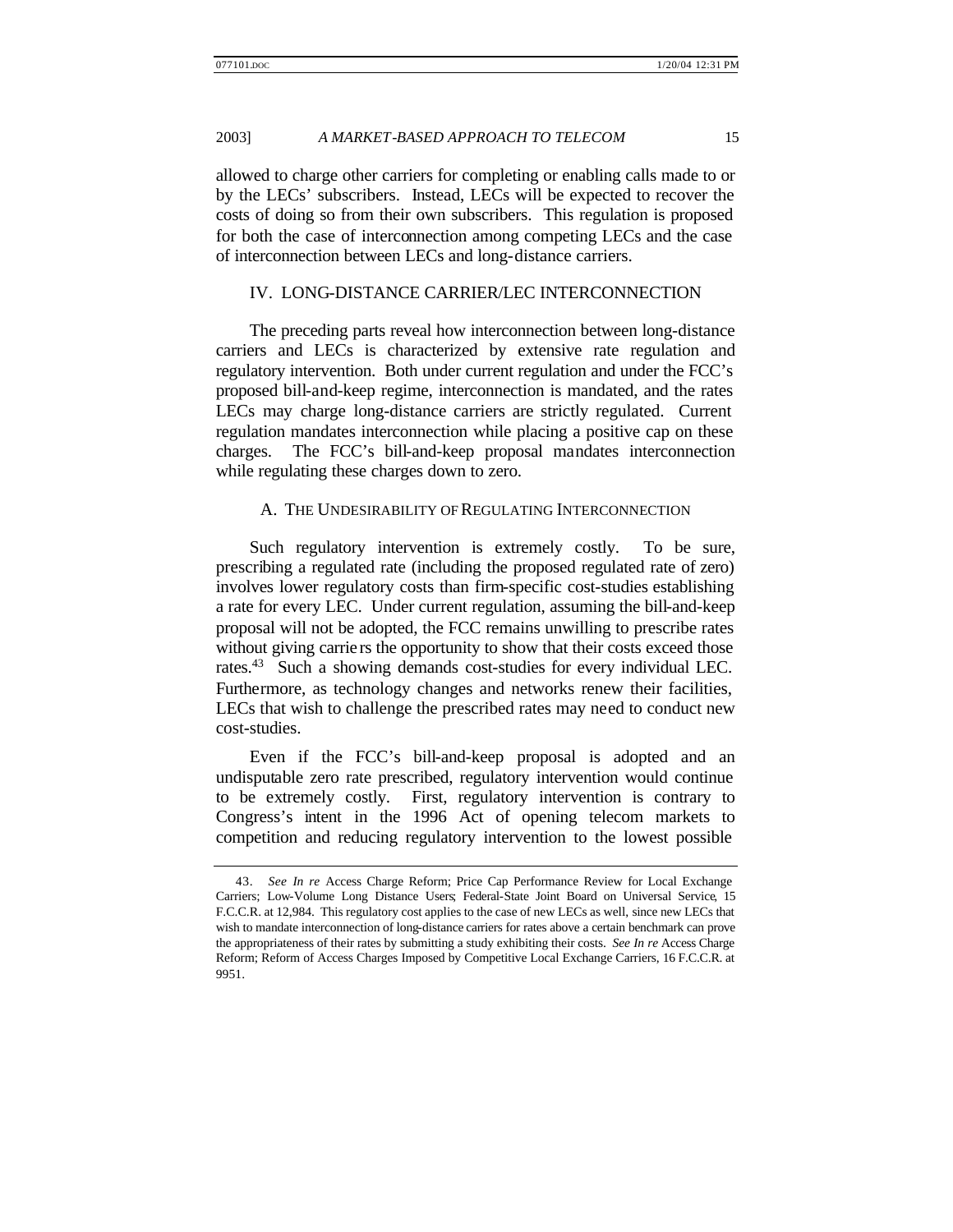level.<sup>44</sup> What is the point of opening local markets to competition and having new LECs duplicate extremely costly infrastructure if extensive regulatory intervention is still required? We might as well have remained with LECs that do not face competition, saved the costs of duplicating infrastructure, and prescribed their rates. After all, rate prescription can be used not only to regulate interconnection, but also to regulate the rates monopolistic LECs charge their own subscribers.

Furthermore, although prescribing a rate of zero saves the regulatory costs involved in individual cost-studies for each LEC, it involves other substantial regulatory costs and distortions. Interconnection relationships between LECs and long-distance carriers involve an array of nonprice factors related to the quality of interconnection, technical standards, and repair services. If LECs can charge nothing from long-distance carriers, as the FCC proposes, the LECs' incentives to provide long-distance carriers with high-quality interconnection and technical assistance will be substantially reduced.<sup>45</sup>

The FCC's bill-and-keep proposal has not yet been adopted; however, even to date, several disputes between long-distance carriers and LECs have arisen over these nonprice factors. In the order executing AT&T's divestiture into separate LECs and a separate long-distance carrier, these LECs were ordered to provide all long-distance carriers with "equal access." "Equal access" has been defined as that which is equal in type, quality, and price to the access that LECs provide AT&T and its affiliates.<sup>46</sup> Section 251(g) of the 1996 Act preserved these equal-access obligations, subject to the FCC's authority to modify them.<sup>47</sup> One

<sup>44.</sup> *Supra* note 8.

<sup>45.</sup> It could be claimed that LECs would want to give quality interconnection to long-distance carriers because, otherwise, the LECs' own subscribers would suffer from low-quality long-distance calls they make and receive. This may or may not be true. We cannot be certain whether this factor alone would induce LECs to grant quality interconnection, despite the fact that LECs are forced to interconnect for a zero rate. The virtue of the market -based approach presented in this Article is that LECs will voluntarily grant long-distance carriers quality interconnection for competitive rates, with no need for regulatory intervention.

<sup>46.</sup> United States v. AT&T Co., 552 F. Supp. 131, 227 (D.D.C. 1982), *aff'd sub nom.*Maryland v. United States, 460 U.S. 1001 (1983).

<sup>47.</sup> According to 47 U.S.C. § 251(g):

On and after [the date of enactment of the Telecommun ications Act of 1996], each local exchange carrier, to the extent that it provides wireline services, shall provide exchange access, information access, and exchange services for such access to interexchange carriers and information service providers in accordance with the same equal access and nondiscriminatory interconnection restrictions and obligations. . . that apply to such carrier on the date immediately preceding [the date of enactment of the Telecommunications Act of 1996], under any court order, consent decree, or regulation, order, or policy of the Commission, until such restrictions and obligations are explicitly superseded by regulations prescribed by the Commission [after such date of enactment].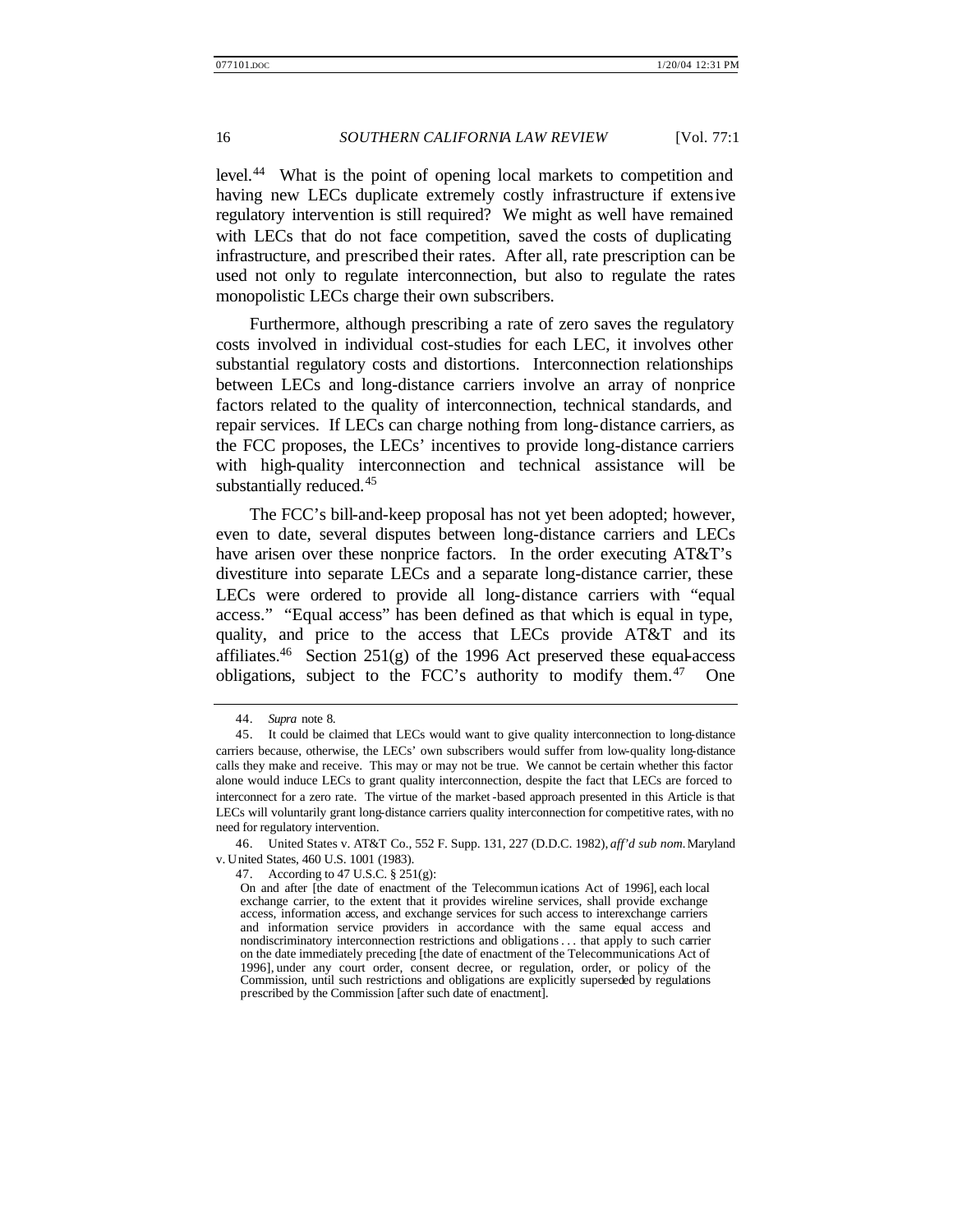important feature of these obligations is the LECs' obligation to enable callers to use the long-distance carrier they presubscribe to by dialing only a "1" before the recipient's number, and to choose a different long-distance carrier by dialing a five- or seven-digit access code.<sup>48</sup> Several disputes arose regarding the interpretation of this obligation. <sup>49</sup>

These obligations also include the technical quality of interconnection that LECs are supposed to provide long-distance carriers.<sup>50</sup> In particular, long-distance carriers require service and technical standards from LECs in connection with "the provision of network control signaling, answer supervision, automatic calling number identification, carrier access codes, directory services, testing and maintenance of facilities and the provision of information necessary to bill customers."<sup>51</sup> The types of problems associated with the quality of interconnection might be related, among other things, to the clearness and volume of transmission, echo, high static, noise, postdial delay, failed call attempts characterized by fast busy tones, calls left "high and dry" because no connection is made after all digits have been correctly dialed, blocked calls caused by translation errors in the LEC's switches, or the LEC mistakenly routing a long-distance call to the wrong long-distance carrier.<sup>52</sup>

LECs and long-distance carriers might also have conflicting interests as to the points in the LEC's network in which they physically interconnect. For example, the LEC might prefer that the long-distance carrier take its own infrastructure and wires to a point closest to the LEC's

<sup>48.</sup> *See, e.g.*, *In re* Investigation of Access and Divestiture Related Tariffs, 101 F.C.C.2d 911, 928 (1985) (memorandum opinion and order).

<sup>49.</sup> *See, e.g.*, *In re* Allnet Communicat ion Servs., Inc. v. Cincinnati Bell Tel. Co., 11 F.C.C.R. 8519, 8524 (July 16, 1996) (memorandum opinion and order on reconsideration) (dismissing a longdistance carrier's claim that the defendant LECs' obligations to give callers access to their presubscribed long-distance carrier by dialing only a "1" included interstate calls within the LECs' calling area).

<sup>50.</sup> *See, e.g.*, United States v. W. Elec. Co., 569 F. Supp. 1057, 1107–08 (D.D.C. 1983) (holding that LECs' obligations include the obligation that interconnection with long-distance carriers will be of the same technical quality, and the obligation that they will use the same kinds of facilities regardless of whether the long-distance call is within or outside the LECs' calling area). *See In re* Inquiry into Policies to be Followed in the Authorization of Common Carrier Facilities to Provide Telecommunications Service off the Island of Puerto Rico, 8 F.C.C.R. 63 (Dec. 31, 1992) (memorandum opinion and order) (holding that the need to dial additional digits in order to access a long-distance carrier does not necessarily render the LEC's service to be of inferior quality, thereby justifying lower interconnection rates).

<sup>51.</sup> *AT&T*, 552 F. Supp. at 228.

<sup>52.</sup> *See In re* Investigation into the Quality of Equal Access Services, 1986 FCC LEXIS 3378, at \*12–17, \*65–66 (May 23, 1986) (memorandum opinion and order).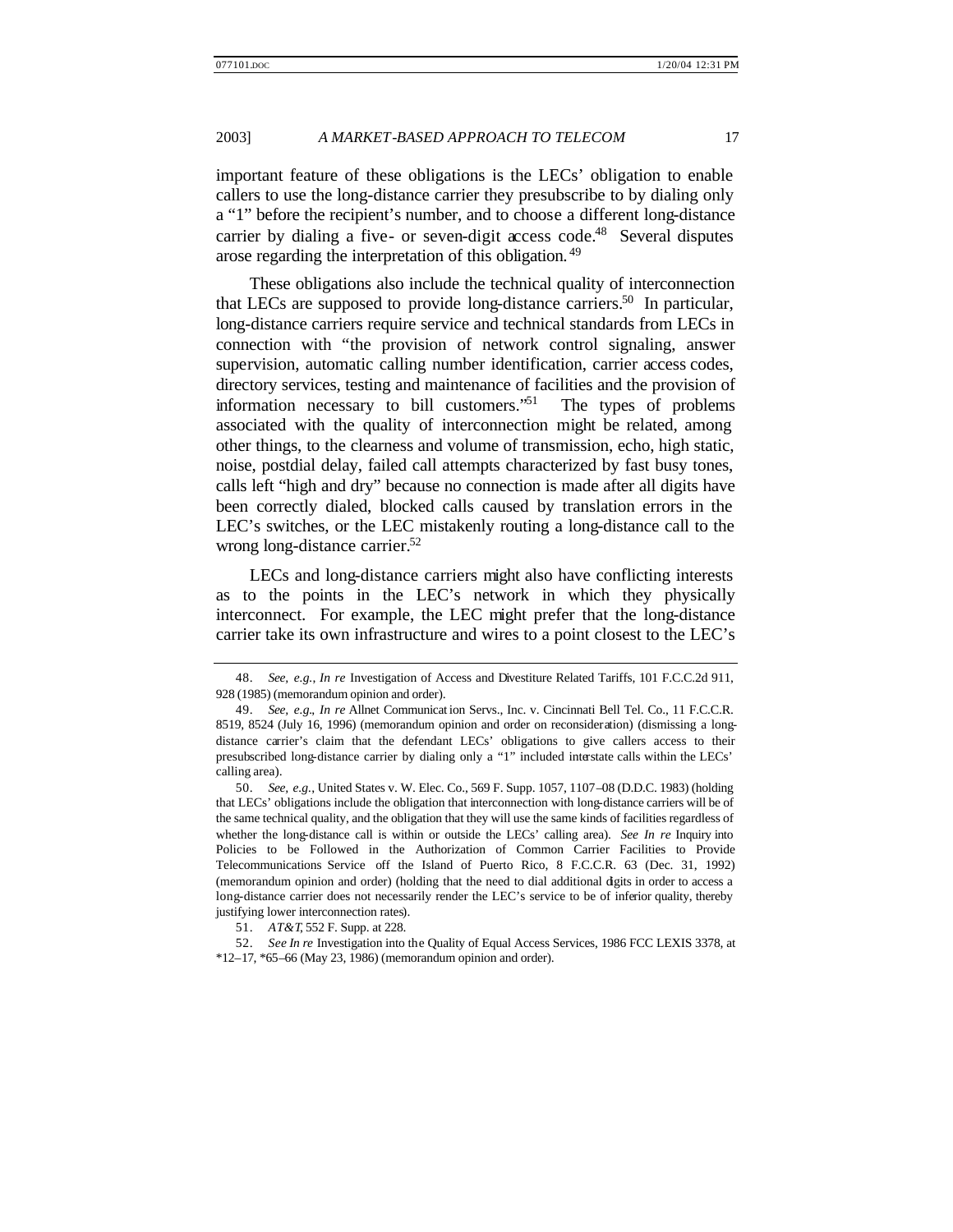subscribers, while the long-distance carrier might prefer to interconnect with the LEC at a point further away from the LEC's subscribers.<sup>53</sup>

Interestingly, the FCC has hesitated in the past to intervene in disputes between long-distance carriers and LECs regarding the quality of interconnection because, as the FCC put it:

[W]e expect that the LECs will continue to cooperate with all the IXCs to solve these problems because the LECs have several basic, selfinterested incentives to provide high quality service. The greater the amount of traffic the LECs carry, the more they will receive from the IXCs in access charge revenues.... Given these incentives, the LECs are likely to respond quickly to complaints from the [IXCs] that they are receiving degraded service.<sup>54</sup>

Indeed, once LECs are forced to interconnect with long-distance carriers without receiving any payment from long-distance carriers in return, we should expect problems related to the quality of interconnection to be exacerbated significantly. LECs may no longer have the abovementioned incentives to voluntarily cooperate with long-distance carriers to resolve these problems. This is expected to result in regulatory costs. First, long-distance carriers' complaints to the FCC, FCC intervention, and complex litigation will become abundant. Litigation is complex in these instances because it is often difficult to define whether the problem stems from the long-distance carrier's own network or from the LEC's network. Second, the FCC will be compelled to further specify complex and comprehensive standards regarding the quality of interconnection, and it would have to monitor and enforce these standards on an ongoing basis. As the technology utilized by the interconnecting networks changes, these standards will have to be changed accordingly.

These costs would be avoided under the proposed market-based approach to long-distance interconnection. Under this approach, LECs would enter interconnection agreements with long-distance carriers voluntarily and for their own benefit. Accordingly, while the market forces described below<sup>55</sup> would keep interconnection rates at competitive levels, LECs would be induced to provide long-distance carriers with high-quality interconnection, with no need for regulatory intervention.

An additional cost of the FCC's proposed bill-and-keep approach to long-distance interconnection concerns the threat that such a regime would

<sup>53.</sup> *See id.* at \*45.

<sup>54.</sup> *Id.* at \*31.

<sup>55.</sup> *Infra* Part IV.C–D.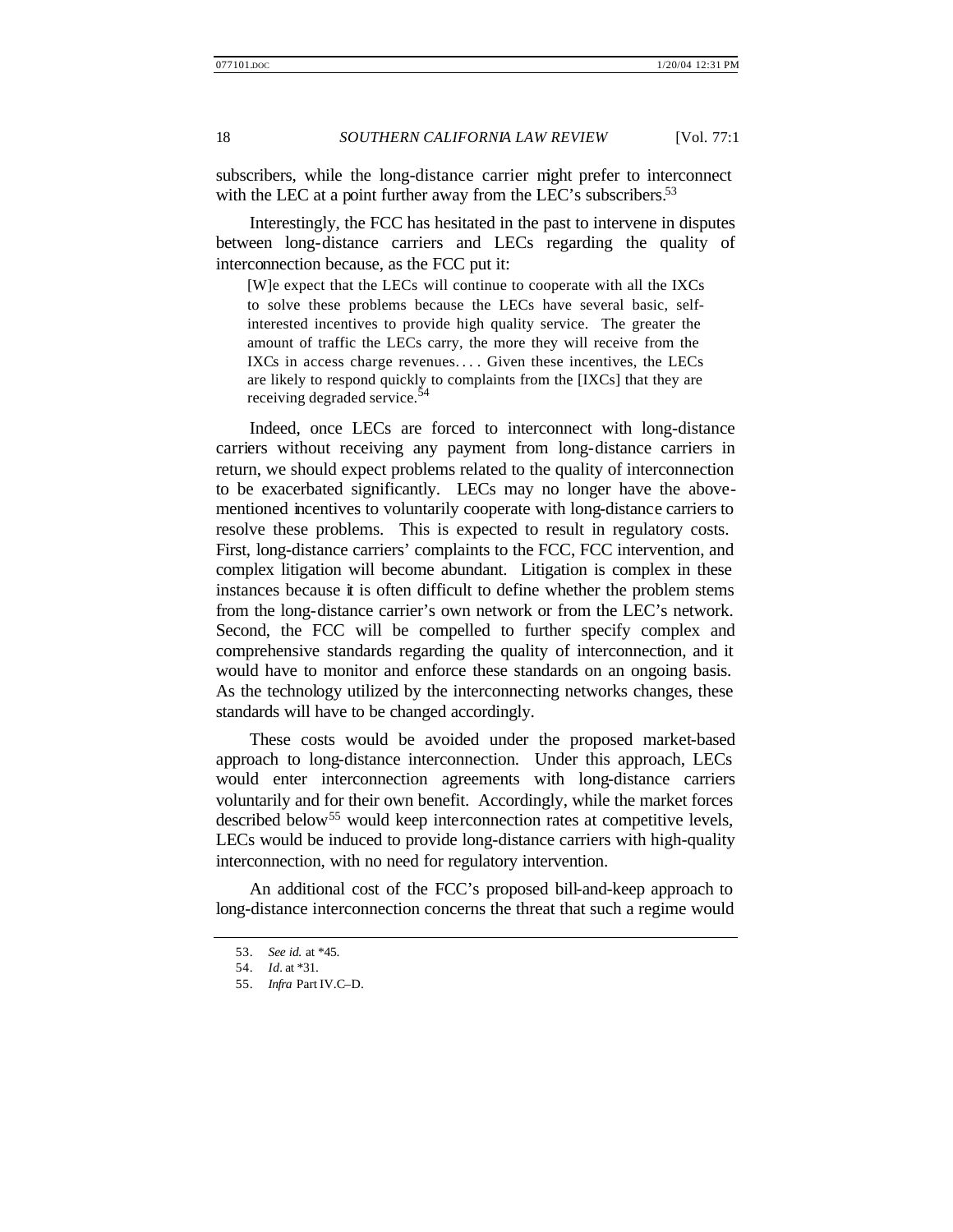deter entry and expansion of new LECs, and efficient investment by incumbent LECs in their networks. As we will see, under the proposed market-based approach, LECs could recover from the long-distance carriers at least a portion of their marginal costs of providing long-distance carriers with interconnection. This revenue would be added to the revenue LECs could collect from their own subscribers on account of the fact that the LEC's subscribers also benefit from receiving and making long-distance calls. Under the FCC's proposed bill-and-keep approach to long-distance interconnection, on the other hand, LECs, including new LECs, would have to settle for collecting revenue from their own subscribers.<sup>56</sup>

The more the LECs could capture the value that investments in their network generate, the more efficient LECs' investment decisions would be. The FCC's proposal, therefore, might deter efficient investment decisions because it allows LECs to recover less of the value generated by these investments. In particular, it might deter new LECs from investing in entry, establishing infrastructure, and expanding their networks' coverage. These investment incentives would be stronger under the proposed marketbased approach. In the case of new LECs, such investment incentives are important for an additional reason: They raise the prospects of viable competition between incumbent LECs and new LECs, thereby enabling deregulation and competitive pricing for the LECs' consumers in the long run.

# B. WHAT IS THE RATIONALE FOR REGULATING RATES LECS CHARGE FOR COMPLETING LONG-DISTANCE CALLS?

The well-cited rationale for regulating the rates LECs charge longdistance carriers for completing long-distance calls made to the LECs' subscribers<sup>57</sup> is that completion of such calls is an essential service that the caller and his or her long-distance carrier seek and which can be provided only by the recipient's LEC (assuming the recipient subscribes to only one LEC).<sup>58</sup> The FCC's premise is that this enables the LEC, absent rate regulation, to charge long-distance carriers excessive rates for completing the call.<sup>59</sup> Furthermore, it is alleged that even when the LEC faces competition in the bcal market, it still possesses a monopoly over the

<sup>56.</sup> *See In re* Developing a Unified Intercarrier Compensation Regime, 16 F.C.C.R. 9610, 9615 (Apr. 27, 2001) (notice of proposed rulemaking).

<sup>57.</sup> The rates charged by LECs for long-distance calls made by the LECs' subscribers are treated in Part IV.D, *infra*.

<sup>58.</sup> *See In re* Developing a Unified Intercarrier Compensation Regime, 16 F.C.C.R. at 9616–17.

<sup>59.</sup> *See id.*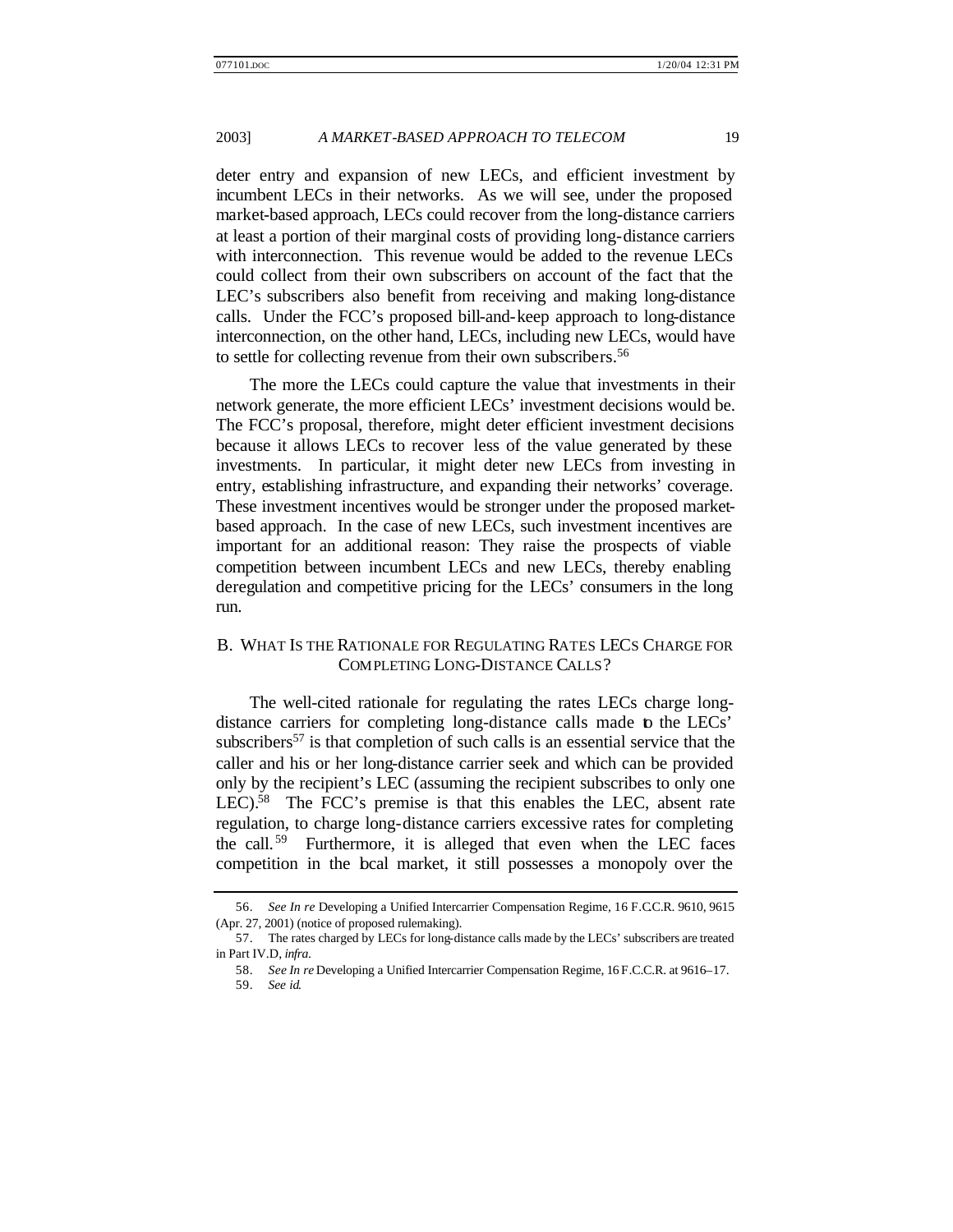completion of calls to its subscribers, again enabling excessive charges absent regulatory intervention.

# C. COMPETITIVE PRESSURES ON LECS' RATES FOR COMPLETING LONG-DISTANCE CALLS

In sharp contrast to the FCC's current policy and its recently proposed bill-and-keep approach, both of which involve mandatory interconnection and strict regulation of the rates LECs charge long-distance carriers for completing long-distance calls, this Article proposes that interconnection between LECs and long-distance carriers should be deregulated. The justifications for this claim will be discussed in the following subsections.

#### 1. Using Competing LECs to Transit Long-Distance Calls

Long-distance carriers should be permitted to route calls to subscribers of LEC A through interconnection with LEC B, which competes with LEC A. LEC B will transit the call to LEC A's subscribers through the localinterconnection arrangement between LECs A and B, as illustrated in Figure 1 below.<sup>60</sup> As will be discussed later on, this Article proposes that incumbent LECs still be obligated to interconnect with competitive LECs and vice versa, and it further proposes that they not be allowed to charge each other for completing each other's calls.<sup>61</sup> A long-distance carrier's ability to route calls to LEC A's subscribers through LEC B will cause LEC A and LEC B to become competitors over completing calls to LEC A's subscribers. In particular, if LEC A attempts to charge the longdistance carrier supracompetitive rates for completing long-distance calls made to LEC A's subscribers, LEC B will be induced to offer the longdistance carrier a better deal to transit the calls to LEC A's subscribers.<sup>62</sup> This will pressure LEC A to cut the rates it charges the long-distance carrier as well. <sup>63</sup>

<sup>60.</sup> For examples of transit arrangements in other contexts, see *supra* note 11.

<sup>61.</sup> *See infra* Part V.

<sup>62.</sup> LECs should be forbidden from making a commitment to competing LECs that they will not transit such calls. In fact, it is unnecessary to draft such a special prohibition. A commitment not to transit such calls should be considered an antitrust offense. It is an overt commitment among competitors not to compete over completing long-distance calls, which should be seen, in this context, as a violation of the Sherman Act, 15 U.S.C. § 1 (1994) (prohibiting agreements that restrain trade).

<sup>63.</sup> As will be demonstrated in Part IV.C.3, *infra* , IP telephony is expected, in the foreseeable future, to become a viable alternative to regular telephony. IP -telephony providers should also be able to route IP-telephony calls made to LEC A's subscribers via LEC B. Under the proposed market-based approach, if an IP-telephony provider wishes to interconnect directly with LEC A, LEC A will be free to charge the IP-telephony provider for access to LEC A's subscribers. Currently, ISPs, as enhancedservice providers, enjoy a regulatory exemption from paying LECs for access to the LECs' subscribers.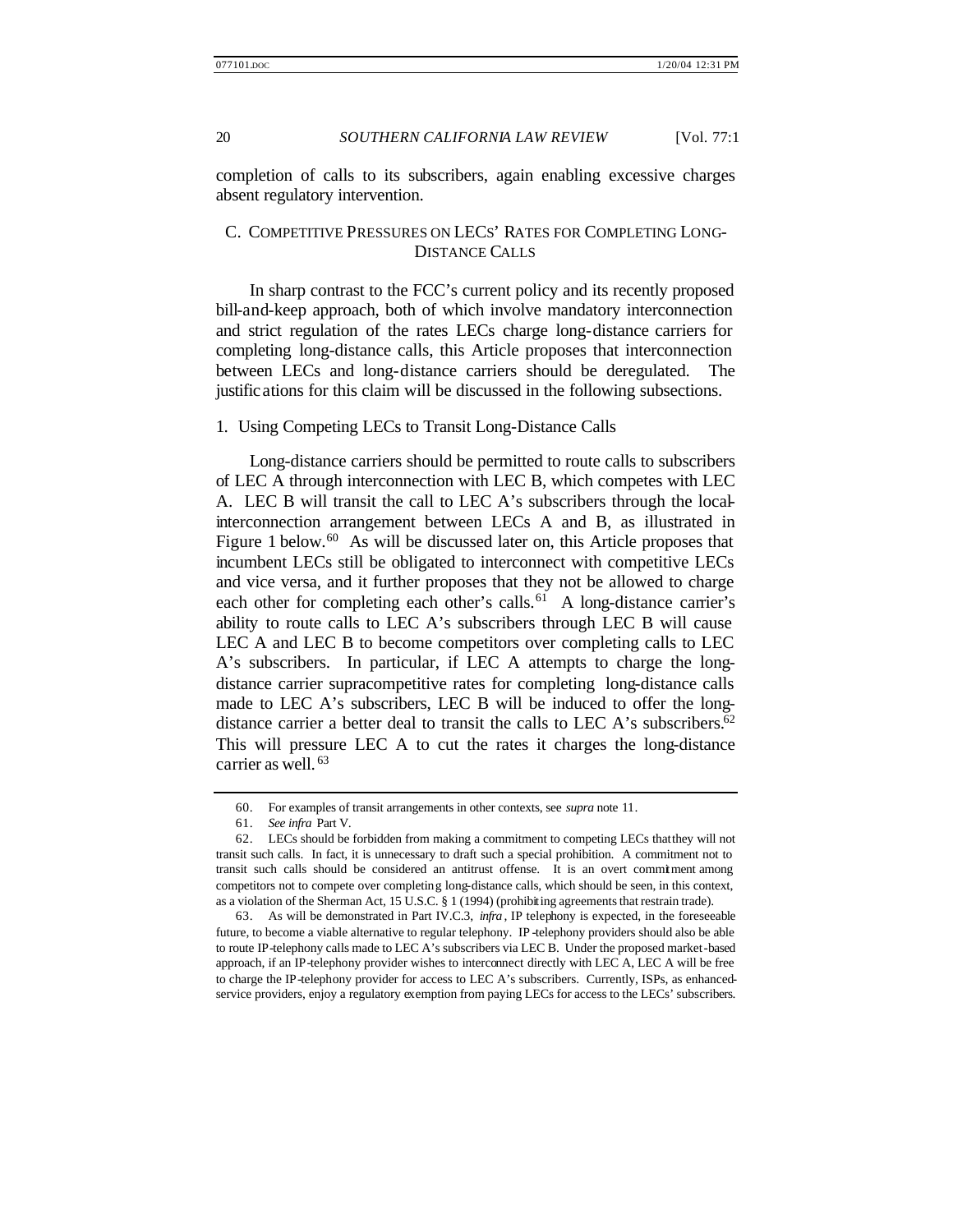

As will be demonstrated below, this market force proves to be extremely effective in constraining the rates LECs charge for completing long-distance calls, despite the fact that reaching LEC A through LEC B is, in a sense, less efficient than interconnecting directly with LEC A. Nevertheless, the long-distance carrier's credible threat to use such transit induces LEC A to interconnect directly with the long-distance carrier for rates equal to LEC B's marginal costs of transit. This can be demonstrated with a simple example. When the long-distance carrier interconnects directly with LEC A, LEC A incurs the marginal costs per minute of completing the long-distance calls to LEC A's subscribers. I will call this marginal cost per minute "completion."<sup>64</sup> When the long-distance carrier, instead, interconnects with LEC B, which transits to LEC A calls made to LEC A's subscribers, LEC B incurs the marginal cost per minute of transiting the calls to the point where LECs A and B interconnect. I will term this marginal cost per minute "transit." As mentioned above, I propose that LEC A not be allowed to charge LEC B for completing calls

*See In re* Developing a Unified Intercarrier Compensation Regime, 16 F.C.C.R. at 9623; *In re* Amendments of Part 69 of the Commission's Rules Relating to Enhanced Service Providers, 3 F.C.C.R. 2631, 2633 (Apr. 27, 1988) (order); *In re* MTS & WATS Market Structure, 97 F.C.C.2d 682, 715 (1983) (memorandum opinion and order). Under the proposed market-based approach, this exemption would be cancelled. The same market force discussed in the text, however, would cause LEC A's charges to IP-telephony providers to be competitive. For simplicity of exposition, IP-telephony providers will be discussed below as ordinary long-distance carriers.

<sup>64.</sup> Completion includes the marginal costs the LEC incurs in transmitting the calls from the point of interconnection to the recipients.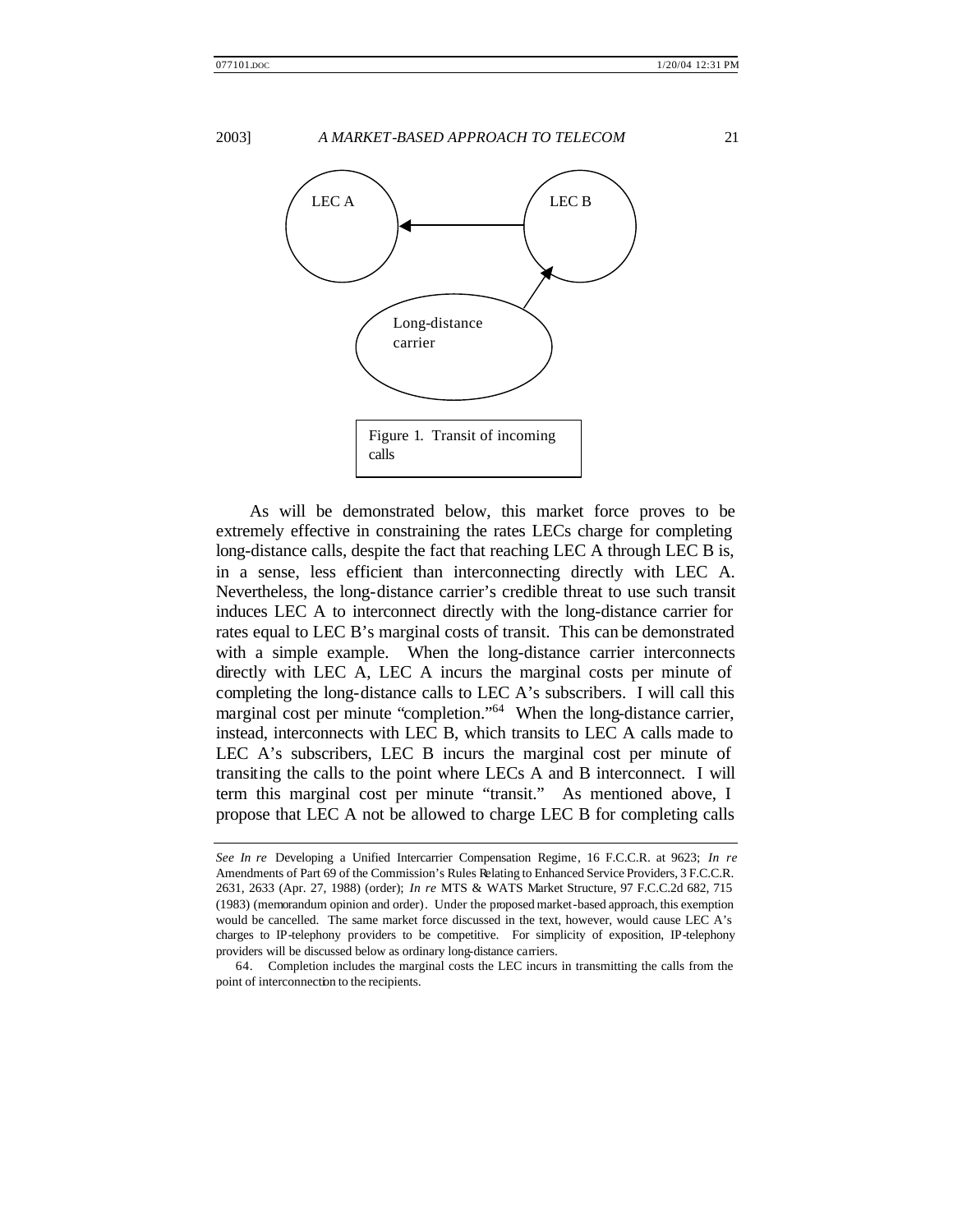coming from LEC B, regardless of the fact that they first originated from the long-distance carrier. Thus, LEC B incurs *only* these marginal costs of transit per minute. As to LEC A, it would have to incur the same marginal costs per minute of completing these transited calls (equal to "completion"), just as when the long-distance carrier interconnects with LEC A directly.

Suppose now that LEC A attempts to charge the long-distance carrier a supracompetitive price per minute of "completion" + "profit" for direct interconnection. LEC B, however, would be induced to offer the longdistance carrier a lower price for transiting these calls (say, "completion" + "profit" – 0.25 cents per minute), under which the long-distance carrier would prefer not to interconnect directly with LEC A. LEC B would be induced to offer this price-cut because it could make a profit on granting such transit, as long as it receives a price higher than its marginal costs in granting transit. LEC A, however, would then offer an even lower price since it would rather interconnect with the long-distance carrier directly and receive, say, "completion" + "profit"  $-0.50$  cents per minute, than receive nothing and still incur a cost of completion per minute to complete these same calls after they were transited by LEC B.<sup>65</sup> This sort of pricecutting will drive down the rate paid by the long-distance carrier for completion of its long-distance calls.

At which price will this price war stop? It turns out that it will stop at LEC B's marginal cost of transit. To see why, suppose LEC A attempts to charge the long-distance carrier a price per minute of "transit" + "profit," which is higher than LEC B's marginal cost of transit. Such a price, too, is not sustainable. LEC B would be induced to offer a lower price, of, for example, "transit" + "profit"  $-0.25$  cents, and make a profit on such transit. Both LECs would continue price-cutting until the price equals transit. LEC B would not go below transit because then it would lose from offering transit services (it would incur costs of transit per minute and receive less). LEC A would be willing to receive a price of transit per minute and interconnect directly with the long-distance carrier because it knows that if it refuses to do so, LEC B would offer transit services to the long-distance carrier (for the price of transit per minute)<sup>66</sup> and LEC A would still have to

<sup>65.</sup> LEC A could perhaps recover some revenue from its own subscribers for completing calls made to them, but it could do so whether or not it interconnected directly with the long-distance carrier. Therefore, the ability to charge its own subscribers for incoming calls should not change LEC A's decision as to whether to interconnect with the long-distance carrier and how much to charge it.

<sup>66.</sup> More precisely, LEC B would be willing to transit the long-distance carrier's calls for a rate slightly above (but very close to) the marginal costs of transit in order to make positive profits.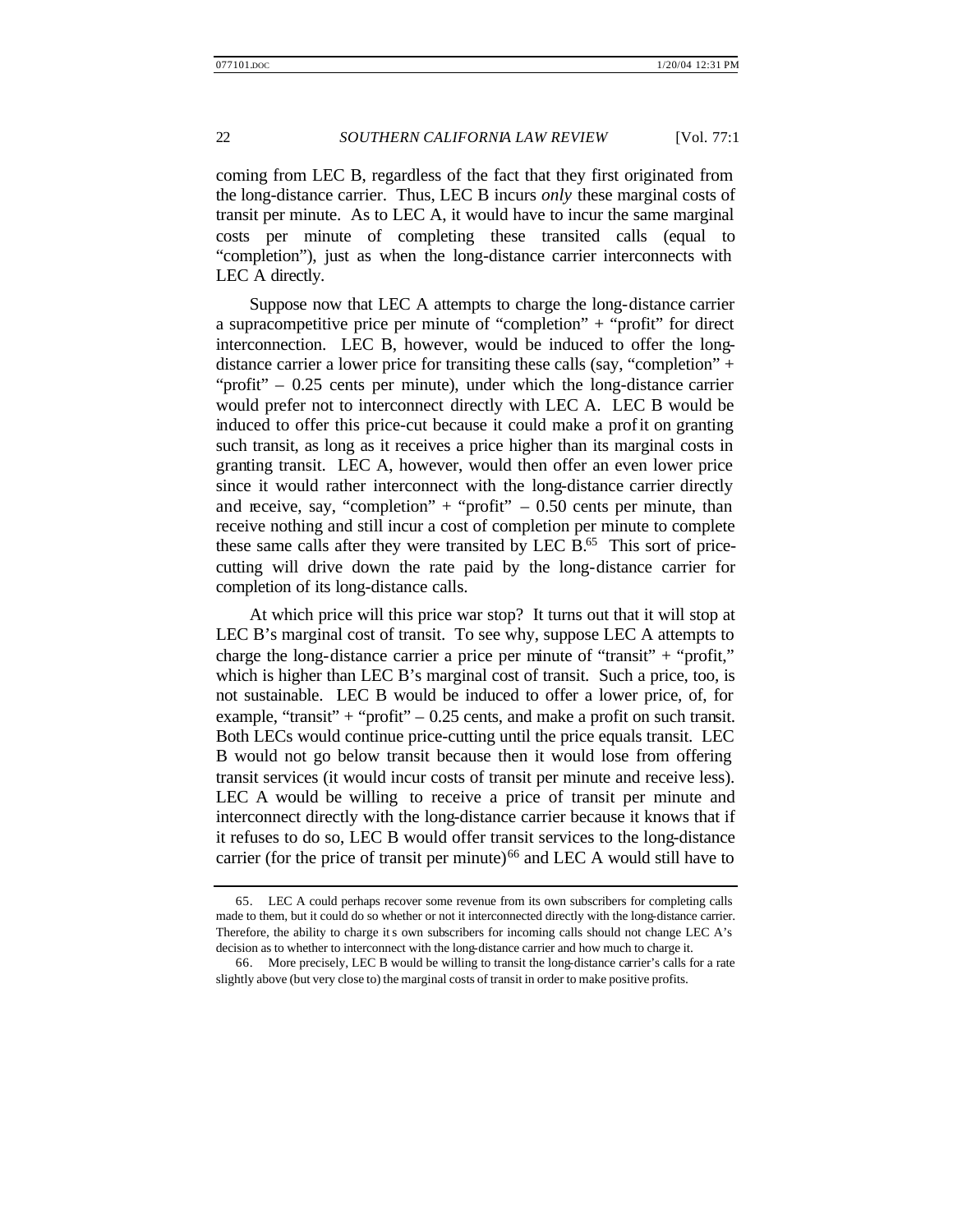bear costs of completion per minute (due to these transited calls), while it would receive nothing from the long-distance carrier (that is, LEC A would rather interconnect and receive transit while bearing the cost of completion per minute than just bear the cost of completion per minute).

Accordingly, due to the long-distance carrier's credible threat to use LEC B's transit services, LEC A is expected to interconnect directly with the long-distance carrier and complete its calls for the modest rate of transit per minute. Analogous reasoning implies that LEC B would directly interconnect with the long-distance carrier for a per-minute rate of no more than LEC A's marginal cost of transit to LEC B. If LEC B attempts to charge a higher rate, the long-distance carrier would rather purchase transit from LEC A, which would route the calls to LEC B for a rate per minute that would be driven as low as LEC A's marginal costs of transit. In such a case, LEC B would receive nothing from either LEC A or the long-distance carrier for these calls, while it would have to bear the costs of completing these transited calls to its subscribers.

This simple example also helps justify a rule that LECs A and B may not charge each other for completing each other's calls (regardless of the fact that they may be transited calls). Suppose we were to allow LECs to negotiate reciprocal charges that they can charge each other, as is the regime prevailing today,  $67$  and as would be possible even under the recent FCC proposal.<sup>68</sup> In such a case, LECs A and B might be induced to negotiate a high, above-cost reciprocal rate for completing each other's calls in order to jeopardize the competitive force of transit and earn more profits at the expense of long-distance carriers and their consumers. This is because a high reciprocal rate raises an LEC's costs of transiting longdistance calls to the other LEC. Each LEC would have to incur not only its costs of transit, but also the high reciprocal rate it has to pay the other LEC for completing the call.

To illustrate, let us define the rate per minute that LECs A and B negotiate for completing each other's calls as "reciprocal." LEC A, for example, could credibly charge the long-distance carrier that directly interconnects with it not only transit per minute (which is LEC B's marginal cost of routing calls made to LEC A up to the LECs' point of interconnection), but rather "transit" + "reciprocal" per minute (where

<sup>67.</sup> The regime was described in Part II, *supra*.

<sup>68.</sup> Recall that the FCC proposes to apply a zero rate for completing calls only as a default rule. *In re* Developing a Unified Intercarrier Compensation Regime, 16 F.C.C.R. at 9623. Thus, under the FCC's proposal, LECs will be allowed to negotiate a positive-reciprocal rate that they will pay each other for completing each other's calls.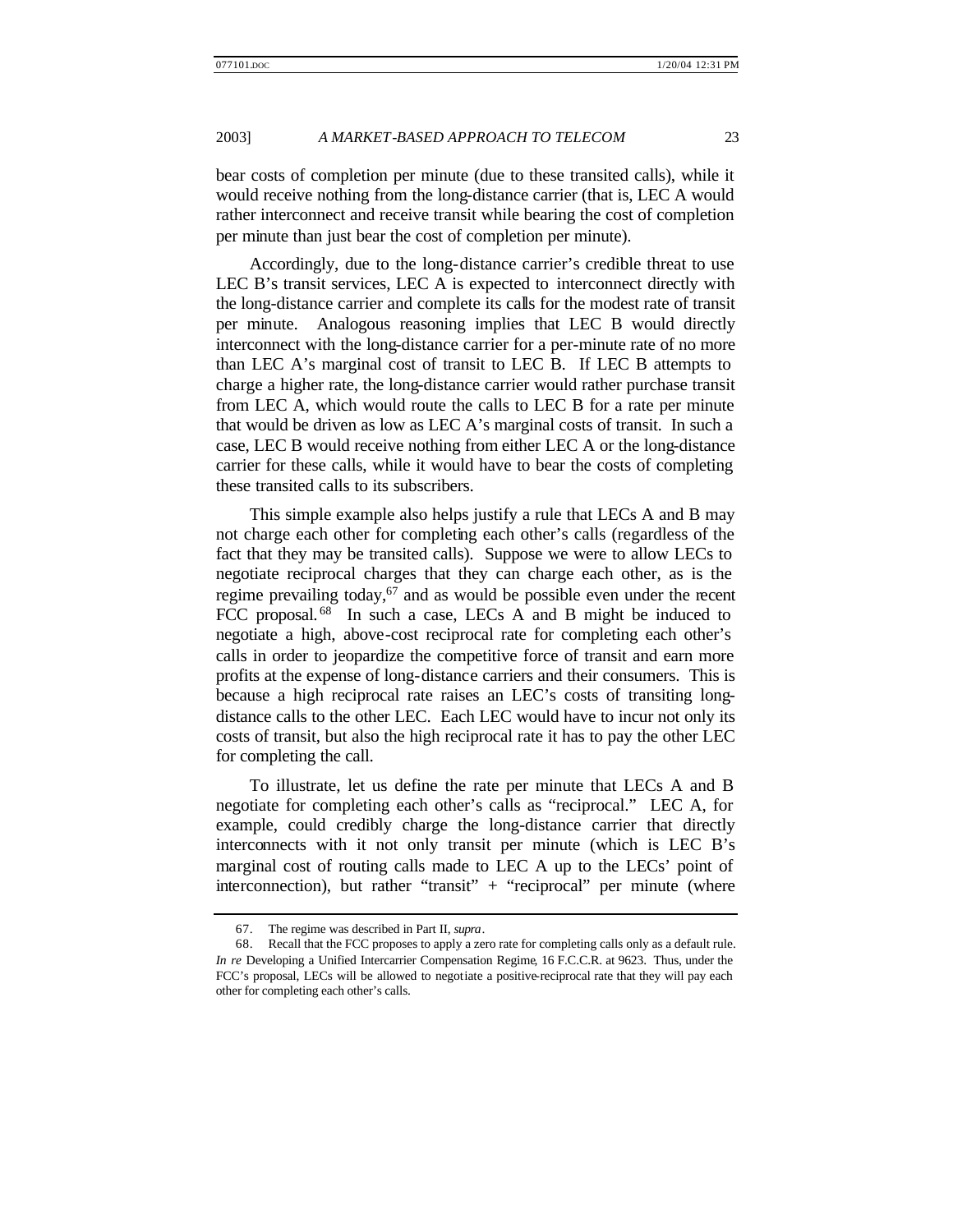reciprocal is the negotiated rate LEC B must pay LEC A per minute). These are LEC B's total costs involved in such transit. LEC B not only has to route the transited calls to its point of interconnection with LEC A, but also pay LEC A reciprocal per minute for completing these calls. LEC B would not be able to offer the long-distance carrier a better deal than "transit"  $+$  "reciprocal" per minute for transiting calls made to LEC A's subscribers because any lower rate would make LEC B lose on such transit. Similar reasoning implies that LEC B, too, would be able to charge the long-distance carrier that directly interconnects with it a high rate per minute of reciprocal plus LEC A's marginal cost of transit. The higher LECs A and B negotiate reciprocal to be, the more they can credibly charge from the long-distance carrier, notwithstanding the competitive force of transit. If LECs A and B were to pay each other a zero reciprocal rate for completing each other's calls, then the problem would be solved. As shown above, they would be able to charge the long-distance carrier no more than their competitor's marginal costs of transit.<sup>69</sup>

The question of whether the rate of transit per minute covers all of an LEC's marginal costs of completing long-distance calls depends on whether these costs (that we labeled "completion") are greater or smaller than transit. Normally, the marginal costs of transit will be slightly smaller than the marginal costs of completing long-distance calls. Transit involves routing all calls together through wires that connect the LECs. Call completion, on the other hand, involves a similar action of routing incoming calls together through wires that connect between the point of interconnection and the appropriate switch located in the LEC's network. In addition, call completion involves using this switch to route each call to its final recipient. Accordingly, the market force explored here is so strong that it induces LECs to settle for a rate slightly smaller than their marginal  $\cos$ ts.<sup>70</sup> An LEC is willing to receive a rate smaller than its marginal costs from the long-distance carrier because, if it refuses, it would have to incur the same marginal costs to complete the transited calls without receiving even this modest rate. This would induce the LEC to become more efficient in order to bring its marginal costs of completing calls closer to the marginal cost of transit.

<sup>69.</sup> It may seem possible that the fear of such a high reciprocal rate might be alleviated when LECs compete with each other with regard to fixed fees they charge, but this proves to be the case only under restrictive assumptions, discussed in Part V.B.3, *infra*.

<sup>70.</sup> To be sure, once an LEC's infrastructure is in place, its marginal costs of completing calls are extremely small. Accordingly, the difference between these marginal costs and the marginal costs of transit are slight.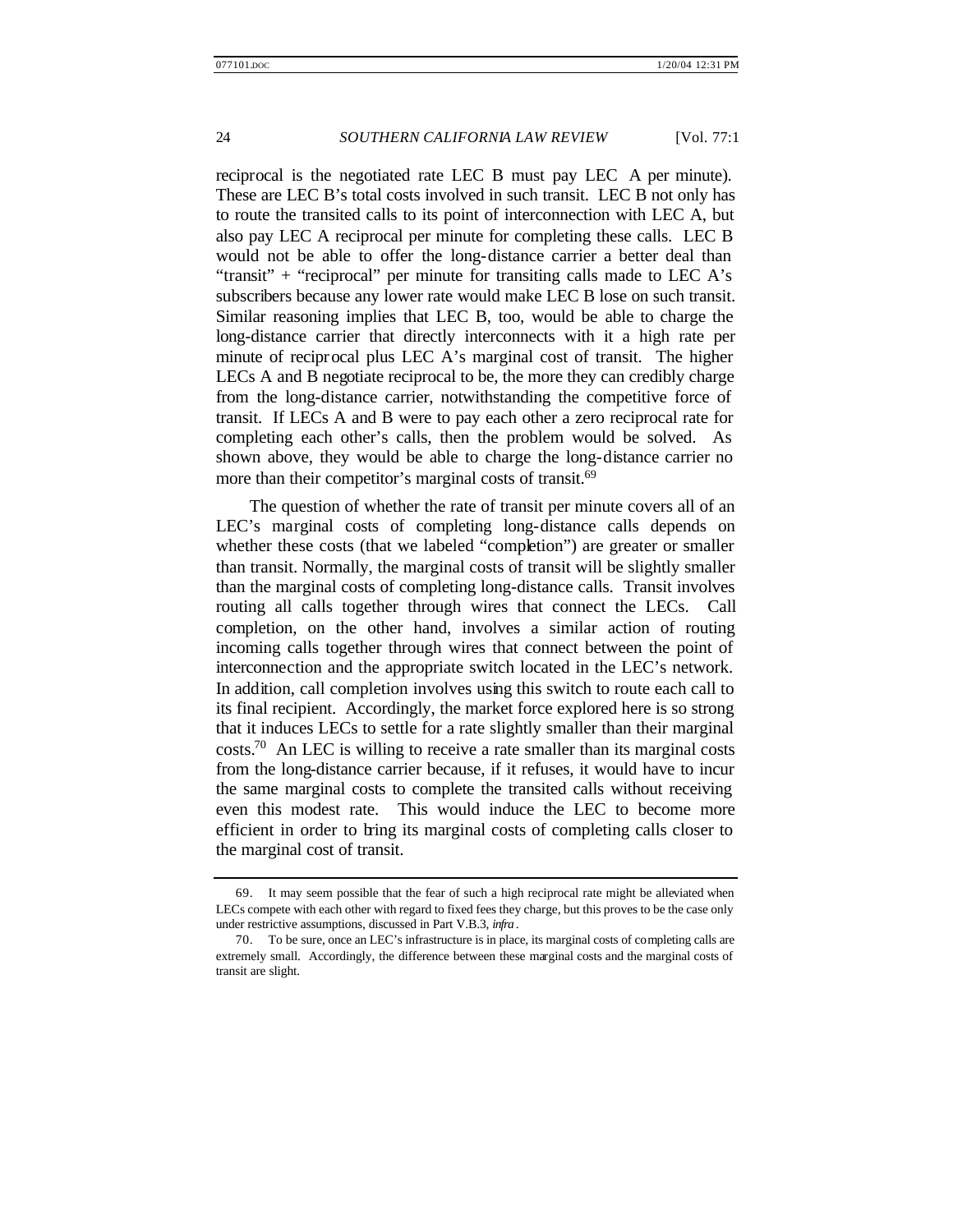Additionally, the LEC can charge its own subscribers (who also benefit from receiving long-distance calls) for these calls, so that it could break even or even make a modest profit on completion of long-distance calls. If viable competition exists among LECs, we need not fear that these charges will be excessive because excessive charges would push subscribers to the competing LEC. On the other hand, due to the costs to consumers of switching LECs, and the fact that LECs' services are not identical in the eyes of consumers, LECs could make a modest profit on the rates they charge their own subscribers.

Note that rates for completing long-distance calls will be pushed down to the marginal cost of transit regardless of LECs' corresponding market shares. In particular, LEC B, in the above-mentioned example, could be a new LEC with a very small market share, and LEC A could be a dominant incumbent LEC. As long as LEC B has infrastructure capable of transiting long-distance calls made to LEC A's subscribers (namely, wires connected to LEC A that can carry enough telecom traffic), LEC A will directly interconnect with the long-distance carrier and charge it no more than LEC B's marginal costs of such transit. Hence, even in local markets where the incumbent LEC still enjoys dominance, we need not wait until the new LEC grows to possess a market share similar to the incumbent's in order to deregulate LECs' interconnection with long-distance carriers.

What if one of the LECs (for example, LEC A) is integrated with a long-distance carrier and would like to charge a competing long-distance carrier excessive rates for completing its calls in order to grant its longdistance affiliate a competitive advantage? This fear, too, would be alleviated, with no need for regulatory intervention, due to the longdistance carrier's ability to transit calls made to LEC A via LEC B. As in the previous example, LEC A would be forced to charge the long-distance carrier no more than LEC B's marginal costs of transit (a rate equal to what is termed "transit" above). If LEC A attempts to charge a price above transit ("transit" + "profit"), LEC B would transit the long-distance calls to LEC A for a lower price (say, "transit" + "profit"  $-0.10$  cents). How would LEC A respond? Economists Janusz Ordover, Steven Salop, and Garth Saloner analyzed a similar question.<sup>71</sup> If we apply their model to the situation before us, LEC A would not want to undercut LEC B because having to pay LEC B "transit" + "profit"  $-0.10$  cents, rather than only

<sup>71.</sup> *See* Janusz A. Ordover, Garth Saloner & Steven C. Salop, *Equilibrium Vertical Foreclosure*, 80 AM. ECON. REV. 127, 127–31 (1990).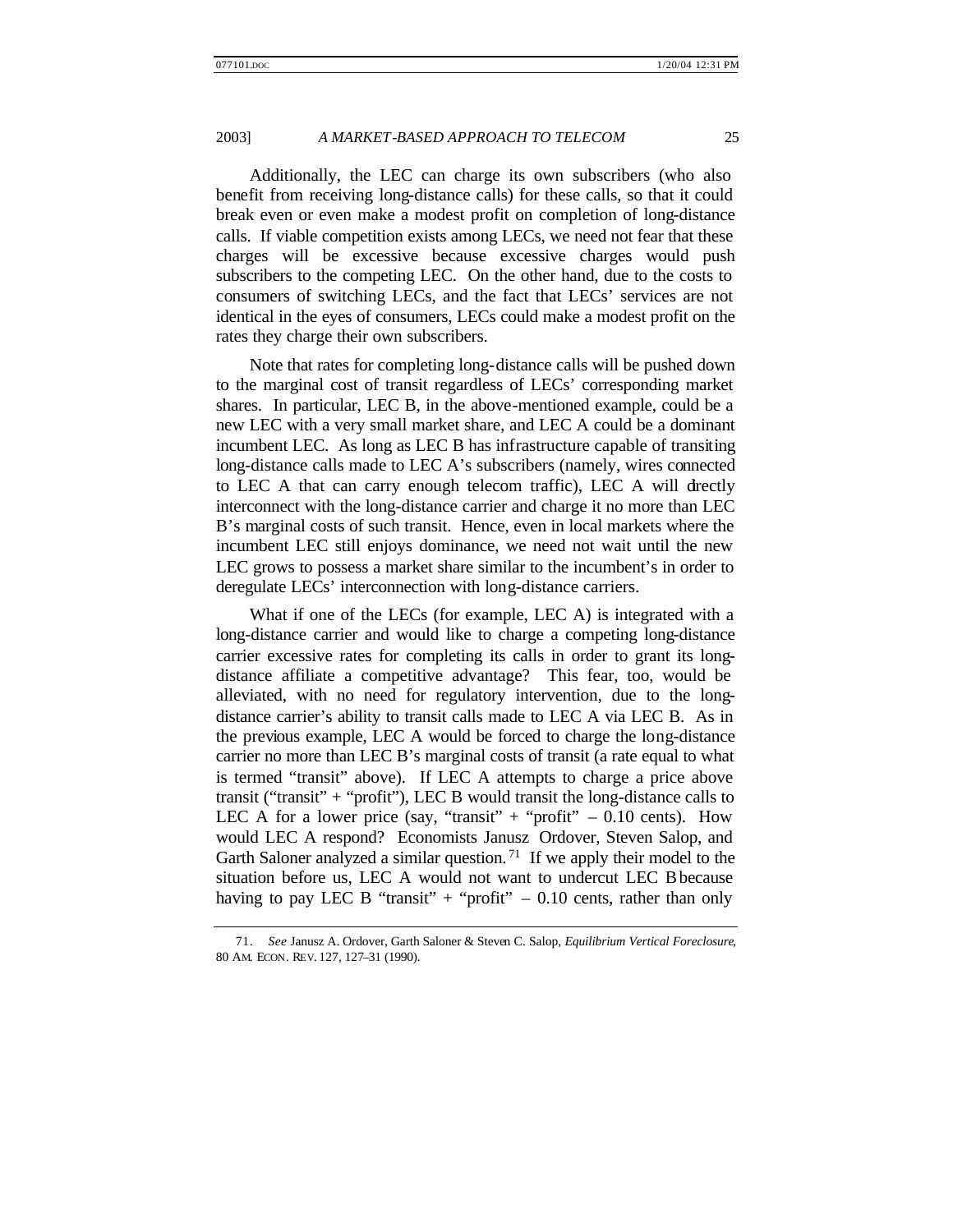transit, *raises the costs* of the long-distance carrier in a way that grants LEC A's affiliated long-distance carrier a competitive advantage.<sup>72</sup>

Ordover, Salop, and Saloner's conjecture that LEC A is able to commit credibly not to undercut LEC B was sharply criticized in later literature, however. Oliver Hart and Jean Tirole, as well as David Reiffen, stress that such a commitment on the part of LEC A usually is not credible.<sup>73</sup> In particular, LEC A would be induced to offer the longdistance carrier a small discount, say, a rate of "transit" + "profit"  $-0.15$ cents. This would raise LEC A's revenue and sacrifice LEC A's affiliated long-distance carrier only slightly, as the competing long-distance carrier's costs are still raised by "profit"  $-0.15$  cents; but price-cutting would not stop at that. LEC B would offer to transit the calls to LEC A for "transit"  $+$ "profit" – 0.20 cents. LEC A would be tempted to grant a small discount, say, of another 0.5 cents, gain all the business of completing the unaffiliated long-distance carrier's calls, and sacrifice its strategy of raising the unaffiliated long-distance carrier's costs by only another 0.5 cents. This would go on, as Reiffen shows, until LEC A charges the unaffiliated long-distance carrier the same rate it would have charged but for LEC A's affiliation with a competing long-distance carrier.<sup>74</sup>

Of course, the literature that claims that LEC A would be able to harm unaffiliated long-distance carriers and the literature that claims otherwise are limited to the assumptions underlying the particular economic models used. The point made here is that the theory that LEC A would be able to harm the unaffiliated long-distance carrier is subject to serious criticism. Moreover, harm to nonintegrated competitors by integrated competitors in markets with only a few firms is a concern properly dealt with by antitrust law and principles.<sup>75</sup> It does not warrant rate regulation of LECs' interconnection arrangements with long-distance carriers.

<sup>72.</sup> *See id.* at 131–39.

<sup>73.</sup> *See* Oliver Hart & Jean Tirole, *Vertical Integration and Market Foreclosure*, 1990 BROOKINGS PAPERS ON ECON. ACTIVITY: MICROECONOMICS 205, 205; David Reiffen, *Equilibrium Vertical Foreclosure: Comment*, 82 AM. ECON. REV. 694, 694 (1992).

<sup>74.</sup> *See* Reiffen, *supra* note 73, at 694.

<sup>75.</sup> *See, e.g.*, Michael H. Riordan & Steven C. Salop, *Evaluating Vertical Mergers: A Post-Chicago Approach*, 63 ANTITRUST L.J. 513 (1995); Daniel L. Rubinfeld & Hal J. Singer, *Open Access to Broadband Networks: A Case Study of the AOL/Time Warner Merger*, 16 BERKELEY TECH. L.J. 631 (2001) (discussing anticompetitive threats of a vertically integrated AOL-Time Warner). The main antitrust bulwark against harm to unintegrated rivals is vertical-merger policy. If an LEC and a longdistance carrier seek to merge, antitrust authorities or the FCC should take into account incentives to harm unaffiliated rivals when assessing the merger. Mergers are often upheld subject to consent decrees in which the integrated firm commits not to discrim inate against unaffiliated competitors. *See, e.g.*, United States v. Tele-Communications, Inc., No. 94-0948, 1994 U.S. Dist. LEXIS 20983 (D.D.C.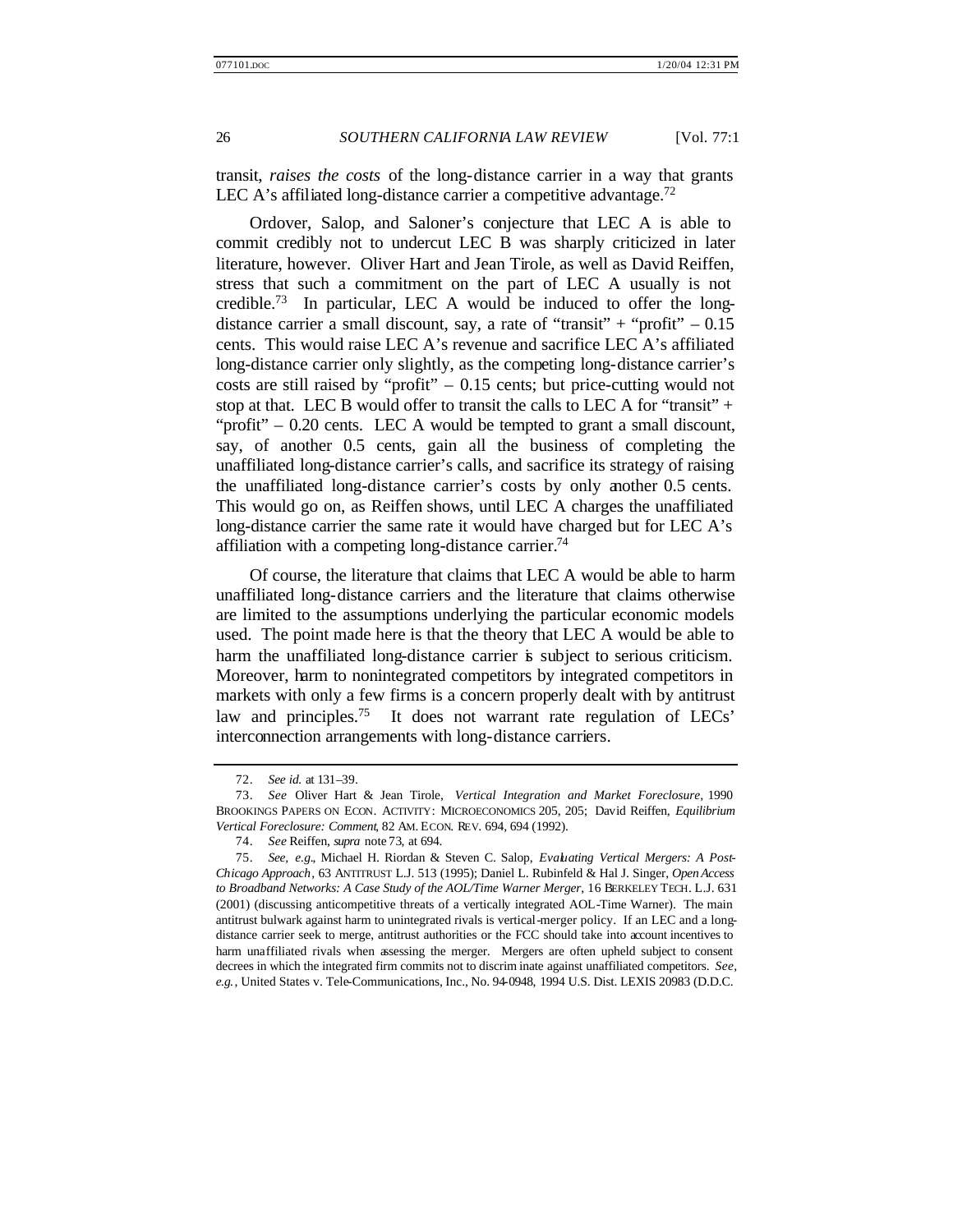Taking account of the fixed costs<sup>76</sup> an LEC and a long-distance carrier incur to physically interconnect their networks introduces another implication. If these fixed costs are large enough, and the long-distance carrier did not yet directly interconnect with the LECs, a long-distance carrier might prefer directly interconnecting with only one of the LECs (for example, the LEC with which physical interconnection is the least costly) and using it to transit long-distance calls made to the other LEC, so as not to duplicate these fixed costs by interconnecting with both LECs. This LEC might be able to charge the long-distance carrier on account of these savings. Normally, such a charge is expected to take the form of a fixed payment (that does not change as a function of the number or length of long-distance calls), as the costs saved are also fixed. A profit-maximizing long-distance carrier, therefore, will not pass this fixed charge on to consumers. Furthermore, LECs are expected to compete over who will be the one interconnecting with the long-distance carrier. As such, they are also expected to undercut each other with respect to what they collect from the long-distance carrier on account of the costs of physical interconnection.

The simple market force stemming from long-distance carriers' ability to transit calls made to one LEC via the competing LEC has never been given a chance in practice. Long-distance carriers have always been obligated to interconnect with LECs under the LECs' regulated rates.<sup>77</sup> Mandatory interconnection under regulated rates, for the most part,<sup>78</sup> continues today, and will continue under the FCC's proposed bill-and-keep

Aug. 19, 1994); *In re* Time Warner, Inc., 123 F.T.C. 171 (1997); *In re* Silicon Graphics, Inc., No. 951- 0064, 1995 F.T.C. LEXIS 159 (June 13, 1995). Expansion of an LEC into the long-distance market, or vice versa, could be similarly scrutinized by the FCC. It would probably be undesirable to approve the vertical integration of two competing LECs with long-distance carriers. In such a case, both might have incentives to refuse interconnection with a third long-distance carrier, despite the fact that this would make them less attractive to their own consumers.

<sup>76.</sup> Fixed costs are costs that do not change as a function of the number or length of longdistance calls.

<sup>77.</sup> *See In re* Access Charge Reform; Reform of Access Charges Imposed by Competitive Local Exchange Carriers, 16 F.C.C.R. 9923, 9925 (Apr. 27, 2001) (report and order and further notice of proposed rulemaking).

<sup>78.</sup> As noted above, the FCC recently relieved long-distance carriers from interconnecting with new LECs charging rates above a certain threshold. *Id*. This is indeed a small step toward a market based approach. It is far from the comprehensive market-based approach advocated here, however, because it continues mandatory interconnection when rates are at or below the benchmark prescribed by the FCC. Thus, it continues the tradition of rate regulation (the requirement that the regulator determine the appropriate benchmark), as well as the regulatory mandate for interconnection when the benchmark rates apply. Furthermore, as noted, the FCC invites new LECs that claim their costs are above the benchmark to present a cost-study demonstrating this. *Id.* at 9951. Costly regulation will therefore remain intact.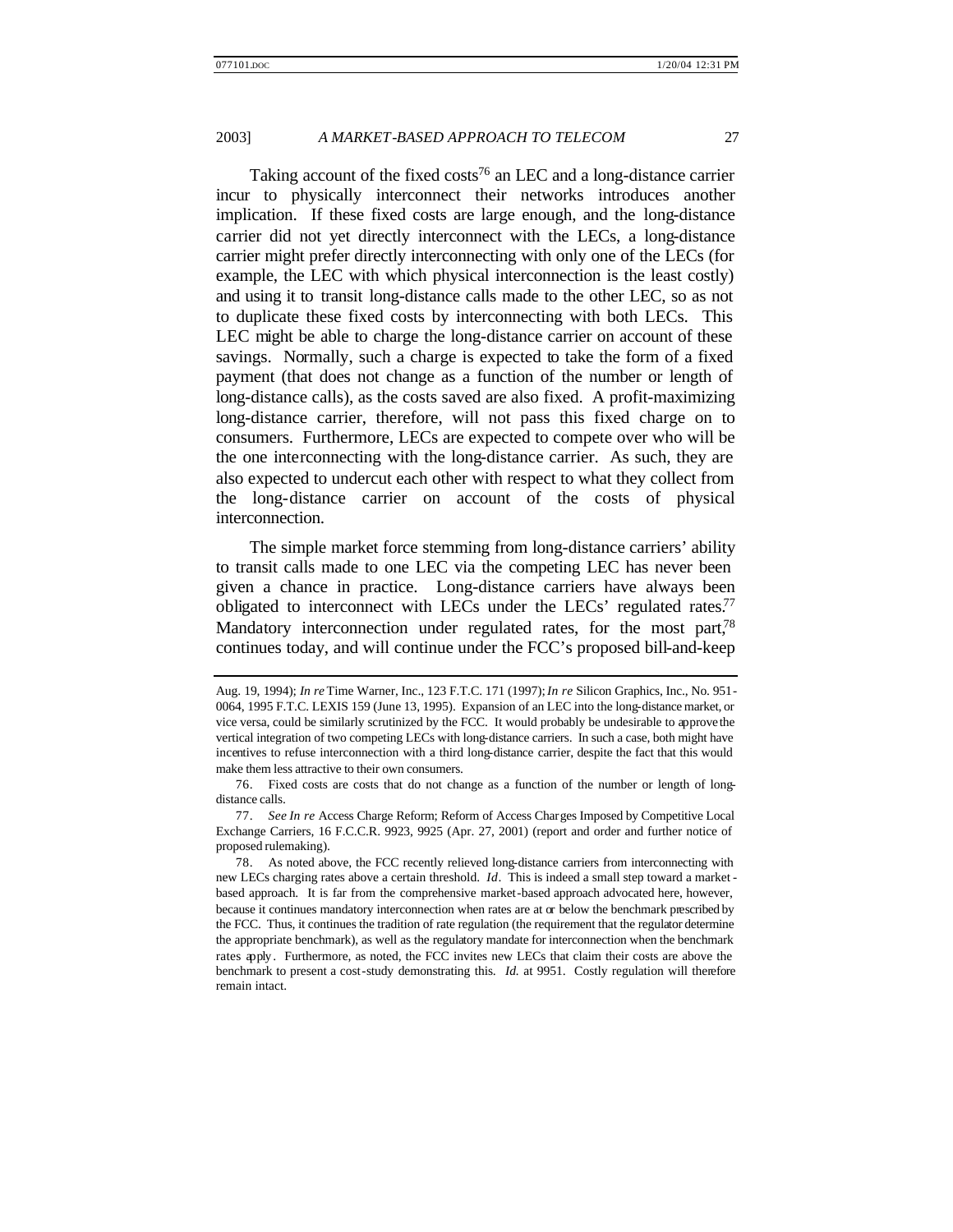regime. Furthermore, as noted, interconnection among competing LECs is governed today not by a mandatory zero-rate regime, as assumed above, but mainly by the reciprocal-compensation regime, where LECs negotiate a reciprocal rate per minute that they pay each other for completing each other's calls. As shown above, LECs might negotiate an excessive reciprocal rate in a way that jeopardizes the power of transit to push down the rates for comple ting long-distance calls. Accordingly, even if longdistance carriers had been free to refuse direct interconnection with one LEC and prefer transit via the competing LEC, the ability to use such transit would not have restrained these rates effectively.

#### 2. Calling the Recipient's Cellular Phone as a Competitive Option

Another market force that is expected to bring down the rates LECs charge long-distance carriers for completing long-distance calls made to the LECs' subscribers is the ability to call the recipient's cellular phone. Cellular telephony in the U.S. is developing to a degree of penetration and quality that can compete with LECs on completing long-distance calls.<sup>79</sup> If the long-distance carrier were to pass the LECs' charges for completing the call on to the long-distance caller, $80$  and these charges are supracompetitive, the caller would be induced to call the recipient's cellular phone.<sup>81</sup> Competition over completion of these calls is expected to develop between the recipients' cellular providers and their LECs.

To be sure, cellular providers might charge higher rates than LECs due to their inherent advantage of making their subscribers accessible while on the road. In fact, when the recipient is on the road, the cellular provider does not face competition from the recipient's LEC in completing the call. If cellular providers do not distinguish between charges for completing calls when the recipient is on the road and when the recipient is near a wireline phone (e.g., at home or at the office), cellular rates for completing calls are expected to be higher than LEC rates, making cellular completion of calls an unattractive substitute for wireline completion of calls. Under current cellular technologies, however, cellular providers will be able to distinguish between calls the recipient receives on the road and calls he or she receives at certain destinations where wireline phones known to the

<sup>79.</sup> *Supra* note 18.

<sup>80.</sup> As will be shown in Part IV.C.4, *infra* , long-distance carriers may pass on such charges to the caller, notwithstanding their obligation to equalize their rates under the 1996 Act.

<sup>81.</sup> Part IV.C.5, *infra* , demonstrates how the market is expected to induce LECs and cellular providers to provide callers with sufficient information regarding their rates for completing longdistance calls.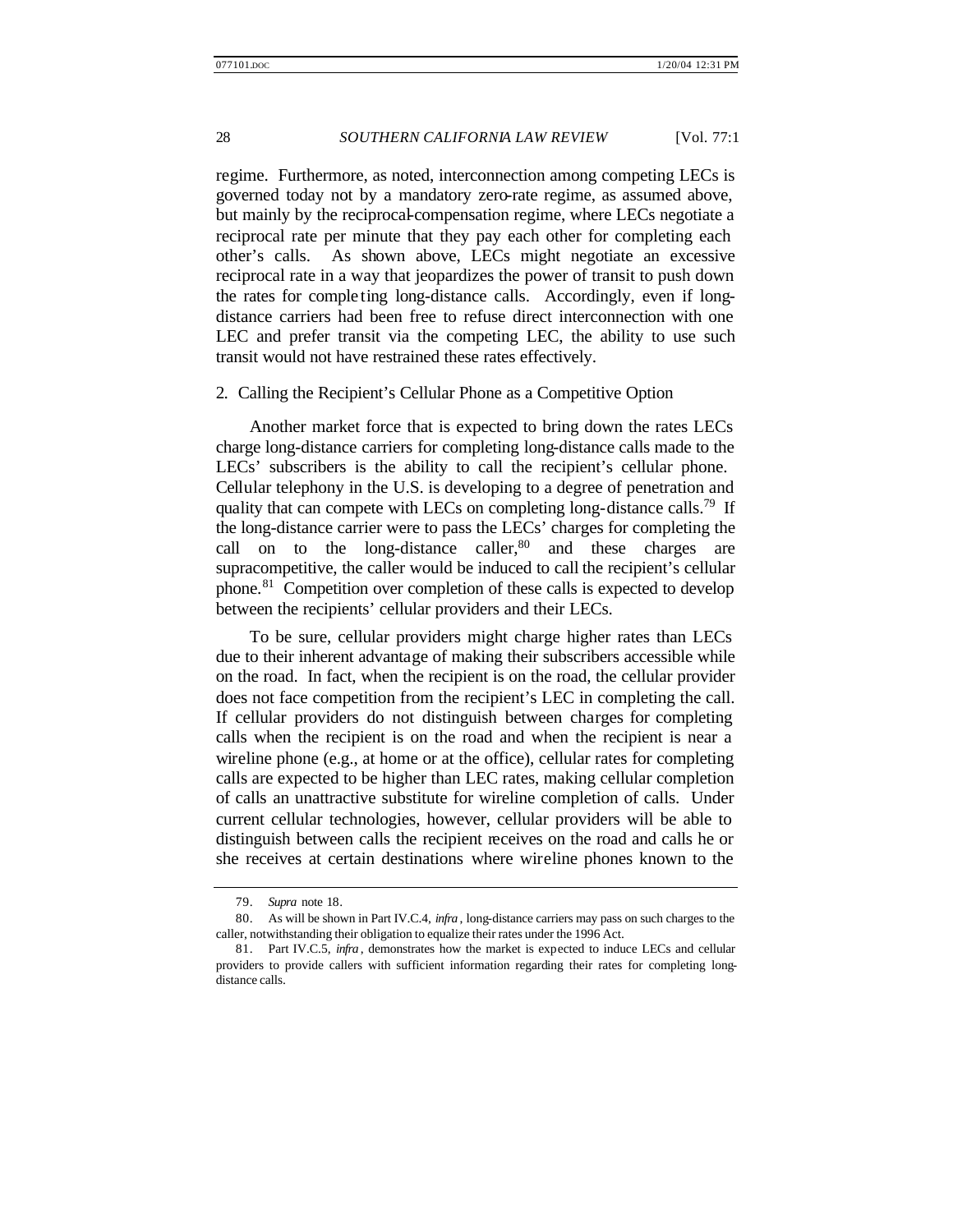caller are typically available.<sup>82</sup> Given this technological capability, cellular providers will have an incentive to charge less for completion of calls when the recipient is at home or at the office than when he or she is on the road. This is because, if cellular rates for completion of calls are to be uniform and excessive, and the long-distance caller is to bear them, his or her preference may well be to call the recipient first at home or at the office, and the cellular provider would lose revenue to the LEC. On the other hand, if the cellular provider charges competitive rates for completing calls that find the recipient at home or at the office, it can snatch business from the LEC. $83$  Where competition for completing calls is not available, it would continue to enjoy premiums on calls the recipient receives on the road.<sup>84</sup>

One might be concerned with the fact that many cellular providers charge their subscribers for calls they receive. It could be alleged that this induces cellular subscribers to switch off their phones or withhold their cellular numbers, thus making cellular completion of calls a poor

<sup>82.</sup> *See* Hiawatha Bray, *Something to Watch over You: Your Cellphone Is a Homing Beacon and Soon It Will Be Tracking Your Every Move*, BOSTON GLOBE , Jan. 22, 2001, at C1 ("Cellphone companies will soon deploy new systems that will identify a caller's location to within a few hundred feet."); Susan Glairon, *Boulder, Colo.-Based Maker of Software for Wireless Networks Plans Expansion*, DAILY CAMERA , Oct. 12, 2000 (reporting that cellular providers offer lower rates for cellular calls from home than from the road). As Drew Esson explained in *Location, Location, Location*, WIRELESS REV., Aug. 31, 1999:

Location-sensitiv e rate plans base tariffs on individual subscriber locations. When the subscriber is in or near his home, for example, you adjust his rates to compete with landline rates. When in a car, at the airport or at a shopping mall, he pays higher rates that reflect the added benefits of mobility. This strategy allows you to offer subscribers preferential rates when users are in a limited number of geographic locations.

<sup>83.</sup> Currently, cellular providers do not seem to distinguish between call *completion* rates charged when the recipient is near a wireline phone and those charged when he or she is on the road. In contrast, cellular providers often distinguish between rates cellular subscribers pay for calls they *make* when they are near a wireline phone and when they are on the road. The reason seems to be that, currently, charges paid by long-distance carriers to cellular providers are seldom passed on to the longdistance caller. As Part IV.C.4 illustrates, however, such passing on of charges should be enabled. It is consistent with the 1996 Act's mandate that long-distance carriers equalize their subscribers' rates. Furthermore, the FCC has recently issued a statement facilitating such passing on of cellular charges to the caller. *See In re* Calling Party Pays Service Offering in the Commercial Mobile Radio Services, 14 F.C.C.R. 10,861 (July 7, 1999) (declaratory ruling and notice of proposed rulemaking).

<sup>84.</sup> When the recipient is on the road, the recipient's cellular provider probably holds a monopoly over completion of calls to the recipient. As the FCC has refrained from intervening in rates charged by cellular providers for completion of long-distance calls to date, however, the FCC may well continue exercising such forbearance. Moreover, in the long run, it might be good policy to enable cellular providers to collect premiums for such calls in order to further stimulate cellular penetration and make cellular a more viable competitor to wireline. *See* Julian Wright, *Access Pricing Under Competition: An Application to Cellular Networks*, 50 J. INDUS. ECON. 289 (2002).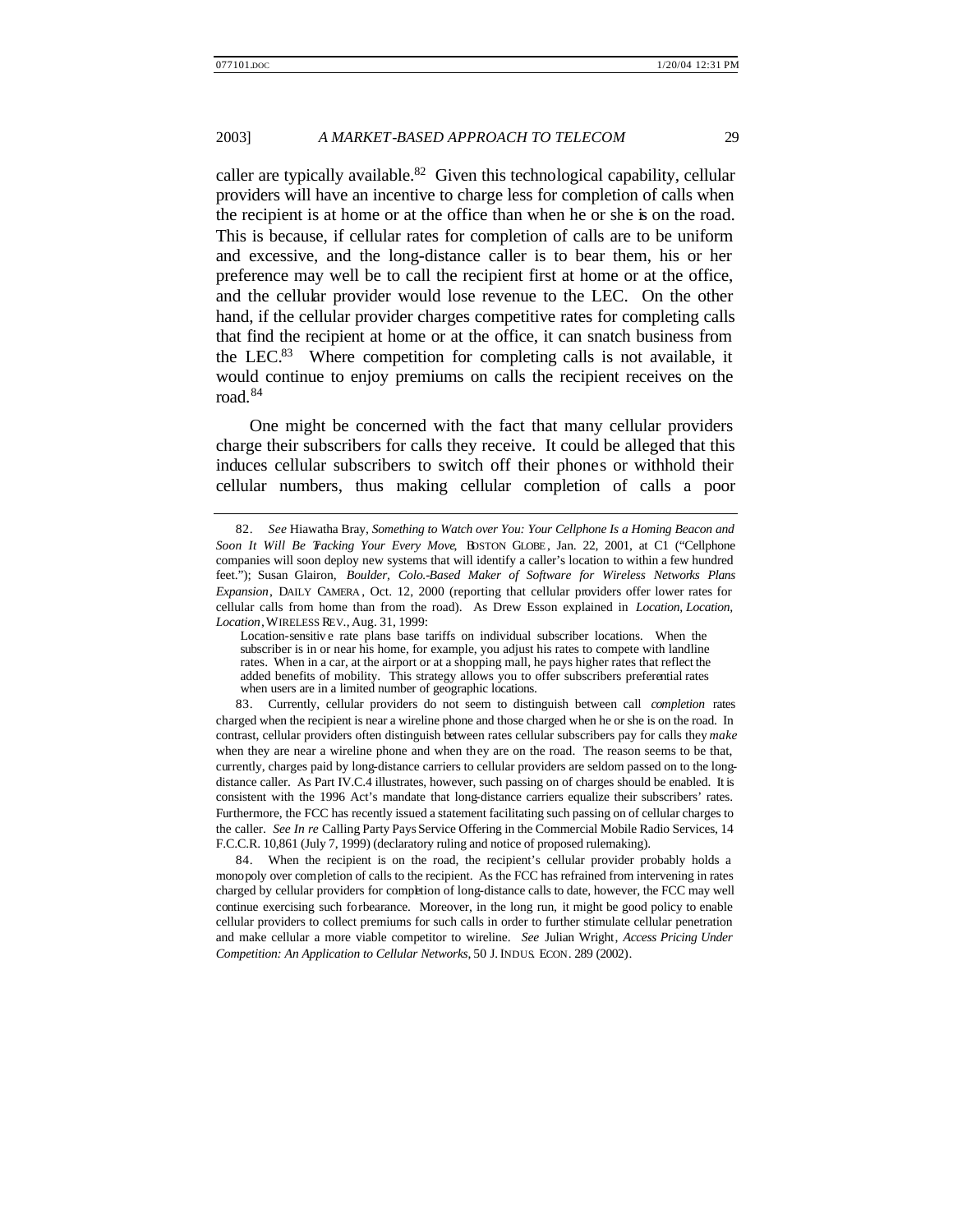alternative to LEC completion of calls.<sup>85</sup> As noted, however, the FCC recently issued a ruling facilitating a change in cellular providers' practice of charging cellular recipients for calls they receive.<sup>86</sup> According to the FCC's ruling, cellular providers will be able to charge callers, and not recipients, for completion of calls to the recipients' cellular phones. When cellular penetration and quality reaches a state where cellular completion of calls is a viable substitute for LEC completion, we should expect cellular providers to prefer not to charge cellular recipients for calls they receive. This will induce cellular subscribers to switch on their cellular phones and disclose their cellular numbers. In turn, it will enable cellular providers to snatch revenue from the LECs.

3. Calling the Recipient's Broadband-Internet Telephone Connection as a Competitive Option

Another technology that will probably compete with the LEC and cellular provider for access to recipients is IP telephony via broadband Internet. In the foreseeable future, two notable factors are expected to make IP telephony a viable competitor for telephone access to the recipient. First, the quality of an IP-telephony call will improve so as to be a viable substitute for a wireline call.  $87$  Second, IP telephony will often be

<sup>85.</sup> *See In re* Developing a Unified Intercarrier Compensation Regime, 16 F.C.C.R. 9610, 9616– 17 (Apr. 27, 2001) (notice of proposed rulemaking).

<sup>86.</sup> *In re* Calling Party Pays Service Offering in the Commercial Mobile Radio Services, 14 F.C.C.R. at 10,861.

<sup>87.</sup> *See* Jim Barthold, *Slo-Mo Packets*, TELEPHONY, Mar. 26, 2001 (stating that, "in the long run, according to industry watchers, packetization is the most economical way to deliver voice, data and, eventually, streaming video services"); Hassan Fattah, *IP Telephony Finds Its Voice*, RED HERRING, Dec. 7, 2000 (reporting that, according to Yankee Group estimates, IP -telephony services reached 1.8 billion minutes of talk in 1999 alone—a figure that is expected to double annually through 2005—and that, according to Gartner Group estimates, IP-telephony infrastructure is expected to reach \$19 billion in 2003); *Voice over IP Fuels Future for Interphase*, 3 CTI NEWS 8 (1999) (citing industry analysts who forecast that 18% of enterprise-voice traffic will travel via IP -based networks by the year 2002, and 43% of all international phone calls will travel over IP networks by 2003, and that voice-over IP quality is quickly becoming comparable to regular telephony under emerging technologies). *See also* Bryan Betts, *Cutting Costs the Web Phone Way*, COMPUTING, Oct. 5, 2000, at 51 (stat ing that individuals notice virtually no difference between calls made using the regular phone infrastructure and those made using the Internet); *InfoAccel Brings the Ease of Use and Voice Quality of Ordinary Telephones to Internet Telephony*, PR NEWSWIRE, Nov. 8, 1999 (detailing the ways in which InfoAccel improves the quality of Internet telephony). In addition to becoming equal in quality to regular telephony, IP telephony will possess certain inherent advantages. These advantages include the ability to combine data with voice; the ability to control and add telephony and data services remotely through console commands; multiple voice lines at low cost; click-to-talk features; improved videoconferencing features; and lower costs of switching among service providers. *See* John Gleiter, *Profiting from the VoIP Broadband Home*, 26 BUS. & INDUSTRY 114 (2000); Williamson, *supra* note 20.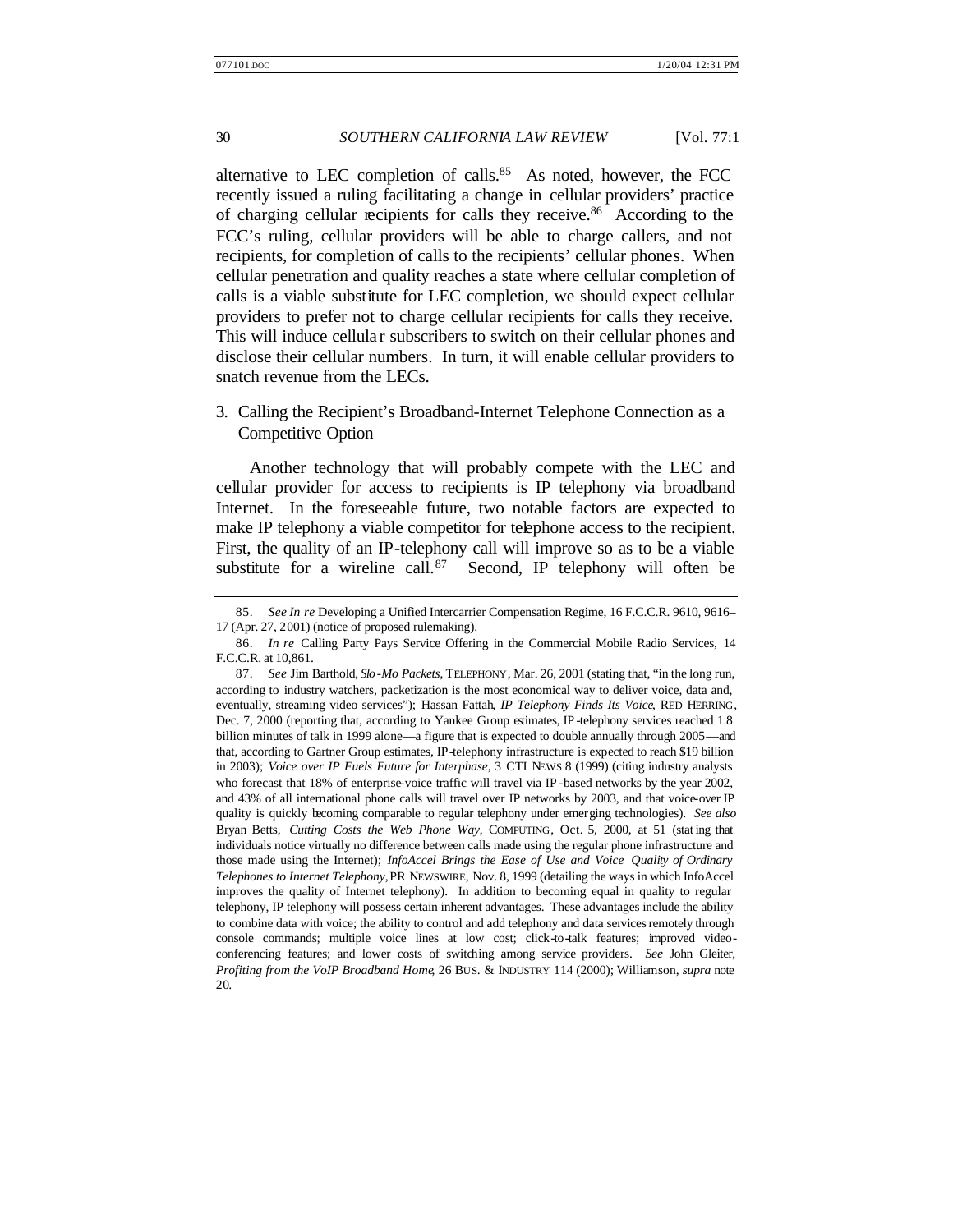delivered via broadband Internet, due to its enhanced features, which will improve quality. <sup>88</sup> Potentially, firms other than LECs, such as the recipient's cable operator or an Internet backbone, will provide end users with broadband-Internet infrastructure.<sup>89</sup> Accordingly, if the LEC attempts to charge supracompetitive rates for completing long-distance calls, and these charges are passed on to the caller,<sup>90</sup> the caller would be induced to access the recipient via broadband IP telephony.

Even if LECs' charges for completing long-distance calls are not passed on to the caller because, for example, of the current FCC requirement that long-distance carriers average their rates,  $91 \text{ long-distance}$ carriers themselves will be able to access recipients via broadband IP telephony if LECs attempt to impose supracompetitive charges.<sup>92</sup>

*Id. See also* Gleiter, *supra* note 87, at 114–18 (discussing the inherent advantages of VoIP); Williamson, *supra* note 20 (same). The FCC reported that high-speed lines connecting homes and businesses to the Internet increased by 63% during the second half of 2000 to a total of 7.1 million (a yearly rate of growth of 158%). Of the total 7.1 million high-speed lines, 5.2 million were residential and small-business subscribers. About 4.3 million of the 7.1 million high-speed lines provided 200 kbit/s in both directions, meeting the FCC's definition of advanced services. Those advanced services grew at a rate of 118% in 2000.Press Release, Federal Communications Commission Releases Data on High-Speed Services for Internet Access, FCC NEWS (Aug. 9, 2001) (on file with author). The FCC study further said that, at the end of 2000, high-speed services were being offered in all fifty states and the District of Columbia, Puerto Rico, and the Virgin Islands, with subscribers reported in 75% of the nation's ZIP codes, compared to 56% at the end of 1999. *Id.* Broadband-Internet penetration is expected to continue escalating in the future. *See* Grant Buckler, *Studies Forecast Quadrupling of Broadband by 2005*, NEWSBYTES, June 13, 2001 ("The number of subscribers to broadband Internet access services will top 21 million this year and roughly quadruple to about 84 million by the end of 2005 . . . [with] even faster growth in broadband services to multi-tenant buildings.").

89. *See* Betts, *supra* note 87 (predicting that users will typically stick to their traditional phone lines while using IP telephony); Steve Strauss, *The Line on Home Networking: Phone-Line Technology Offers Mature Path to New Applications*, ELECTRONIC BUYERS NEWS, June 18, 2001, at 32 ("Clearly, the home of the future isn't going to depend on a single network technology. Instead, homes will contain hybrids of interconnected networks. . . . As a result, other non-phone-line technologies will also find their way into the home.").

90. *See infra* Part IV.C.4 (illustrating that, even if long-distance carriers' rates are equalized according to the 1996 Act, long-distance carriers may pass on to the caller what they pay the recipient's network).

91. *See infra* Part IV.C.4.

92. In fact, several long-distance carriers are currently purchasing considerable stakes in IPtelephony providers or building IP-telephony infrastructure. *See* Fattah, *supra* note 87 (reporting that Cable & Wireless and Global Crossing are building IP-telephony infrastructure, and that AT&T purchased a 39% chunk of IP -telephony provider, Net2Phone, in August 1999 for \$1.4 billion).

<sup>88.</sup> *See* Kate Gerwig, *Voice Rises Up*, TELE.COM, Nov. 27, 2000, *at*  http://www.teledotcom.com/article/TEL20001127S0022.

With VoIP and home networking technology, cable operators can offer their customers not only additional telephone lines, but a fully integrated package of broadband services that far outstrip telephony options available with traditional circuit-switched solutions. . . . [Eventually] the VoIP equipment will perform end-to-end IP transport, where the voice packets are carried through to their destination as packets and are never converted to the public phone network.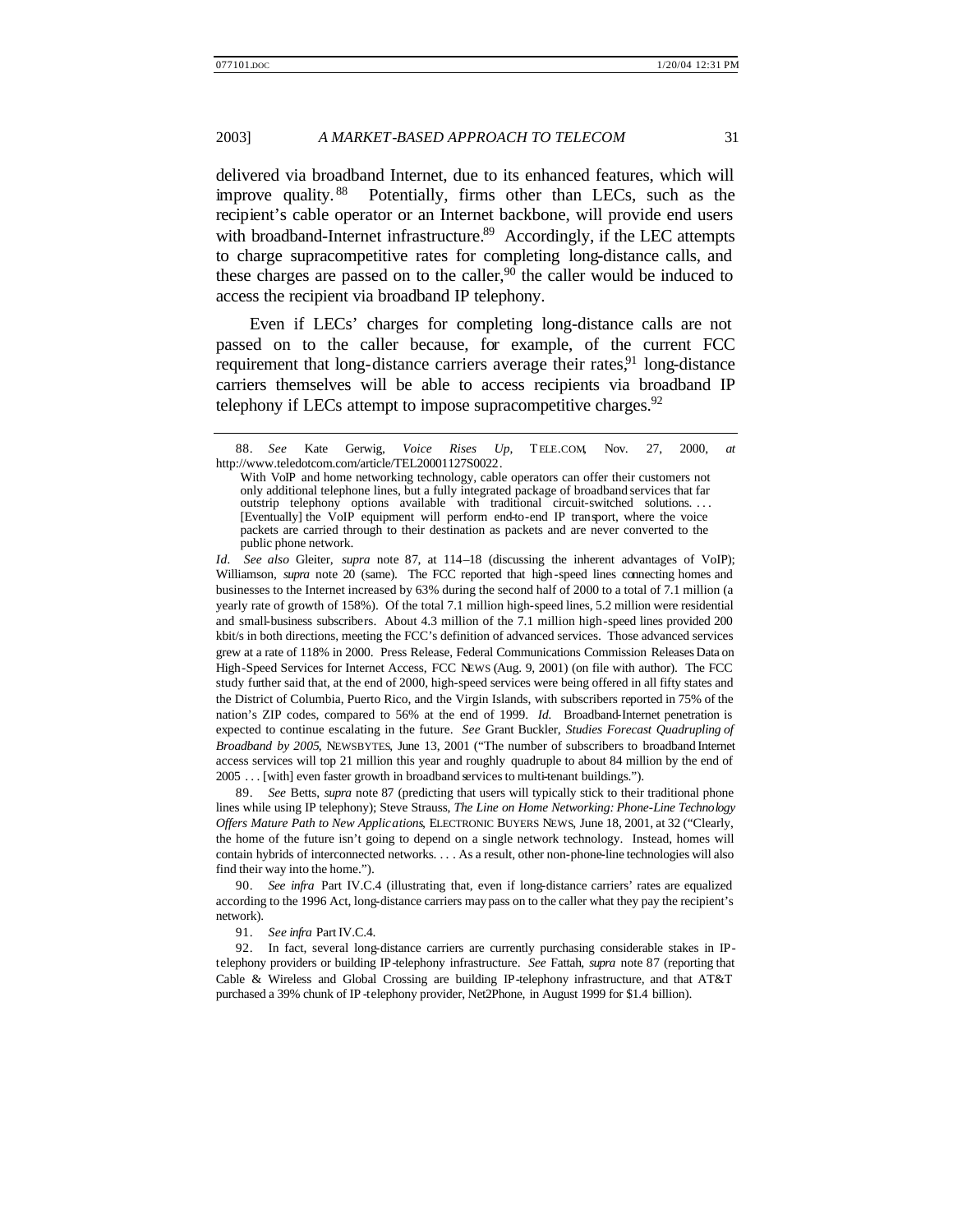Thus, competition among three providers of access to the recipient the recipient's LEC, the recipient's cellular provider, and the recipient's broadband IP-telephony provider—are expected to drive down charges for completing calls to the recipient to competitive levels. Even if broadband IP telephony reaches a degree of development so as to replace some subscribers' connection to regular phones, or if broadband IP telephony is provided by the LEC itself, competition between the broadband-Internet provider and the cellular provider over completion of calls to the recipient will remain. Recipients are expected to continue possessing cellular phones for mobility, while continuing to possess broadband-Internet connection for speed.<sup>93</sup>

Of course, the market forces inherent in IP telephony via broadband Internet and cellular technology are not yet strong; the growth of these technologies is still expressed in terms of future probabilities rather than certainties. Accordingly, unlike the market force of competitive transit discussed in Part IV.C.1 above, these technologies alone would not justify an immediate implementation of a market-based approach. They do, however, strengthen the case for a market-based approach. They also strengthen the claim that the FCC's proposed permanent move to stricter rate regulation of LECs' charges for completing long-distance calls (namely, regulating these charges down to zero) is unwarranted.

#### 4. A Case for De-Averaging Rates

Under current FCC rules that implement section 254(g) of the 1996 Act, long-distance carriers must average their rates. Section  $254(g)$  of the 1996 Act, titled Interexchange and Interstate Services, reads:

Within 6 months after February 8, 1996 [the date of enactment of the Telecommunications Act of 1996], the Commission shall adopt rules to require that the rates charged by providers of interexchange telecommunications services to subscribers in rural and high cost areas shall be no higher than the rates charged by each such provider to its subscribers in urban areas. Such rules shall also require that a provider of interstate interexchange telecommunications services shall provide such services to its subscribers in each State at rates no higher than the rates charged to its subscribers in any other State.<sup>94</sup>

<sup>93.</sup> *See, e.g.*, David Crowe, *Air Apparent?* , WIRELESS REV., Feb. 1, 2000. Cellular technology is not expected, in the foreseeable future, to provide a viable alternative to broadband Internet with noncellular technologies. *See Be Cautious About Wireless Web Growth*—*Jupiter*, NEWSBYTES, Mar. 6, 2001 (citing forecasts which state that broadband Internet, via cellular technology, is not expected to emerge in the foreseeable future).

<sup>94.</sup> 47 U.S.C. § 254(g) (2000).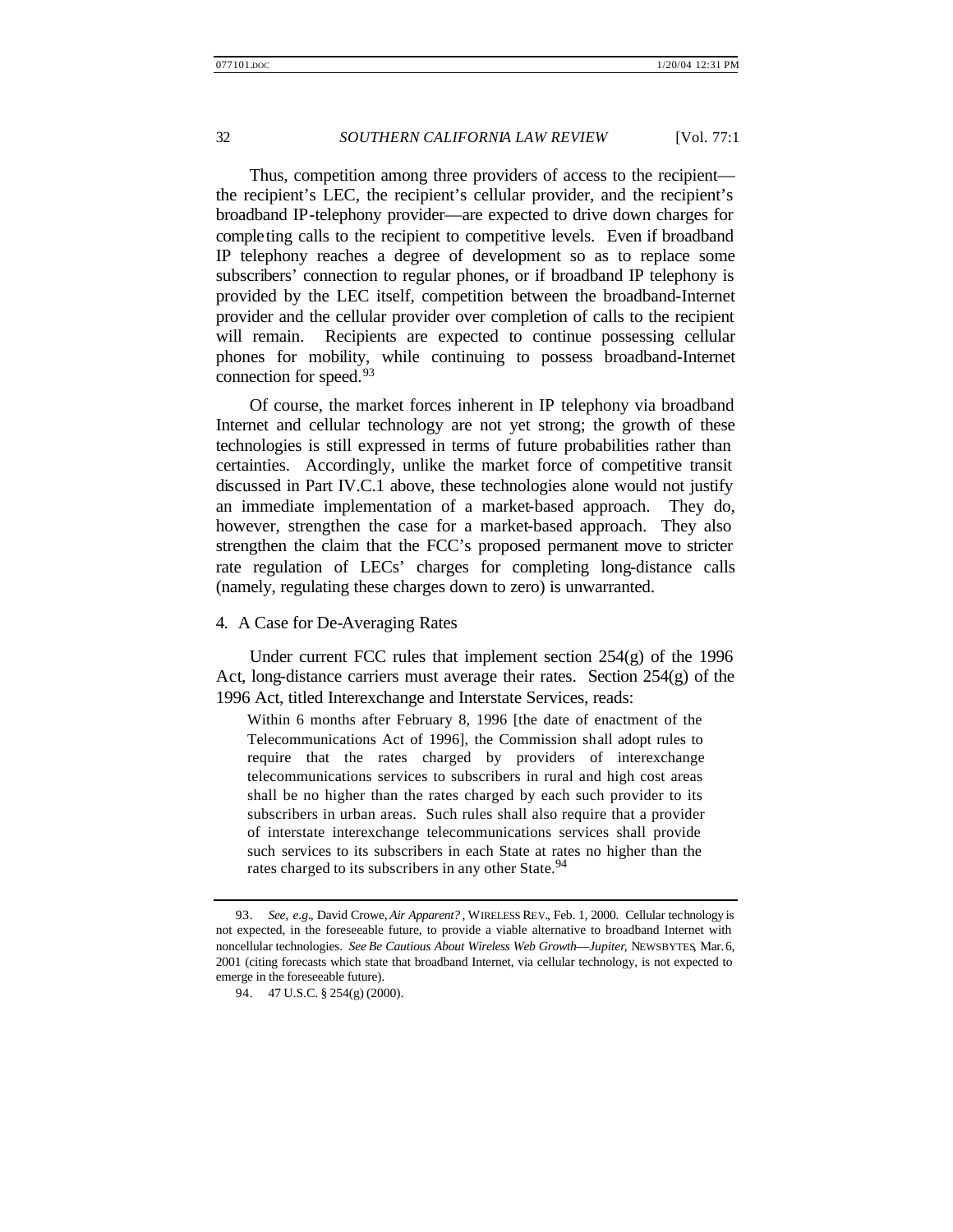The FCC implemented section 254(g) by maintaining its policy prior to the 1996 Act of requiring long-distance carriers to geographically average their rates.<sup>95</sup> One of the consequences of the FCC's rate averaging was that charges long-distance carriers paid LECs for completing longdistance calls were spread out among all the long-distance carriers' subscribers, rather than passed on to the particular long-distance caller causing the charges.<sup>96</sup>

The FCC's historic rationale for rate averaging was the following:

Geographic rate averaging redounds to the benefit of rural ratepayers, and customers of high cost local exchange carriers. First, geographic rate averaging ensures that interexchange rates for rural areas, or areas served by high cost companies, will not reflect the disproportionate burdens that may be associated with common line recovery costs in these areas. Thus, geographic rate averaging furthers our goal of providing a universal nationwide telecommunications network. Second, geographic rate averaging ensures that ratepayers share in the benefits of nationwide interexchange competition. If prices are falling due to competition in the corridors carrying the most traffic, prices will also fall for rural Americans.<sup>97</sup>

However, nothing in the language and intent of section 254(g), or, for that matter, the FCC's purpose, requires averaging of rates.<sup>98</sup> As will be

98. The FCC explains that the legislative intent behind section 254(g) was to preserve the FCC's averaging policies: "The legislative history of this section indicates that Congress intended for us to codify our pre-existing policies of rate averaging and rate integration, and to apply these policies to all carriers." *Id.* at 9566. The FCC further asserts that the legislative history states that

*Id.* (alteration in original) (footnote omitted) (citing S. REP. NO. 104-23, at 30 (1995)). However, even if the representatives of the legislature cited by the FCC assumed that the legislative intent of having rural subscribers pay no more than urban subscribers would be implemented by continuing the FCC's preexisting measures, this is not evidence of legislative intent sufficient to require the averaging of rates. The legislative intent expressed in these citations (as opposed to representatives' ideas of how this intent would be implemented) is no different from section 254(g)'s language: *equalization* of rates paid by rural and urban long-distance subscribers, and not necessarily *averaging* of rates, as will be explained below.

<sup>95.</sup> Policy and Rules Concerning the Interstate, Interexchange Market; Implementation of Section 254(g) of the Communications Act of 1934 as Amended, 11 F.C.C.R. 9564, 9567 (Aug. 7, 1996) (report and order).

<sup>96.</sup> *See, e.g.*, *In re* Developing a Unified Intercarrier Compensation Regime, 16 F.C.C.R. 9610, 9625, 9654 (Apr. 27, 2001) (notice of proposed rulemaking).

<sup>97.</sup> Policy and Rules Concerning the Interstate, Interexchange Market; Implementation of Section 254(g) of the Communications Act of 1934 as Amended, 11 F.C.C.R. at 9567 (footnote omitted) (quoting *In re* Policy and Rules Concerning Rates for Dominant Carriers, 4 F.C.C.R. 2873, 3132 (Apr. 17, 1989) (report and order and further notice of proposed rulemaking)).

<sup>[</sup>n]ew section 254(g) is intended to incorporate the policies of geographic rate averaging and rate integration of interexchange services in order to ensure that subscribers in rural and high cost areas throughout the Nation are able to continue to receive both intrastate and interstate interexchange services at rates no higher than those paid by urban subscribers.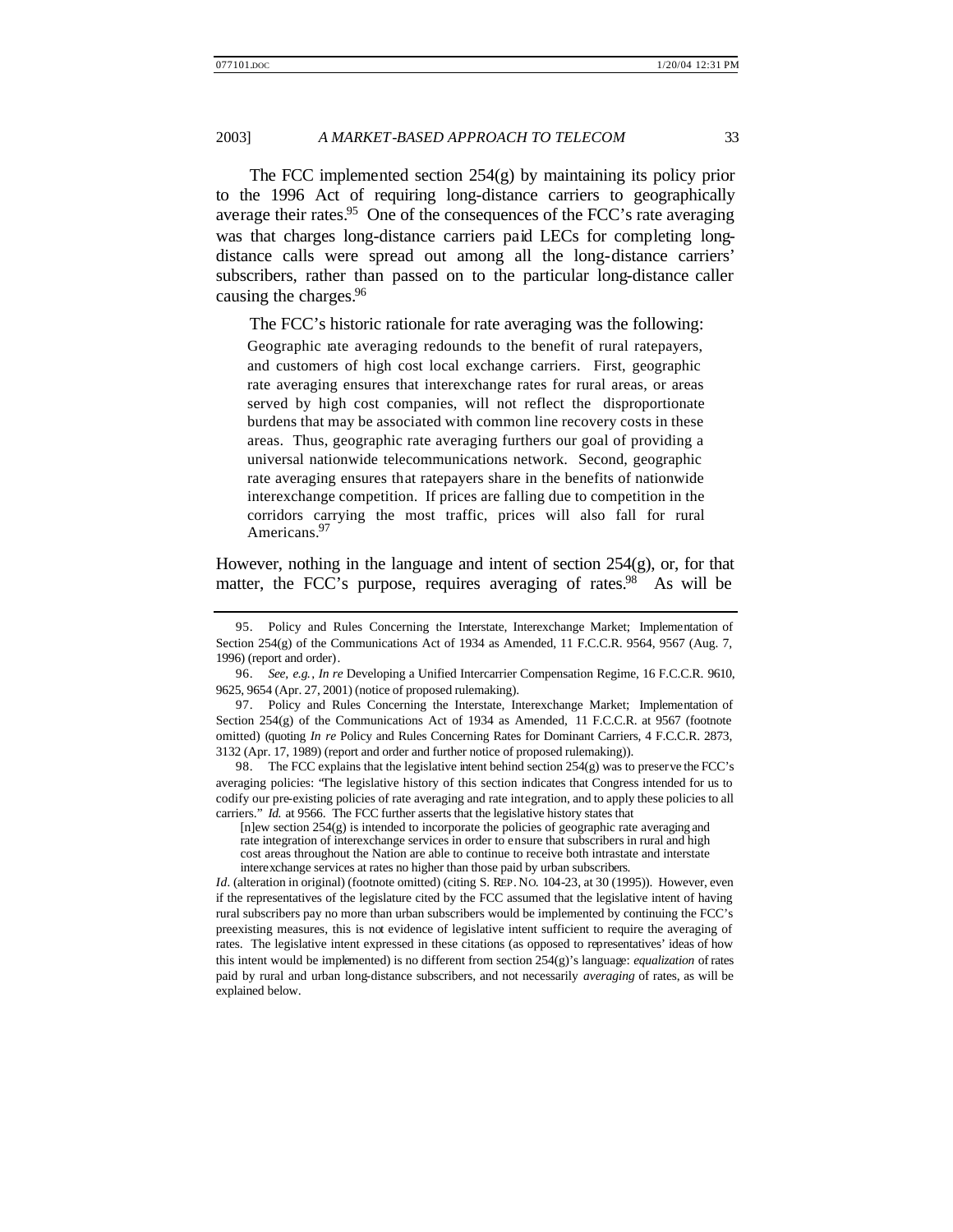illustrated below, the section can be applied in a manner that enables longdistance carriers to pass charges for completing calls on to the longdistance caller causing them. There are at least two good reasons longdistance carriers should be able to pass on these charges to the longdistance caller. First, the party causing the costs of completing the call is the long-distance caller asking to complete that call. Under the FCC's rate averaging, the caller does not bear these costs. Other long-distance subscribers, who did not make this call, subsidize the caller. This will induce long-distance callers to make more calls than is efficient.

Additionally, making the caller bear the costs of completing the call enables other forms of call completion available to the caller (such as the recipient's cellular phone or broadband IP telephony) to place competitive pressures on the charges for completing the call.<sup>99</sup> Under the FCC's rateaveraging policies, even if an LEC charges supracompetitive rates for completing calls, and even when cellular and broadband-Internet access become potentially viable competitors for such call completion, such competition will not function properly. In order for such competition to function properly, the long-distance caller must bear the charges for completing his or her call so that the caller can switch to a competing access provider if an access provider charges supracompetitive rates. Under the FCC's rate averaging, the caller will not enjoy the benefit of using the competing access devices.<sup>100</sup>

How, then, can section  $254(g)$  be applied so as to enable long-distance carriers to pass charges for completion of calls on to the caller that caused them? Suppose LEC A's charges for completing long-distance calls are half a cent greater than LEC B's charges. There is nothing in the language or intent of section 254(g) to prevent the long-distance carrier from passing on this cost difference to all its subscribers alike, regardless of whether they are urban or rural, and regardless of the state in which they reside. For example, the long-distance carrier could charge an urban customer a cent and a half per minute to call a recipient at LEC A and 0.1 cent to call a recipient at LEC B. The very same rates would apply to the long-distance

<sup>99.</sup> *See supra* Part IV.C.2–3.

<sup>100.</sup> In any case, the market force inherent in the long-distance carrier's ability to use one LEC to transit calls to the other LEC, *supra* Part IV.C.1, remains intact despite averaging of long-distance rates. This market force operates effectively even if long-distance carriers do not pass charges for completion of calls on to the caller. It hinges on the long-distance carrier bearing these charges. Furthermore, the long-distance carrier itself can choose to complete calls via the recipients' cellular providers or broadband IP -telephony providers. This, too, does not necessitate de-averaging of rates.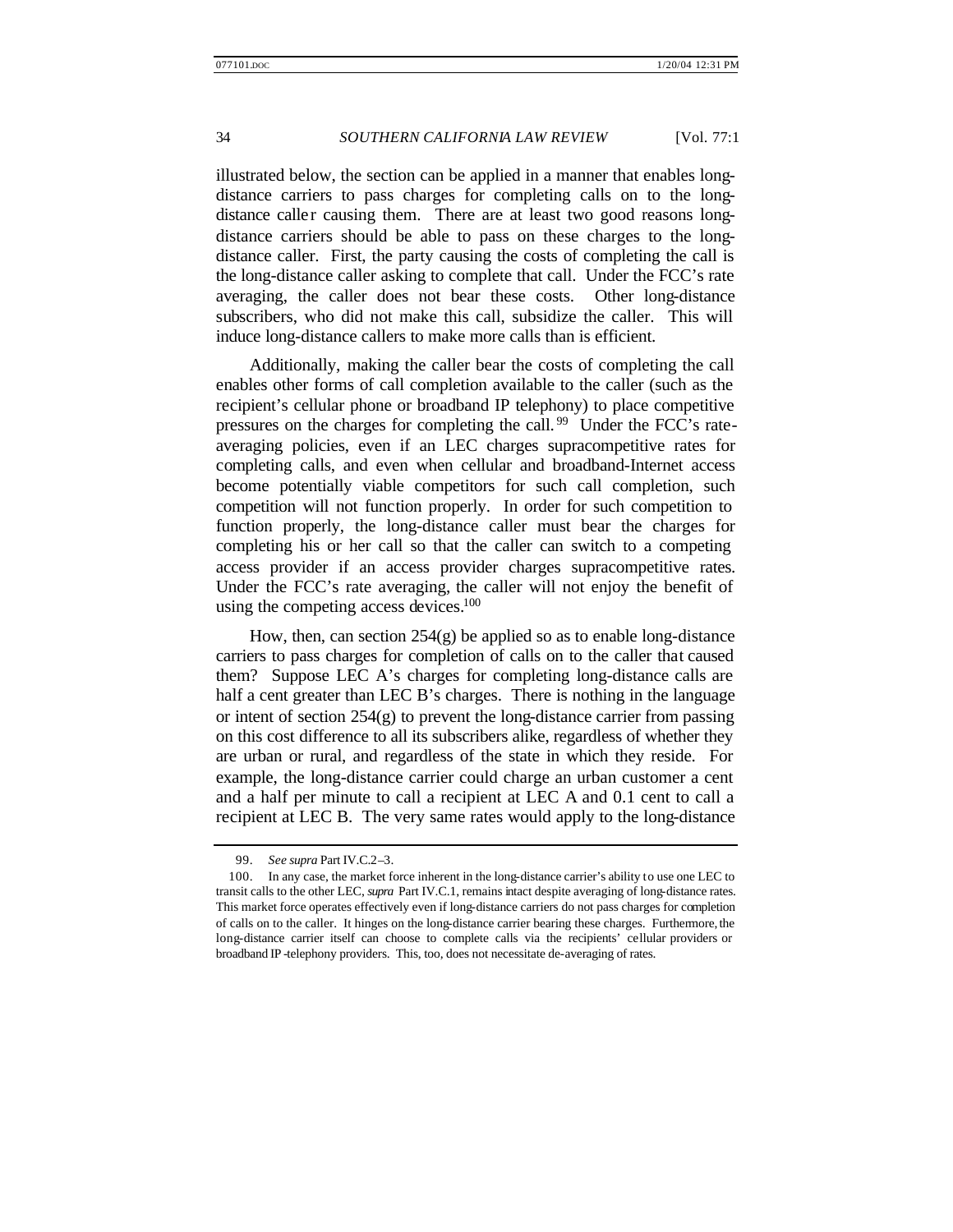carrier's rural customers, or to customers in another state, and section  $254(g)$ 's language and intent would be fulfilled.<sup>101</sup>

#### 5. Callers' Information Regarding Rates for Completing Calls

Assuming charges for completing long-distance calls are passed on by the long-distance carrier to the caller, the market forces involved in cellular or broadband IP-telephony access to recipients are particularly significant if the long-distance caller is aware of the rates the recipient's carrier charges for completion of the call. Such awareness enables the caller to compare these rates and choose the access provider accordingly. The same market forces causing competition over access to the recipient are expected to produce mechanisms that make callers aware of these rates. If the recipient's cellular provider wishes to steal business away from the LEC, it will make long-distance callers to the recipient's cellular phone aware of its competitive rates.<sup>102</sup> The LEC is expected to fight back and make callers aware of its rates for completing these calls, as is the broadband IPtelephony provider.

Moreover, competition among providers of access to recipients over long-distance callers' business is potentially even stronger than competition among local LECs over local subscribers. Competition among local LECs is limited by subscribers' often significant costs of switching networks.<sup>103</sup> On the other hand, the switching costs borne by a long-distance caller who wishes to choose an alternative-access path to the recipient are miniscule; all the caller has to do is dial a different digit sequence in order to call via the LEC, cellular, or broadband-Internet provider at any given time. Furthermore, such choices require no long-term or short-term commitments

<sup>101.</sup> In fact, the FCC itself asserts that different rate structures may satisfy its rule. Policy and Rules Concerning the Interstate, Interexchange Market; Implementation of Section 254(g) of the Communications Act of 1934 as Amended, 11 F.C.C.R. at 9570. For instance, the FCC believes that "carriers that offer their customers rates based on reasonable differences in duration, time of day, and mileage bands will satisfy their obligations under Section 254(g) to provide geographically averaged rates between subscribers in rural and high-cost areas and subscribers in urban areas." *Id.* The FCC continues to say that it "do[es] not believe that [its] current policy of allowing carriers to offer contract tariffs and Tariff 12 options conflicts with geographic averaging because we require that these offerings be available to sim ilarly situated customers throughout the carrier's service area." *Id.* at 9575.

<sup>102.</sup> Under current technologies, the cellular provider can do so by using a short announcement of rates when the caller calls the recipient via these networks. *See, e.g.*, *In re* Calling Party Pays Service Offering in the Commercial Mobile Radio Services, 14 F.C.C.R. 10,861, 10,865 (July 7, 1999) (declaratory ruling and notice of proposed rulemaking) (discussing the mechanisms that can be used to inform the caller of the cellular provider's rates for completing calls to cellular subscribers) .

<sup>103.</sup> Naturally, local networks wish to raise these costs in order to increase consumer loyalty and their captive markets. They can do so, for example, by offering subscribers attractive deals or bonuses in exchange for long-term commitments.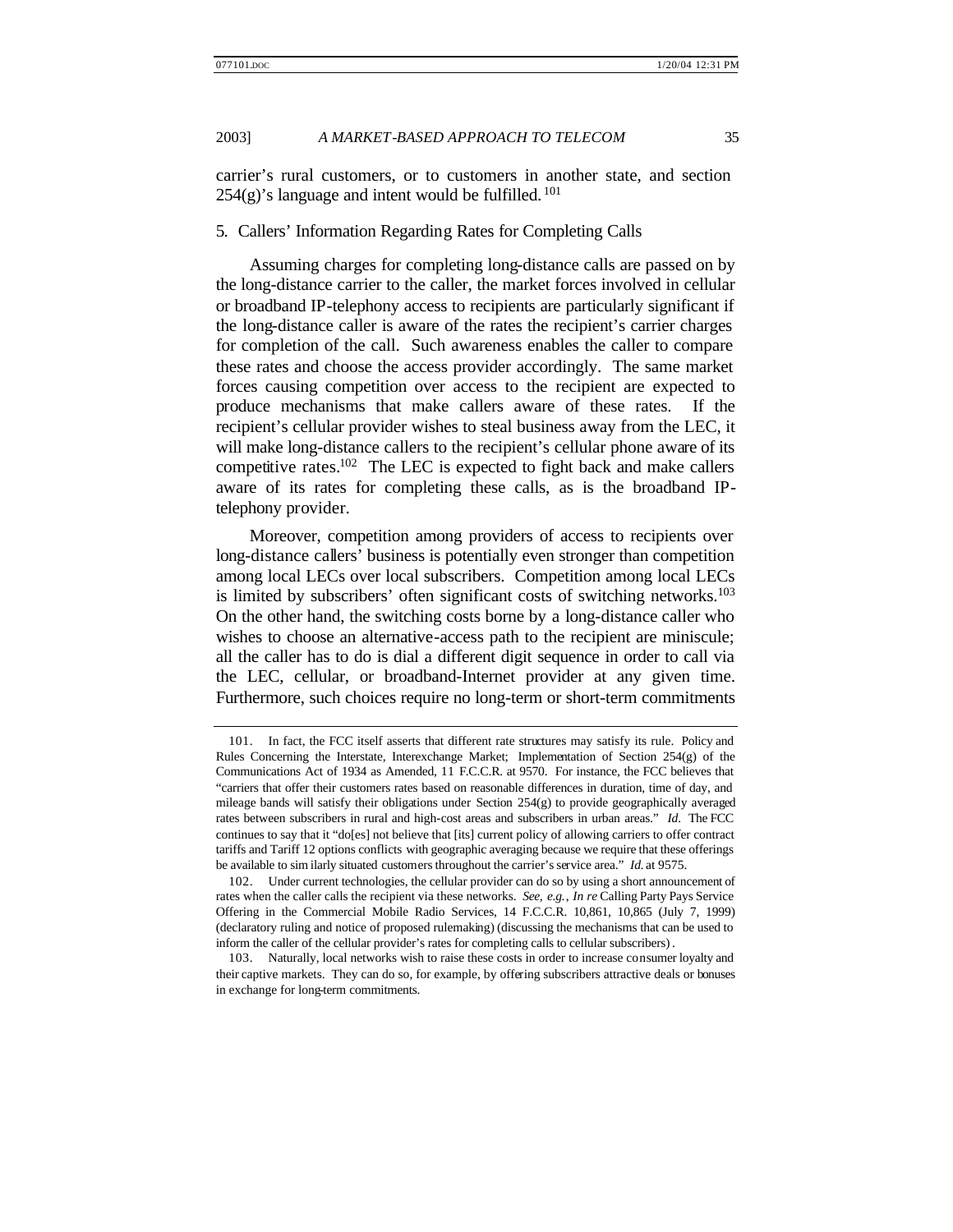toward carriers. The caller can decide on the spot which route grants him or her the best value.

Finally, even assuming charges for completing long-distance calls are not passed on to long-distance callers or that callers are unaware of these charges and do not effectively compare them, long-distance carriers themselves will have appropriate incentives to compare these charges. Under a market-based approach (and because, in the foreseeable future, cellular or IP telephony will provide reasonable substitutes to wireline technology), a long-distance carrier dissatisfied with an LEC's high rates might choose to complete long-distance calls via the recipients' cellular or broadband IP-telephony providers. The LEC, the cellular provider, and the broadband IP-telephony provider will compete not only over long-distance callers, but also over long-distance carriers.

# D. COMPETITIVE PRESSURES ON LECS' RATES FOR ENABLING LONG-DISTANCE CALLS MADE BY THEIR SUBSCRIBERS

As noted earlier, the rates LECs charge long-distance carriers for enabling long-distance calls made by the LECs' subscribers are also subject to rate regulation.<sup>104</sup> Under the FCC's bill-and-keep proposal, these charges, like LECs' charges for completing long-distance calls made to the LECs' subscribers, will be regulated down to zero; that is, LECs will not be permitted to charge long-distance carriers for enabling the long-distance calls. Instead, LECs will be expected to collect these charges from their own subscribers. Again, the FCC's bill-and-keep proposal is a move toward more strict rate regulation (lowering the regulated cap down to zero) coupled with mandatory interconnection. In contrast, this Article proposes to apply a market-based approach here as well. Under the proposed market-based approach, the rates LECs charge long-distance carriers for enabling long-distance calls made by the LECs' subscribers will be subject to downward pressures produced by market forces, as demonstrated below.

1. Allowing Long-Distance Carriers to Pass the Charges on to Callers

Section 254(g) of the 1996 Act, which was discussed earlier,  $^{105}$  stands in the way of simple competitive forces that could have restrained LECs' charges for enabling outgoing long-distance calls. Let us imagine an LEC in one state (e.g., California) that charges a long-distance carrier 0.1 cent

<sup>104.</sup> *Supra* Part II.

<sup>105.</sup> *See supra* Part IV.C.4.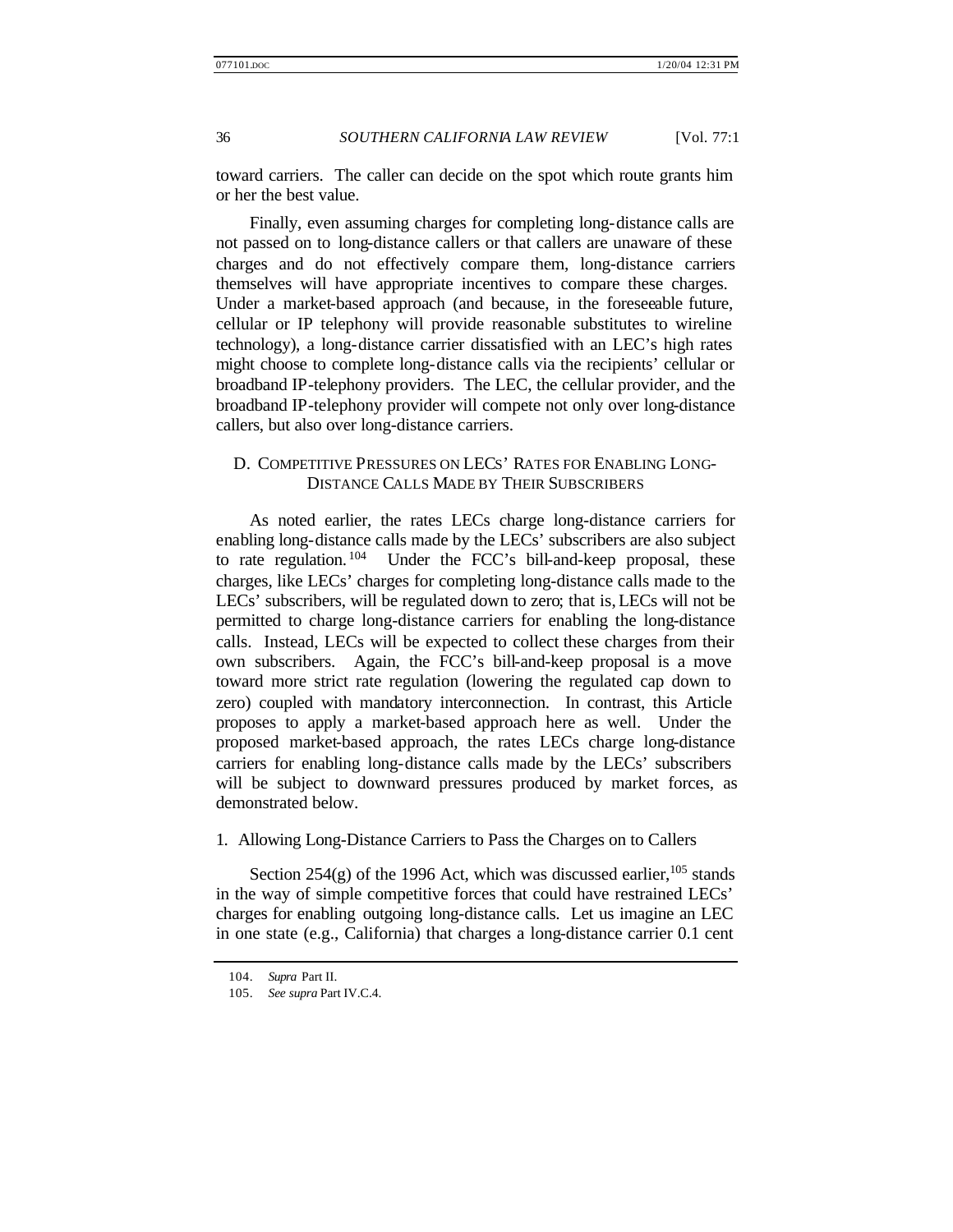per minute for enabling long-distance calls made by the LEC's subscribers, and an LEC in another state (e.g., Massachusetts) that charges the longdistance carrier half a cent per minute. The long-distance carrier should have been able to pass these charges on to its consumers. Had this been the case, local competition among LECs in California and among LECs in Massachusetts would have prevented supracompetitive charges for enabling outgoing long-distance calls because customers bearing these costs would have transferred to the LEC that charged less. Section 254(g), however, requires the long-distance carrier to charge similar rates to subscribers of the LEC from California and the LEC from Massachusetts; that is, even if the LEC from California charges the long-distance carrier excessive rates for enabling long-distance calls made by the LEC's subscribers, the LEC's subscribers will receive incorrect pricing signals because the long-distance carrier will be barred from passing on these excessive charges to the caller.

Therefore, in order to strengthen market forces that could cause these rates to be competitive under a market-based approach, section  $254(g)$ 's requirement of rate equalization should be amended to allow long-distance carriers to pass these particular charges on to callers. If subscribers in particular rural and high-cost areas need to be protected from rates that exceed a certain threshold, then explicit transfer payments, funded by explicit universal-service funds, could be granted to those subscribers.<sup>106</sup>

#### 2. Competitive Transit of Outgoing Long-Distance Calls

Even if the above-mentioned proposal to amend section  $254(g)$  is not adopted, there is an alternative extremely effective market force that would place downward pressure on the rates LECs charge long-distance carriers for enabling long-distance calls made by the LECs' subscribers. A longdistance carrier should be able to interconnect with LEC B to enable longdistance calls made by LEC A's subscribers, who will call the longdistance carrier at a location in LEC B's network, as illustrated in Figure 2 below. Such a call would be subject to the local mandatory interconnection regime.<sup>107</sup> Thus, if LEC A attempts to charge the long-distance carrier

<sup>106.</sup> Moreover, it has been shown recently that the cost of telecom services in rural or so -called high-cost areas is not in fact that high. Maria E. Maher, *Access Costs and Entry in the Local Telecommunications Network: A Case for De-Averaged Rates*, 17 INT'L J. INDUS. ORG. 593, 604 (1999). Introduction of new telecom technologies, such as IP telephony, are further expected to bring these costs down. This implies that competition among LECs and among long-distance carriers in rural areas may well suffice to bring rates in these areas to reasonably low levels.

<sup>107.</sup> *Infra* Part V. LEC A should not be allowed to refuse to enable such bcal calls. Such a refusal should properly be seen as an infringement of the mandatory local-interconnection requirement.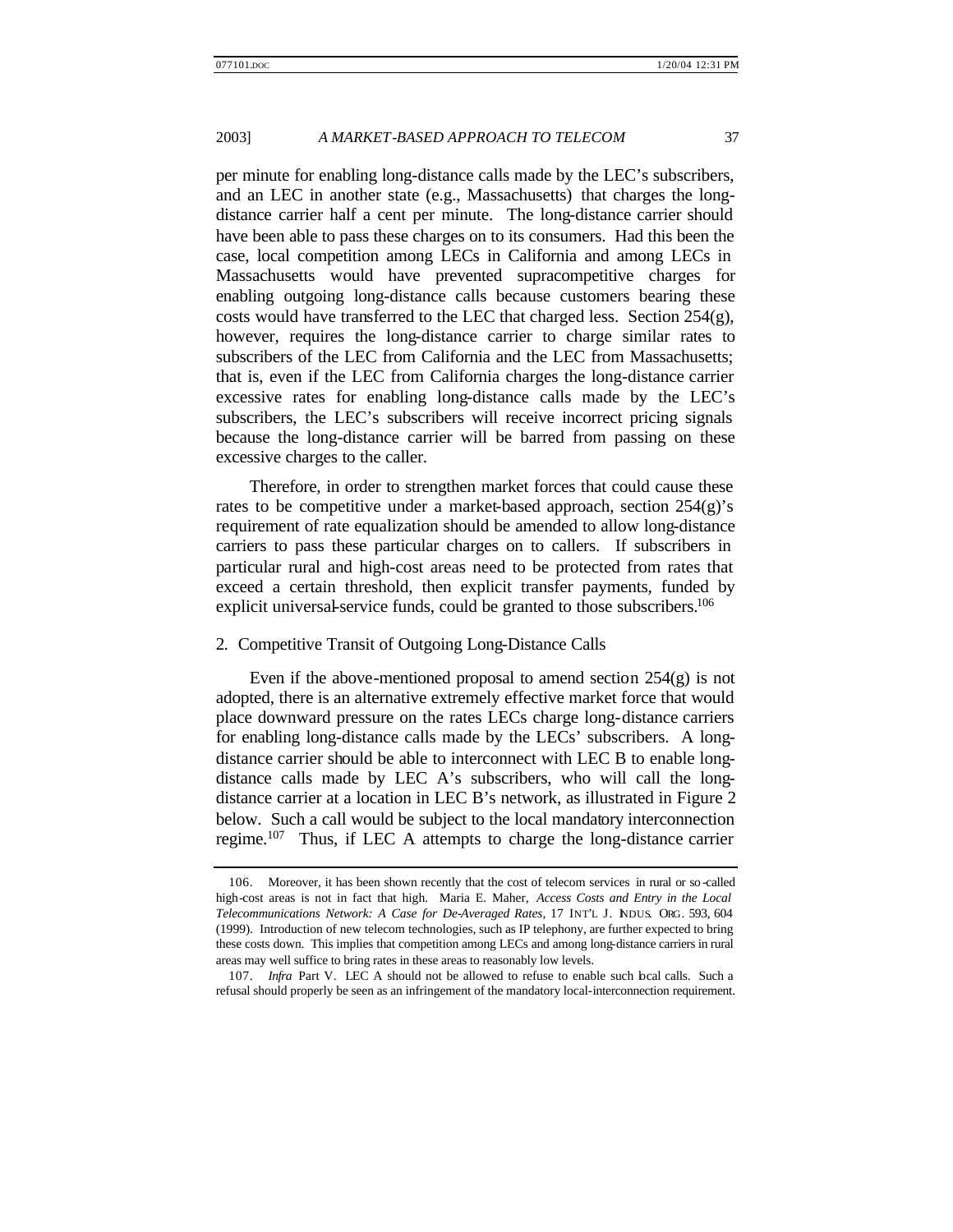supracompetitive rates for directly enabling long-distance calls made by LEC A's subscribers, LEC B would be induced to charge the long-distance carrier competitive rates for such transit.



To illustrate how effective this simple market mechanism is, suppose LEC A incurs marginal costs of enabling per minute in order to route the call from the caller to LEC A's point of interconnection with the longdistance carrier. Suppose further that, as I propose, LECs are not allowed to charge each other for completing each other's calls, regardless of whether the calls will be transited further to a long-distance carrier. Suppose now that LEC A charges the long-distance carrier a supracompetitive rate for enabling the call for, say, "enabling" + "profit" per minute. LEC B would then be induced to interconnect with the longdistance carrier so that LEC B could transit, for a lower per-minute rate, long-distance calls made by callers at LEC A who subscribe to the longdistance carrier. For example, LEC B could offer to do this for "enabling" + "profit" – 0.25 cents per minute. LEC B would make a profit from such a deal as long as this rate exceeds LEC B's marginal costs of transiting the calls ("transit"). But then, LEC A would want to win back the longdistance carrier's business and offer to interconnect with the long-distance

Furthermore, LEC B should not be allowed to commit to not allowing long-distance carriers to do this. As previously discussed, such commitments should be considered antitrust conspiracies in violation of the Sherman Act, 15 U.S.C. § 1 (1994).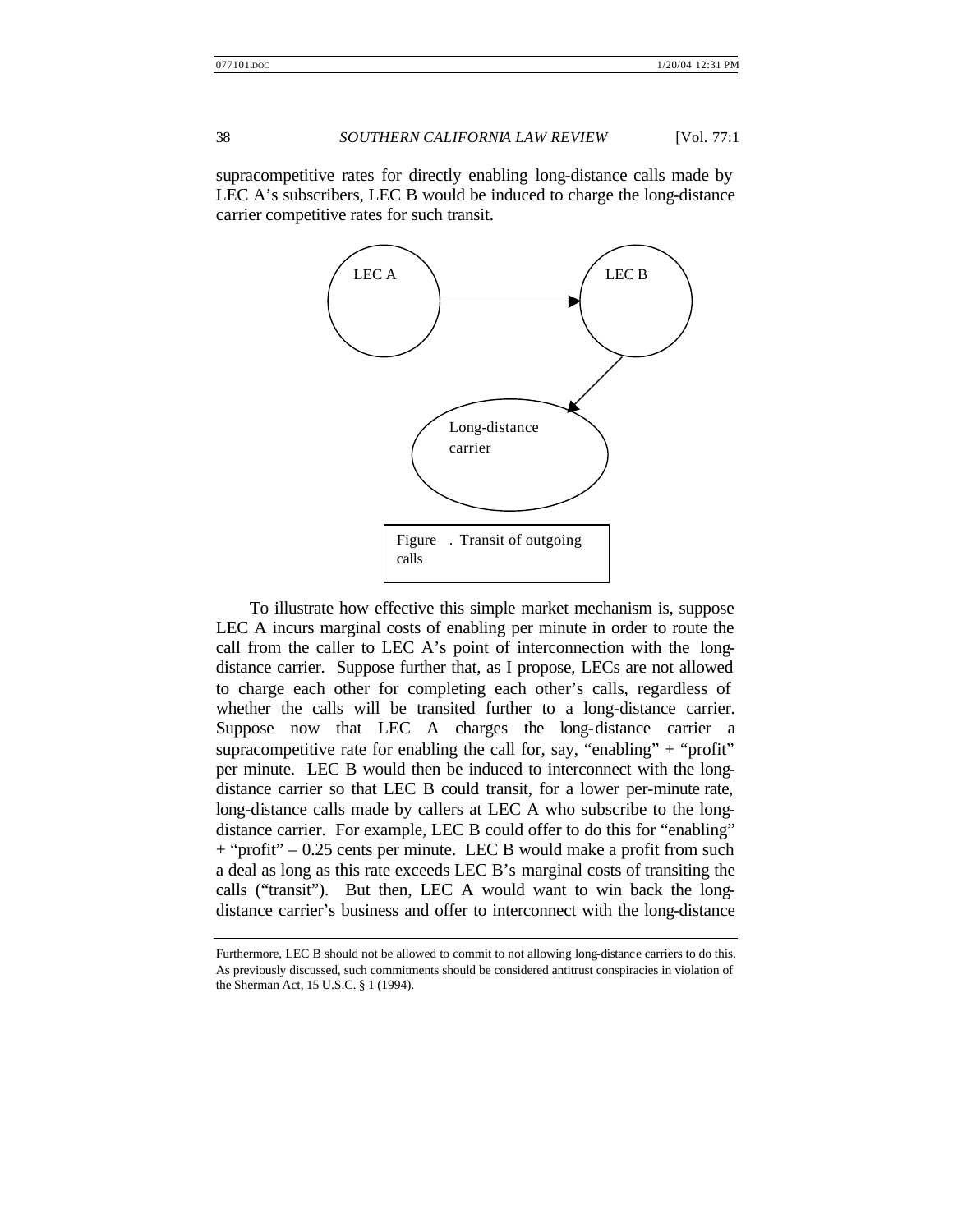carrier directly, and enable the long-distance calls for, say, "enabling" + "profit" – 0.50 cents per minute.

Such price competition would go on until the long-distance carrier finally directly interconnects with LEC A for a rate as low as LEC B's marginal costs of transit ("transit"). LEC A would not be able to charge a higher rate because then LEC B would steal the long-distance carrier's business by charging a lower rate, while still making a profit. Whether the long-distance carrier directly interconnects with LEC A or uses LEC B's transit services, LEC A would have to bear the costs of enabling per minute for all long-distance calls that the long-distance carrier's subscribers make from LEC A. Rather than lose the long-distance carrier's business to LEC B and receive nothing from the long-distance carrier,  $^{108}$  LEC A would directly interconnect with the long-distance carrier and receive from it a rate of transit.

Analogous reasoning implies that LEC B will directly interconnect with the long-distance carrier and enable its subscriber's calls for a perminute rate as low as LEC A's marginal costs of transit. Any higher rate LEC B would attempt to charge would be undercut by LEC A, which would make a profit from charging a lower rate to transit long-distance calls made by LEC B's subscribers.

Note that if LEC A's marginal costs of enabling are greater than LEC B's marginal costs of transit, LEC A will not cover its marginal costs from the long-distance carrier's payments. LEC A could cover the difference by charging its own subscribers for long-distance calls they make.<sup>109</sup> Additionally, the caller would probably need to dial a longer sequence of digits when making a long-distance call transited by LEC B. This inconvenience might grant LEC A a modest competitive advantage and enable it to charge a somewhat higher per-minute rate for direct interconnection to enable long-distance calls.

The competitive force of transit discussed here would be effective even if one of the LECs were to possess a small market share, as new LECs often do. It suffices if the small LEC has the infrastructure needed to transit long-distance calls made by the competing LEC's subscribers. Therefore, we need not wait until new LECs expand to obtain a significant

<sup>108.</sup> Note that LEC A could additionally charge its own subscribers for enabling their longdistance calls, but this capability exists also when the long-distance carrier does not directly interconnect with LEC A. LEC A could nevertheless charge its subscribers for making calls to LEC B that are to be transited to the long-distance carrier.

<sup>109.</sup> Naturally, such charges would be constrained by competition among the LECs.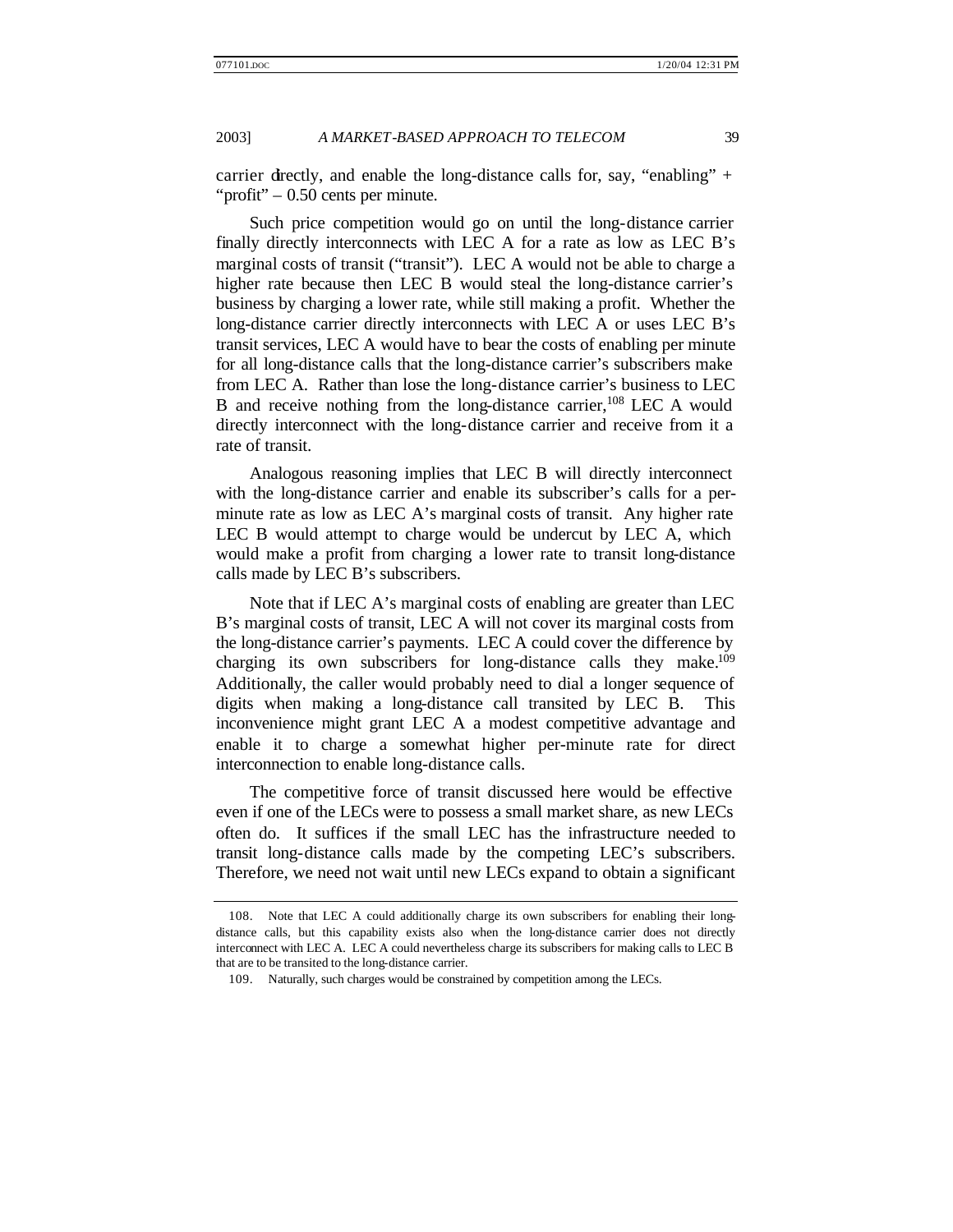share of the market in order to rely on the market force currently discussed. Rates LECs charge for enabling long-distance calls made by their subscribers will nevertheless be restrained to competitive levels.<sup>110</sup>

The discussion above has assumed that interconnection among the LECs is governed by a rule that does not allow them to charge each other for completing each other's calls. Interestingly, if we assume that LECs *do* pay each other for completing each other's calls, say, a rate per minute equal to reciprocal, LECs would be even more eager to cut their rates for enabling long-distance calls made by their subscribers. If a long-distance carrier chooses to interconnect with LEC B to transit long-distance calls made by LEC A's subscribers, LEC A would have to bear not only its marginal costs of enabling per minute, but it would also have to pay LEC B the reciprocal rate of reciprocal per minute. Conversely, LEC B would bear marginal costs of transit per minute in transiting these calls, but would collect additional revenue of reciprocal per minute from LEC A.

Thus, LEC A would be willing to interconnect directly with the longdistance carrier and enable long-distance calls for a rate as low as "transit" – "reciprocal" per minute. For any higher rate (for example, "transit" – "reciprocal"  $+ 0.50$  cents per minute), LEC B would be induced to make a profit by offering a lower rate for transiting the long-distance calls." For example, LEC B would offer such transit for "transit" – "reciprocal"  $+0.25$ cents per minute. It would make a profit of 0.25 cents per minute on such calls. LEC A, for its part, would rather directly interconnect with the longdistance carrier and enable the calls for a rate of "transit" – "reciprocal" per minute (and thus receive "transit" – "reciprocal" and bear costs of enabling per minute). Otherwise, the long-distance carrier would ask LEC B to transit these calls, and LEC A would bear costs equal to reciprocal per minute (which it would have to pay LEC B for such calls) plus costs of enabling per minute, without receiving anything from the long-distance carrier.<sup>111</sup>

<sup>110.</sup> Even if LEC A were to be integrated with a long-distance carrier, for reasons similar to the ones already discussed, there would be no particular concern that LEC A would be induced to charge unaffiliated long-distance carriers supracompetitive rates for enabling long-distance calls made by the LEC's subscribers. *See supra* notes 71–75 and accompanying text. In any case, such concerns could be dealt with using standard antitrust intervention, with no need for rate regulation. *See supra* note 75 and accompanying text.

<sup>111.</sup> Thus, LEC A earns more under direct interconnection ("transit" – "reciprocal" – "enabling") than without it (zero – "reciprocal" – "enabling"). If there were a considerable fixed cost of physical interconnection between the long-distance carrier and LECs, and the long-distance carrier were not yet interconnected, additional implications might arise. *See supra* notes 76–78 and accompanying text for analogous implications.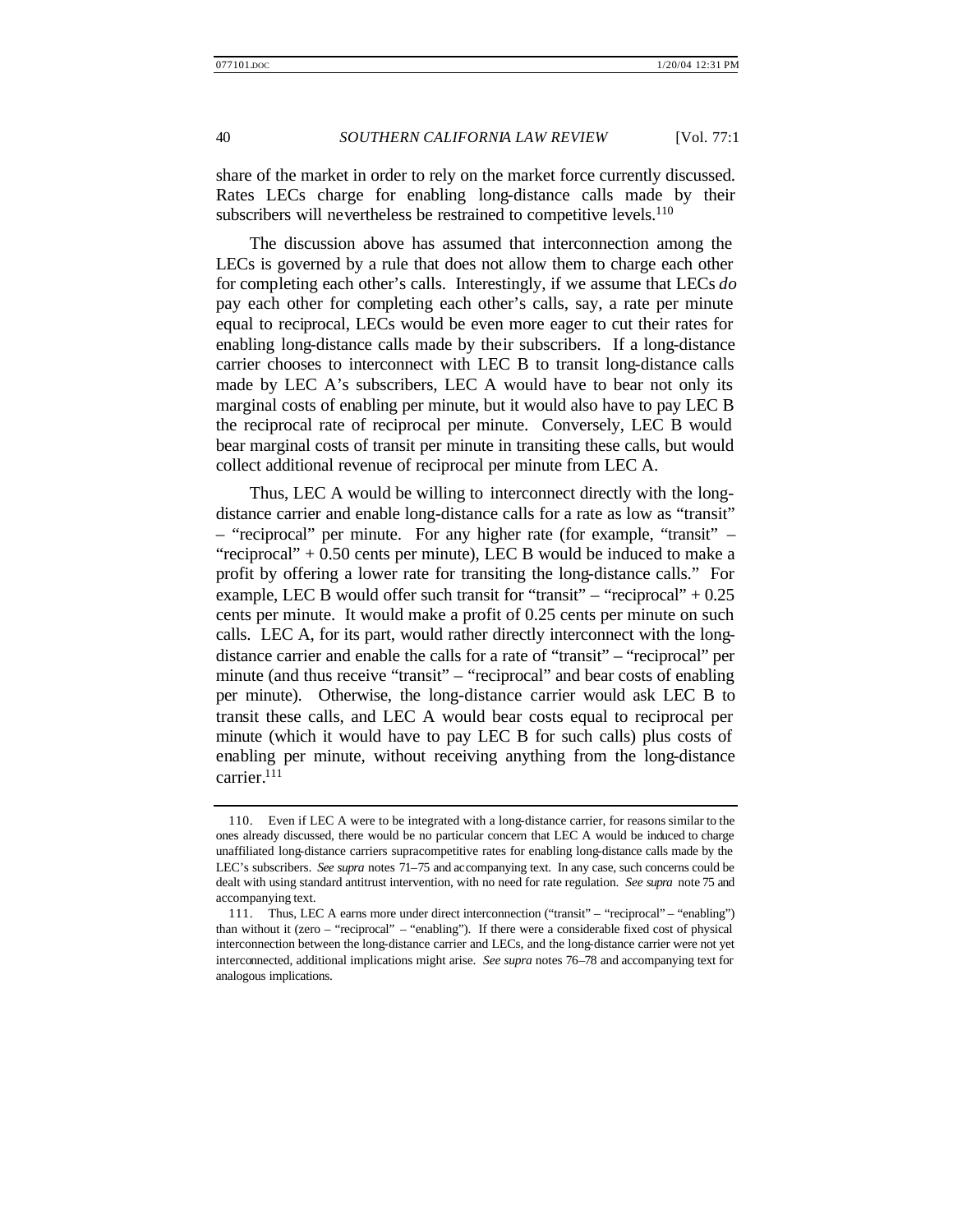However, as was demonstrated above  $112$  and will be further stressed in Part V.B below, it would be bad policy to allow LECs to charge each other for completing each other's calls.

#### V. LEC-LEC INTERCONNECTION

As noted, the FCC proposed to adopt a default bill-and-keep approach to interconnection among local carriers, as well as to interconnection between long-distance carriers and LECs. This Article opposes the FCC's bill-and-keep proposal insomuch as it deals with long-distance carrier/LEC interconnection, and, instead, puts forward a market-based approach to such interconnection. With regard to local interconnection, this Article proposes to adopt a bill-and-keep approach to local interconnection, but, unlike the FCC, claims that bill and keep should be mandatory rather than merely a default rule. To be sure, this is regulation, and it possesses disadvantages of regulation similar, for the most part, to those discussed above in Part IV.A.<sup>113</sup> Unlike regulation of interconnection between LECs and long-distance carriers, which this Article has shown is unnecessary due to market forces, we will see below why regulation of interconnection among LECs *is* necessary.

#### A. WHY INTERCONNECTION AMONG LECS SHOULD BE MANDATORY

One of the reasons mandatory interconnection among LECs is still warranted is that incumbent LECs have a strong incentive to deny interconnection, or offer inferior interconnection, to new entrants into the local market in order to deter entry.<sup>114</sup> The new LEC is a direct potential

<sup>112.</sup> *Supra* note 68 and accompanying text. *See* David Gilo & Yossi Spiegel, *Network Interconnection with Competitive Transit* (Working Paper, 2003), *available at* http://www.tau.ac.il/ ~spiegel/papers/transit.html (presenting an economic model anticipating what rates LECs would charge long-distance carriers if LECs were free to negotiate the reciprocal fee they charge each other, and transit were used for both outgoing long-distance calls, as discussed in this section, and incoming longdistance calls, as discussed in Part IV.C.1, *supra* ). They show that LECs would often use the reciprocal fee they charge each other as a tool to boost the rates they could charge long-distance carriers for the long-distance calls made by and to the LECs' subscribers.

<sup>113.</sup> For example, the FCC will need to determine unambiguously the appropriate meeting point of the two interconnecting LECs so that the LEC from which the call is made will bear the costs of transporting the call up to that point, and the LEC completing the call will bear the costs of completing the call from that point on. *See* DeGraba, *supra* note 4, at 76–77. Otherwise, disputes and manipulation would arise regarding the nature of this point. *See id.*

<sup>114.</sup> This incentive that incumbents possess to deter entry has been extensively discussed in the economics literature. *See, e.g.*, Michael Carter & Julian Wright, *Asymmetric Network Interconnection* 22 REV. OF INDUS. ORG. 27 (2003) [hereinafter *Asymmetric Interconnection*]; Michael Carter & Julian Wright, *Bargaining over Interconnection: The Clear-Telecom Dispute*, 75 ECON. REC. 241, 249 (1999)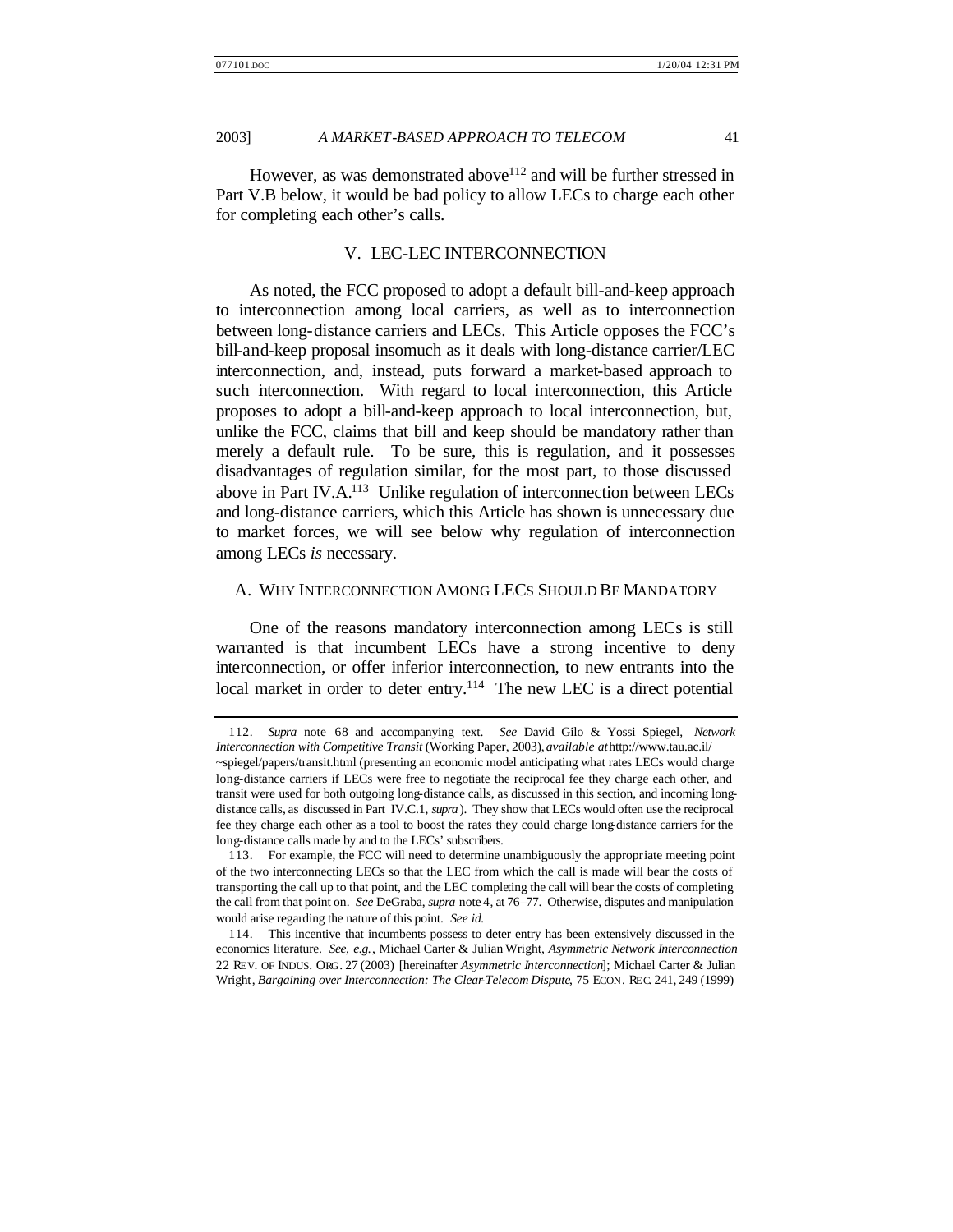competitor to the incumbent LEC, threatening to erode the incumbent's market share, profitability, and dominance in the future. When the incumbent refuses interconnection with the new LEC or degrades its quality, the incumbent's subscribers will hesitate to shift to the new entrant because they would then possibly lose access to the incumbent's large customer base. Staying with the incumbent, on the other hand, promises access to this customer base, even without interconnection to the new entrant.<sup>115</sup> Furthermore, the new entrant typically has no other large LEC to interconnect with. Interconnection with the sole incumbent is essential to successful entry. Even if the new LEC did dare to enter, as long as it is substantially smaller in market share, the above-mentioned network effect continues to exist, and the incumbent LEC might be induced to refuse or degrade interconnection in order to induce subscribers to stick with the incumbent, drive the new LEC out of the market, or keep the new LEC as an insignificant competitor.<sup>116</sup>

Of course, the need for mandatory interconnection also necessitates regulatory constraint on charges for completing calls; otherwise, the incumbent could effectively refuse interconnection or considerably raise the costs of entry by unilaterally setting very high rates for completing the new entrant's calls, while offering to pay the entrant low rates for completing calls made by the incumbent's subscribers.<sup>117</sup> The current reciprocal-compensation regime is a form of regulatory constraint on such behavior. If the incumbent wishes to insist on a high rate for completing calls made by the new LEC's subscribers, it would have to pay the same rate to the entrant reciprocally. This solution, however, has its own problems, as will be illustrated below.

<sup>[</sup>hereinafter *The Clear-Telecom Dispute*]; Nicholas Economides, Giuseppe Lopomo & Glenn Woroch, *Regulatory Pricing Rules to Neutralize Network Dominance*, 5 INDUS. & CORP. CHANGE 1013 (1996); Jean-Jacques Laffont, Patrick Rey & Jean Tirole, *Network Competition: I. Overview and Nondiscrim inatory Pricing*, 29 RAND J. ECON. 1, 20–21 (1998) [hereinafter *Nondiscriminatory Pricing*]; Jean-Jacques Laffont, Patrick Rey & Jean Tirole, *Network Competition: II. Price Discrimination*, 29 RAND J. ECON. 38, 54 (1998) [hereinafter *Price Discrimination*].

<sup>115.</sup> This is a classic case of a network effect (i.e., where subscribing to a network is more valuable the more subscribers that network has). A well-known result in industries that possess network effects is their tendency to tip into monopoly. *See, e.g.*, DeGraba, *supra* note 4, at 74; Nicholas Economides, *The Economics of Network*s, 14 INT'L J. INDUS. ORG. 673, 691 (1996); Michael L. Katz & Carl Shapiro, *Systems Competition and Network Effects*, 8 J. ECON. PERSP . 93, 94, 105–06 (1994); Rubinfeld & Singer, *supra* note 75, at 639.

<sup>116.</sup> In New Zealand, for instance, a market -based approach to local interconnection did not go smoothly. *See The Clear-Telecom Dispute*, *supra* note 114, at 242; Cremer et al., *supra* note 11, at 441 n.14.

<sup>117.</sup> *See, e.g.*, *Asymmetric Interconnection*, *supra* note 114, at 12.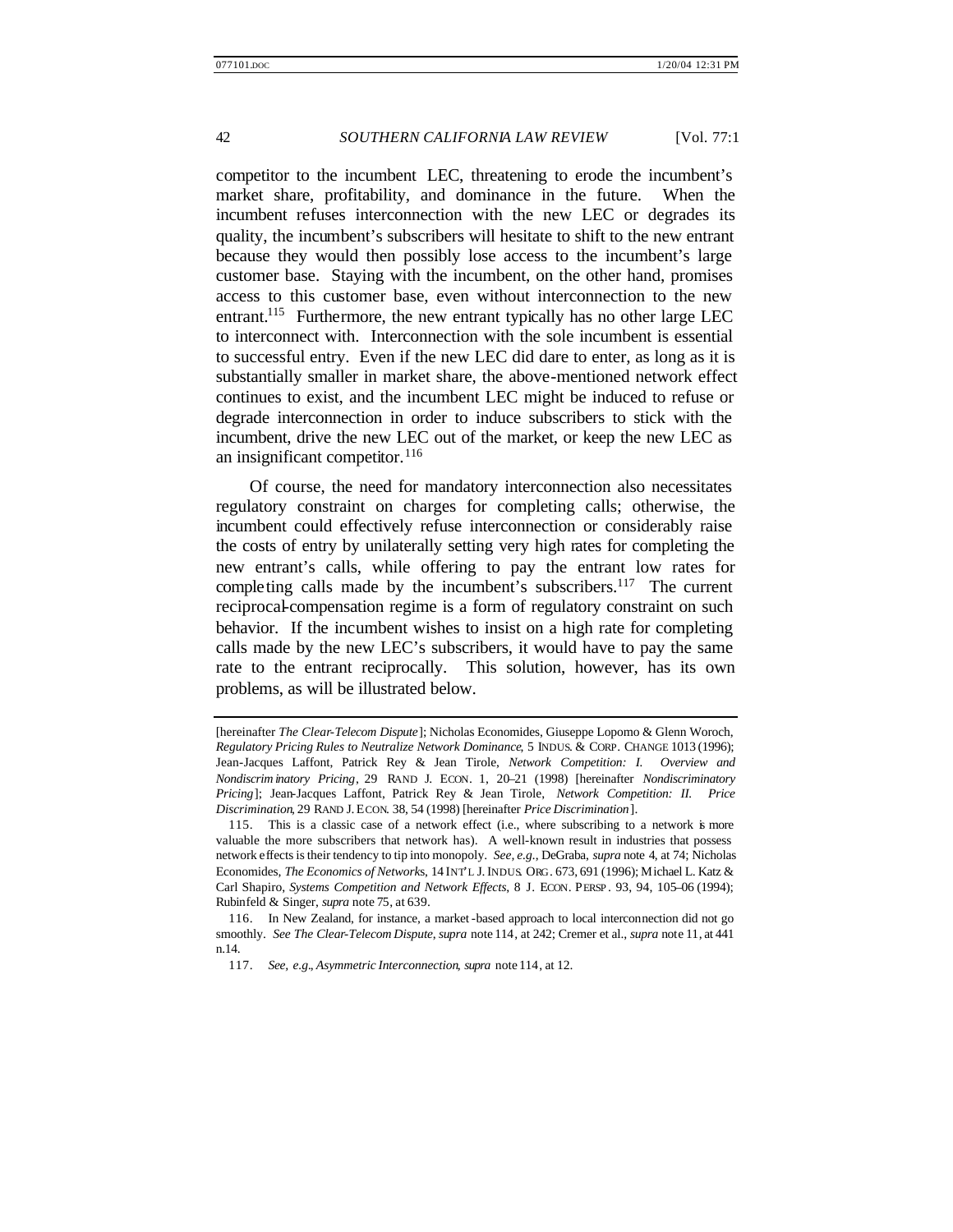There is an additional reason mandatory interconnection is required. Suppose the rule is that LECs do not have to interconnect with each other. Under a market-based approach to interconnection with long-distance carriers, both LECs might prefer not to interconnect in order to credibly commit not to transit long-distance calls made by or to the other LEC's subscribers. If they are not interconnected, they avoid the competitive pressure<sup>118</sup> caused by the ability to transit. This strategic motivation to avoid the competitive pressures of transit could more than offset the benefits LECs expect from interconnecting with each other.<sup>119</sup>

# B. WHY LECS SHOULD NOT BE ALLOWED TO CHARGE EACH OTHER FOR COMPLETING EACH OTHER'S CALLS

#### 1. The Reciprocal Rate as a Self-Enforcing Market Division

One of the FCC's primary motivations for proposing a bill-and-keep default rule for interconnection among competing LECs is the trend of new LECs attracting mainly ISPs. New LECs tend to attract mainly ISPs so as to have more incoming calls from the incumbent LEC than outgoing calls to the incumbent. ISPs are net receivers of calls. They exclusively receive calls from ISP subscribers using their computer's dial-in modem. Many new LECs exert efforts to attract ISPs as their subscribers and make less of an effort to attract regular subscribers. Such a practice enables the new LECs to use the reciprocal-compensation regime  $120$  in order to collect handsome revenue from incumbent LECs. If the new LEC serves mainly ISPs, more calls flow from the incumbent LEC to the new LEC than vice versa.<sup>121</sup> In such cases, new LECs would be expected to try to push for a

<sup>118.</sup> See *supra* Parts III.C.1 and IV.D.2 for discussion concerning this competitive pressure.

<sup>119.</sup> If LECs do not interconnect with each other, subscription would be less valuable to subscribers, and they might be willing to pay lower subscription fees. In addition, if both LECs face compet ition from cellular networks, for example, they might lose subscribers to the cellular networks, which would offer them more ubiquity.

<sup>120.</sup> In most states, ISP -bound calls have been under the regular reciprocal-compensation regime for local interconnection. *See In re* Implementation of the Local Compet ition Provisions in the Telecommunications Act of 1996; Intercarrier Compensation for ISP-Bound Traffic, 16 F.C.C.R. 9151, 9181 (Apr. 27, 2001) (order on remand and report and order). For background on the regulatory debate and litigation over the ISP-bound-calls issue, see generally Bell Atl. Tel. Cos. v. FCC, 206 F.3d 1 (D.C. Cir. 2000) (vacating the FCC's ruling that the 1996 Act does not require a reciprocal-compensation regime for ISP-bound traffic); *In re* Implementation of the Local Competition Provisions in the Telecommunications Act of 1996; Inter-Carrier Compensation for ISP -Bound Traffic, 14 F.C.C.R. 3689 (Feb. 26, 1999) (declaratory ruling and notice of proposed rulemaking) (ruling in response to requests to clarify whether an LEC should receive reciprocal compensation for delivery of traffic to an ISP).

<sup>121.</sup> As the FCC stated: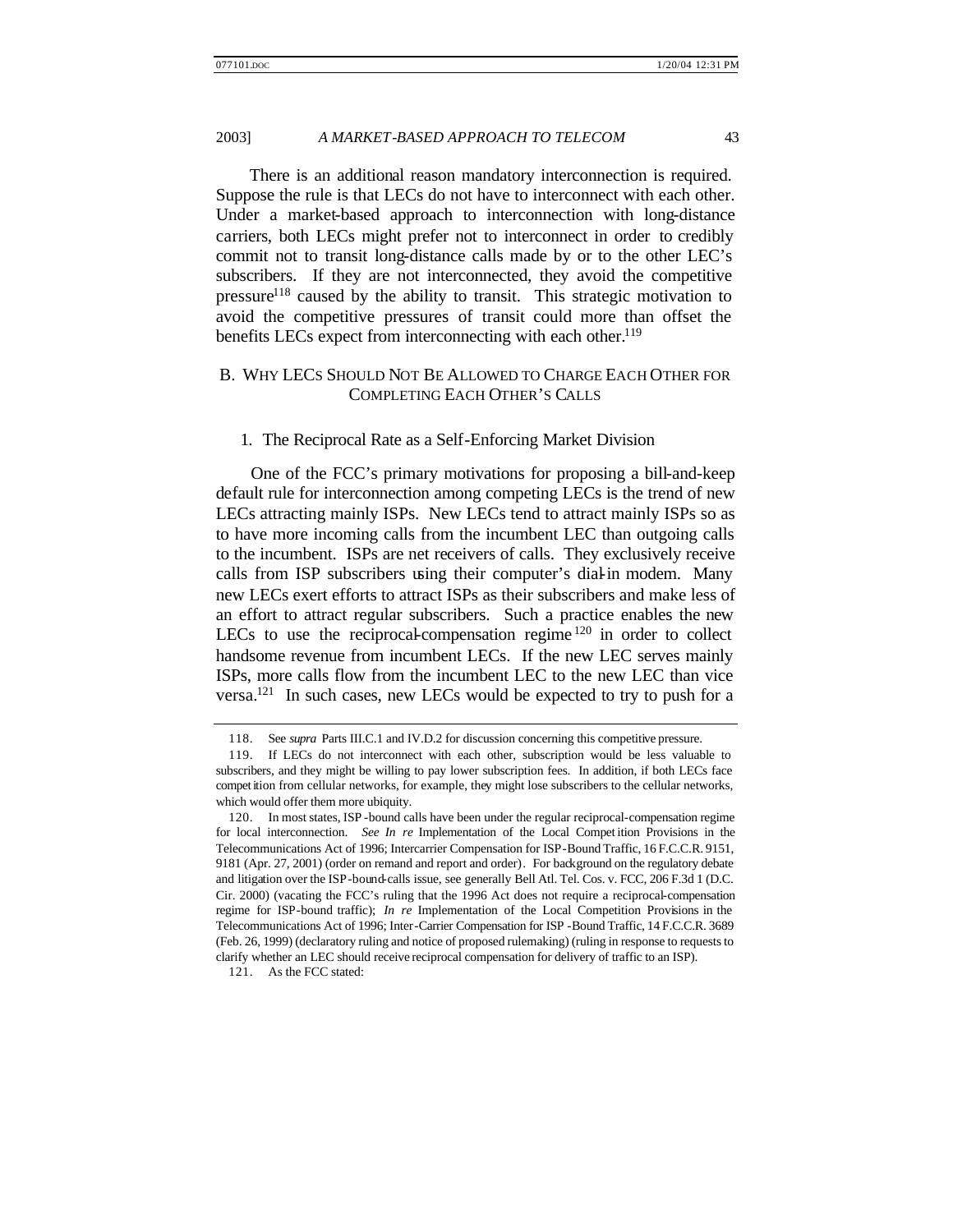high reciprocal rate that LECs would pay each other for completing each other's calls. The higher the reciprocal rate, the more revenue new LECs would collect from calls flowing from the incumbent to the new LEC.<sup>122</sup>

A new LEC's incentive in attracting mainly net receivers of calls distorts its motivations for efficient entry. After all, the 1996 Act envisioned entry of true competitors to the incumbent LECs: networks that will serve regular residential and business subscribers that make and receive calls, and not only net receivers of calls. Furthermore, a markup on completion of calls would cause inefficient pricing of the services given by these net receivers of calls, such as ISP services. ISP dial-in, for example, would be subsidized using the markup earned from the incumbent's payments for completing the calls to the ISP. Dial-in ISP users, therefore, would not bear the true costs of using the telecom networks and the Internet. Inefficient, high congestion of the telecom networks and the Internet would result.<sup>123</sup>

New LECs' distorted incentives to attract mainly net receivers of calls are eliminated if LECs are not allowed to charge each other for completing each other's calls. The reason is that under such a regime, new LECs would not expect to collect revenue from calls originated at the incumbent LEC. The FCC hopes to solve new LECs' distorted incentives by imposing a default bill-and-keep regime on interconnection among LECs.<sup>124</sup> A mere

The four largest [incumbent LECs] indicate that [new LECs], on average, terminate eighteen times more traffic than they originate, resulting in annual [new LEC] reciprocal compensation billings of approximately two billion dollars, ninety percent of which is for ISP -bound traffic. Verizon states that it sends [new LECs], on average twenty-one times more traffic than it receives, and some [new LECs] receive more than forty times more traffic than they originate.

*In re* Implementation of the Local Competition Provisions in the Telecommunications Act of 1996; Intercarrier Compensation for ISP -Bound Traffic, 16 F.C.C.R. at 9183 (footnotes omitted). Origination of calls here means enabling the call made by the caller and transferring it to the recipient's LEC.

<sup>122.</sup> Incumbent LECs cannot cope with this threat by themselves, focusing mainly on net receivers of calls, because, unlike new LECs, they are under universal-service obligations that require them to serve many residential consumers. *See* Julian Wright, The ISP Reciprocal Compensation Problem 6 (Feb. 13, 2001) (unpublished manuscript, on file with author). New LECs, on the other hand, have more freedom in choosing their subscribers. *See id.*

<sup>123.</sup> *See id.* at 12–13. If the incumbent were permitted to charge its subscribers different prices depending on whether their calls are destined to the competing LEC, the incumbent could pass the charges it pays the new LEC on to the dial-in callers. Such a practice, if permitted, would tend to alleviate the distortion of ISP overuse. To be sure, healthy development of the Internet is important, and it could be claimed that ISP services need to be subsidized. *Id.* If Internet users do not incur the true costs of their use of the Internet, however, congestion occurs and other Internet users are harmed.

<sup>124.</sup> *In re* Developing a Unified Intercarrier Compensation Regime, 16 F.C.C.R. 9610, 9633 (Apr. 27, 2001) (notice of proposed rulemaking) (discussing two FCC staff-member papers that propose billand-keep regimes as a solution to the problems created by reciprocal-compensation regimes). The FCC has already ordered a gradual transition to a bill-and-keep approach when it comes to ISP-bound calls. *In re* Implementation of the Local Competition Provisions in the Telecommunications Act of 1996;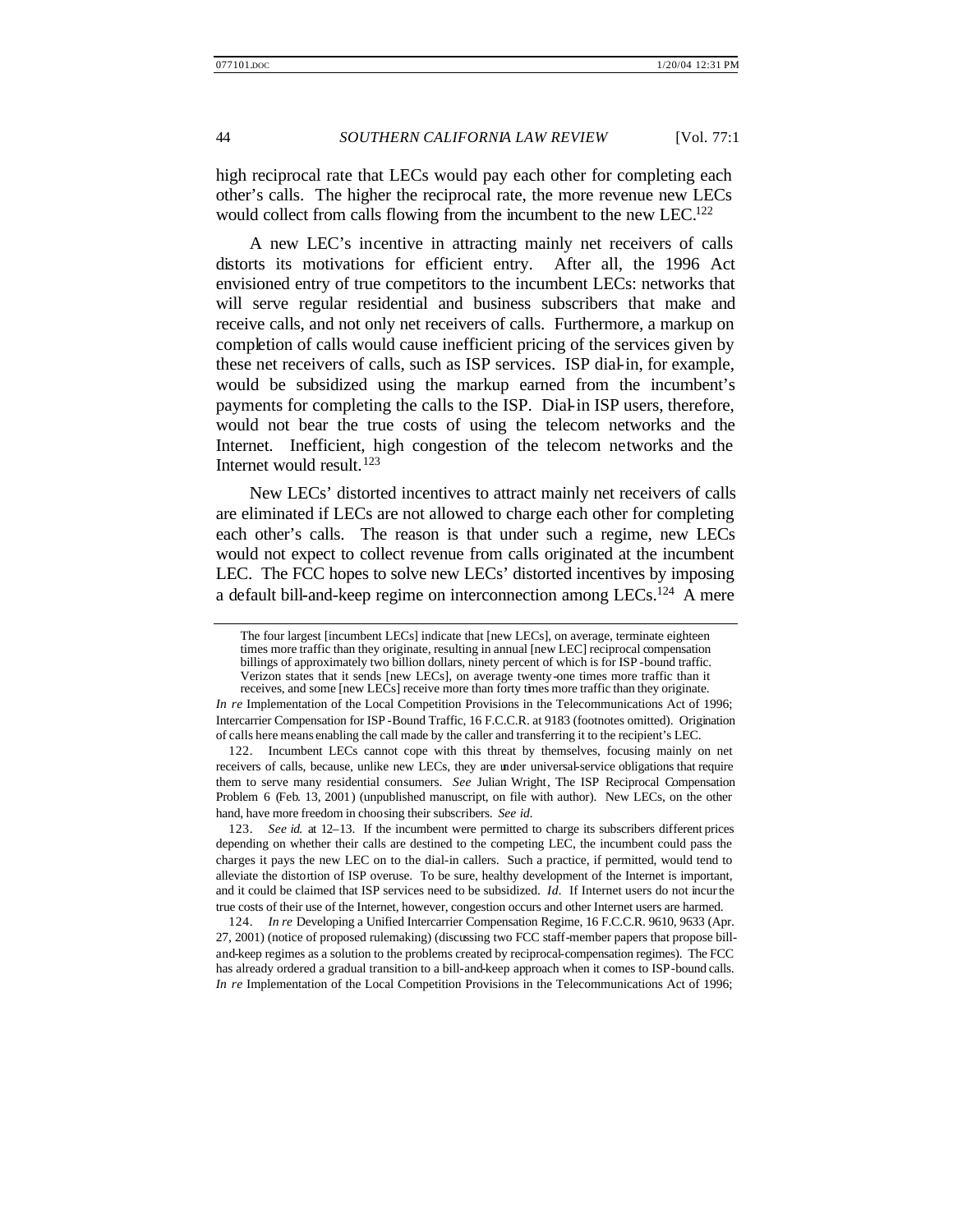default rule of this nature, however, will not suffice. The FCC assumes that when new LECs try to push the negotiated reciprocal rate to a high level, incumbent LECs will disagree and revert to the default rate of zero. What the FCC overlooks is that incumbent LECs might agree to supracompetitive reciprocal rates for their own reasons, notwithstanding the costs they would have to bear when more calls flow from the incumbent to the new LEC (rather than the other way around).

In particular, incumbent LECs might have a strategic long-run incentive to keep the reciprocal rate at a relatively high level in order to induce the new LEC to focus on the niche of subscribers who are net receivers of calls, leaving the rest of the market to the incumbent. This is a distortion of the ISP-bound-calls problem, unidentified so far by regulators and the literature. Incumbents themselves, who the regulators<sup>125</sup> and the literature<sup>126</sup> consistently claim are harmed by the trend of new LECs attracting mainly ISPs, may well be interested in this trend because it helps the incumbent secure a captive market that includes all subscribers except for ISPs and other net receivers of calls. This captive market will not enjoy competitive entry into the local market and will effectively continue to be subject to a regulated monopoly.  $127$ 

In this sense, negotiation by the incumbent and the new LEC of a reciprocal rate for completing each other's calls resembles an arrangement for division of the market, according to which the new LEC commits to serve mainly net receivers of calls and not to compete with the incumbent LEC over other kinds of subscribers. In return, the incumbent pays the new LEC in the form of the above-cost negotiated rate for the many calls flowing from the incumbent to the new LEC. Moreover, this tacit arrangement is self-enforcing. If the new LEC starts competing with the incumbent over regular subscribers, who also make calls, fewer calls would flow from the incumbent to the new LEC, as the incumbent would have less regular subscribers making ISP-bound calls. The more the new LEC successfully competes with the incumbent over regular subscribers, the less net revenue the new LEC makes from the reciprocal-compensation arrangement. Conversely, the more regular subscribers the new LEC attracts, the less the incumbent will lose from the reciprocal arrangement.

Intercarrier Compensation for ISP -Bound Traffic, 16 F.C.C.R. at 9154. If the FCC's bill-and-keep proposal is adopted, it would presumably replace the order that is particular to ISP -bound calls.

<sup>125.</sup> *See id.* at 9154–57; *In re* Developing a Unified Intercarrier Compensation Regime, 16 F.C.C.R. at 9616.

<sup>126.</sup> *See, e.g.*, Wright, *supra* note 122, at 14–15.

<sup>127.</sup> Presumably, cost ly state and FCC regulation of the incumbent's rates and practices will continue given that the incumbent continues to enjoy such dominance.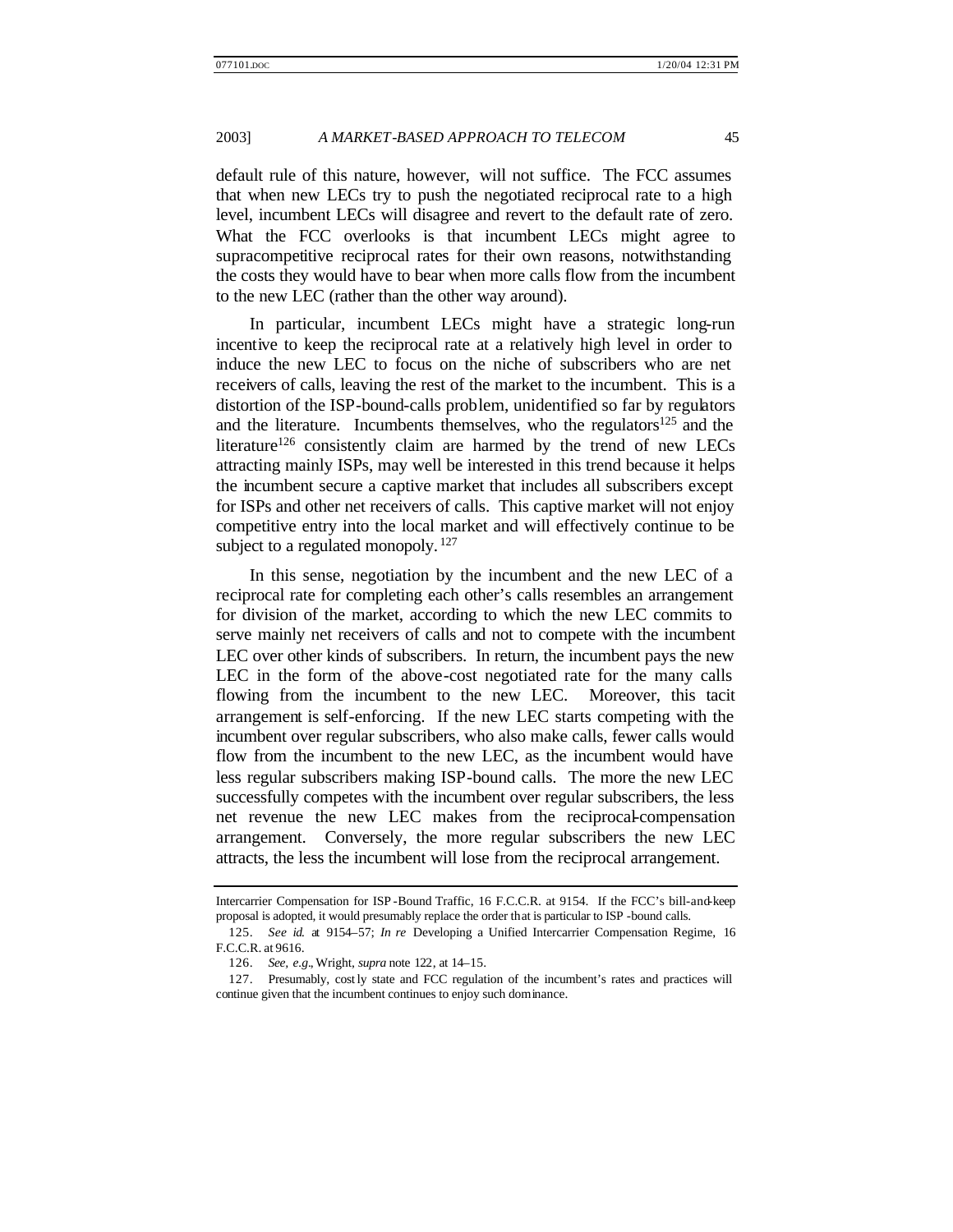An arrangement between an incumbent and a new entrant into the incumbent's market, under which the incumbent pays a bribe to the entrant to ensure that the entrant serves only a certain segment, leaving the rest of the market to the incumbent, is obviously an illegal conspiracy in violation of section 1 of the Sherman Act.<sup>128</sup> We have just seen, however, that allowing an incumbent LEC and a new LEC to negotiate a reciprocal rate for completing each other's calls—which is perfectly legal under the current regime and will continue to be legal under the FCC's recent proposal—achieves precisely the same result.

# 2. LECs Might Negotiate Excessive Reciprocal Rates to Raise Retail Prices

There are a few results in the economics literature that raise the concern that if LECs are left to negotiate their reciprocal rate for completing each other's calls, they will use this rate in order to raise the retail prices they charge their own consumers. First, if LECs charge their subscribers only a per-minute rate (without a fixed fee), Jean-Jacques Laffont, Patrick Rey, and Jean Tirole,<sup>129</sup> as well as Mark Armstrong,<sup>130</sup> show that LECs will be induced to negotiate a high reciprocal rate in order to deter each other from cutting retail prices. LEC A, for example, would hesitate to cut its retail prices in order to expand its market share because, if it does so, its subscribers would make more (and longer) calls to people at LEC B, and LEC A would have to pay LEC B the high reciprocal rate for these calls. The same goes for LEC B, which would similarly hesitate to cut its retail prices. This makes both LECs better off because their profits rise when they are less eager to price-cut.

The question arising now is whether this result applies similarly in the case where LECs charge their subscribers not only per-minute rates, but also fixed monthly fees or other sorts of pricing packages that have fixed components in them. Initially, it might be thought that the fear of an excessive negotia ted reciprocal rate might disappear when LECs charge fixed fees as well because what drives the fear of an excessive negotiated reciprocal rate is that LECs use the per-minute rate to steal market shares from each other. When LECs charge only per-minute rates, they are deterred from cutting their rates to steal subscribers because this makes their subscribers call more, thereby raising each LEC's payments to the

<sup>128.</sup> *See* 15 U.S.C. § 1 (2000).

<sup>129.</sup> *See Nondiscriminatory Pricing*, *supra* note 114, at 10–11.

<sup>130.</sup> Mark Armstrong, *Network Interconnection in Telecommunications*, 108 ECON. J. 545, 553– 54 (1998).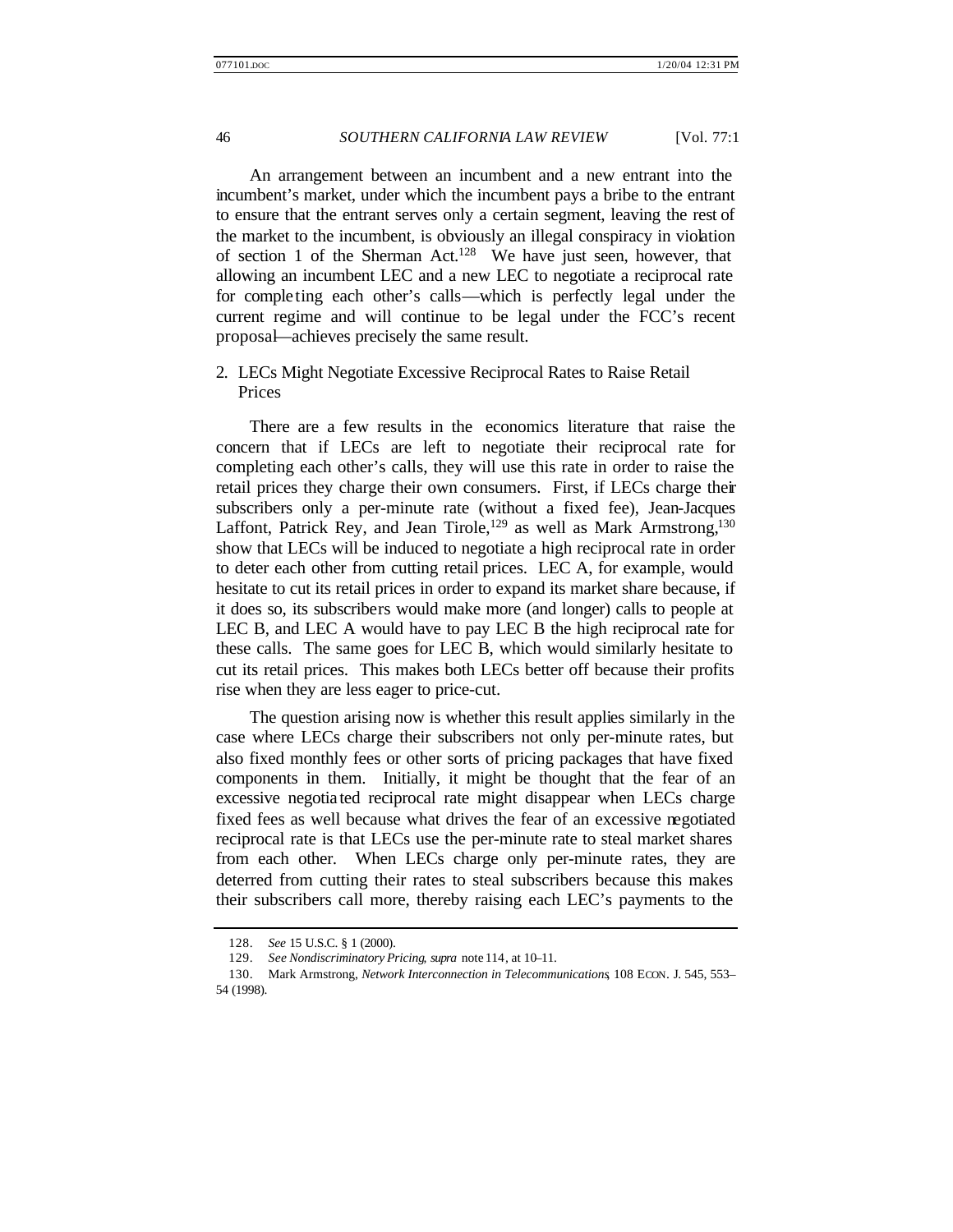other LEC. LECs, however, could steal subscribers from each other by lowering their fixed fees. This would not involve additional payments to the other LEC because lower fixed fees, unlike lower per-minute rates, do not induce subscribers to call more. Therefore, LECs might as well negotiate a cost-based reciprocal rate for completing each other's calls since an above-cost rate will not raise their profits.

Indeed, a few recent economics papers have shown this to be the case, but under quite restrictive assumptions, and the literature is critical of the results.<sup>131</sup> These restrictive assumptions include the assumption that networks have identical marginal costs for outgoing and incoming calls;<sup>132</sup> the assumption that both LECs would have equal market shares if they charge the same prices;<sup>133</sup> the assumption that more "heavy" users (such as businesses) see the new LEC as a substitute for the incumbent LEC, just as "light" users (such as households) see the LECs as substitutes;  $134$  the assumption that all users are willing to be connected to a network for any price the LECs would like to charge;<sup>135</sup> and the assumption that recipients do not pay for calls they receive and also have no utility from receiving calls.<sup>136</sup> Finally, all the economics models exploring this issue stress that

133. If there is consumer loyalty to the incumbent LEC, for example, or high costs for consumers of switching to the new LEC, this assumption will not hold. *See Asymmetric Interconnection*, *supra* note 114 (showing that, when the incumbent LEC enjoys such customer loyalty, the new LEC might want to push for an excessive reciprocal rate).

134. This assumption will not hold if, for example, households tend to stick more with their old telephone company out of inertia, or lack of information or sophistication, while businesses switch LECs more easily because they are more sophisticated and informed, and have more to lose from sticking with their old telephone company. *See* Wouter Dessein, Network Competition in Nonlinear Pricing (Oct. 2002) (unpublished manuscript, on file with author) (showing that when the assumption does not hold, LECs may negotiate either excessive or below-cost reciprocal rates, depending on the characteristics of heavy and light users).

<sup>131.</sup> *See Nondiscriminatory Pricing*, *supra* note 114, at 21–22 (showing such a result with consumers who are identical to each other); *Price Discrimination*, *supra* note 114, at 52–53 (same); Wouter Dessein, Network Competition with Heterogeneous Calling Patterns (Dec. 2000) (unpublished manuscript, on file with author) (showing such a result in the case of two different types of consumers: heavy users and light users); Jong-Hee Hahn, Network Competition and Interconnection with Heterogeneous Subscribers (May 2002) (unpublished manuscript, on file with aut hor) (showing similar results with consumers of various types).

<sup>132.</sup> This assumption will not hold, for example, if the new LEC utilizes a different technology or kind of facility than the incumbent LEC, or if the incumbent LEC and the new LEC handle different volumes of calls.

<sup>135.</sup> Steve Poletti & Julian Wright, Network Interconnection with Participation Constraints (Sept. 18, 2000) (unpublished manuscript, on file with author) (showing that, when this assumption does not hold, LECs might negotiate an excessive reciprocal rate).

<sup>136.</sup> As the FCC acknowledges in its recent bill-and-keep proposal, recipients *may* benefit from calls they receive. Furthermore, the FCC's premise is that LECs will be able to charge recipients for calls they receive. *See In re* Developing a Unified Intercarrier Compensation Regime, 16 F.C.C.R. 9610, 9624 (Apr. 27, 2001) (notice of proposed rulemaking).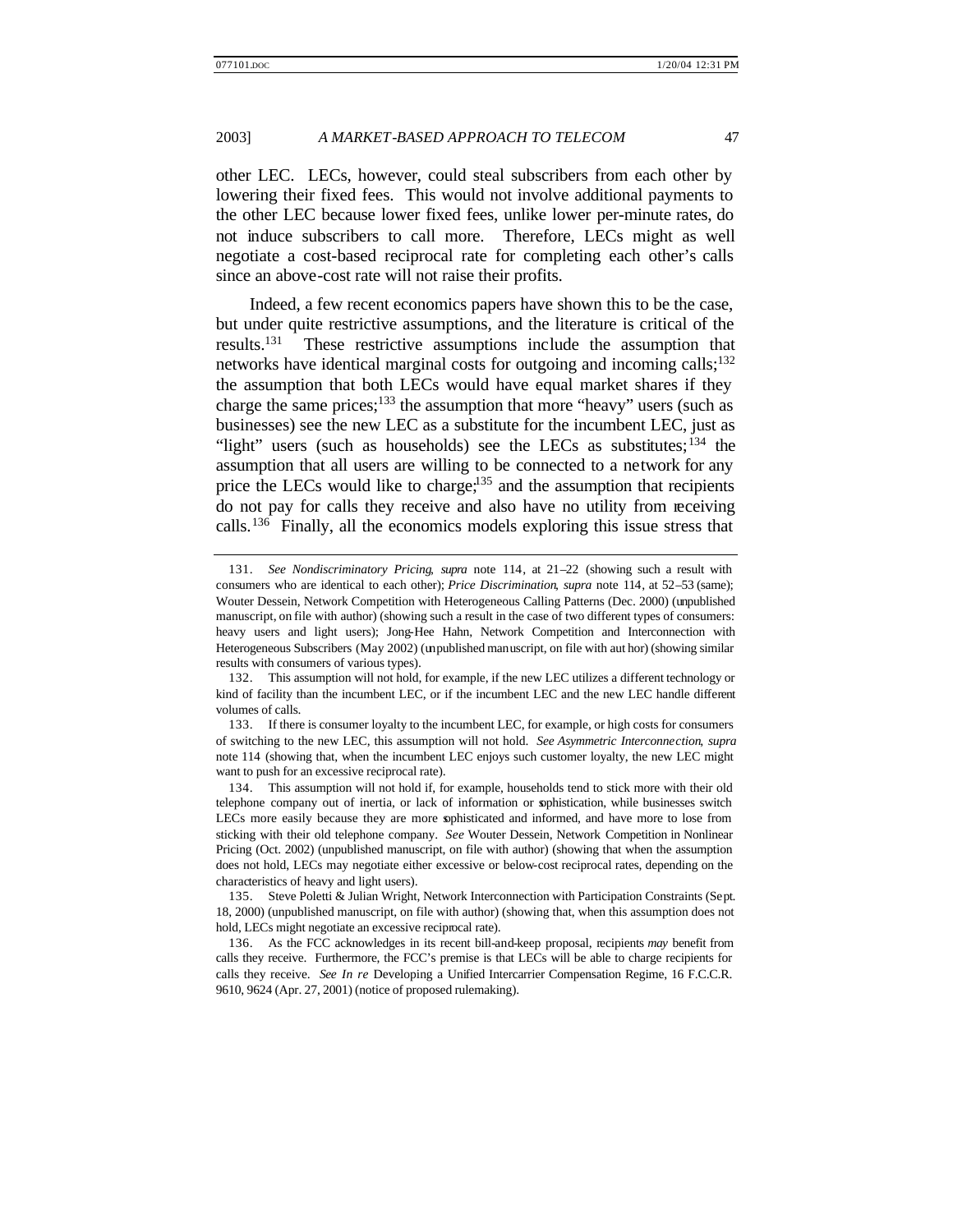the models "do not work" (in economic terms, there is no equilibrium) where the reciprocal rate is sufficiently above marginal costs or where the LECs are close enough substitutes to one another.<sup>137</sup> Accordingly, the economics literature fails, to date, to supply an answer to what happens when LECs *do* negotiate an excessive reciprocal rate. This is precisely the underlying policy concern. Also, LECs *are* often close substitutes to one another. After all, telecom service may be seen as quite fungible, and the costs involved in switching networks, in many cases, might be small.

Accordingly, the economics literature does not yet have a clear answer to the question of whether the fear of excessive negotiated reciprocal rates goes away in real-life settings. A rule that does not allow LECs to charge each other for completing each other's calls has the virtue of eliminating the reciprocal rate as a strategic device in the hands of the LECs. Given that recipients benefit from calls they receive, such a rule sees completion of calls among LECs as a service each LEC grants its own subscribers. Accordingly, LECs need not charge each other for completion of calls that flow among them. The caller's LEC will charge the caller for enabling the call and the recipient's LEC will charge the recipient for completing the call. <sup>138</sup>

At this stage of economic study, it is unknown whether this solution is the best regulatory solution that would maximize total welfare, but at least we know that LECs will not be able to use the reciprocal rate strategically to harm consumers and reduce total welfare, as the economics literature predicts will happen in certain cases.<sup>139</sup> Furthermore, prohibiting LECs from negotiating rates they pay each other for completing each other's calls has the clear virtue of eliminating the above-mentioned problem of new

<sup>137.</sup> *See, e.g.*, *Nondiscriminatory Pricing*, *supra* note 114, at 21–22; *Price Discrimination*, *supra* note 114, at 52 n.10.

<sup>138.</sup> This raises the issue of unwanted calls. Since, generally, the caller initiates the call, it would be problematic to charge the recipient for a call he or she did not want (e.g., a call from a telemarketer during dinner). Several solutions to this problem exist. First, the recipient can quickly hang up on unwanted calls and thus minimize the charges involved. Second, LECs could be required to offer a one-minute grace period in which recipients do not have to pay for incoming calls. Such grace periods have been voluntarily adopted by several cellular providers that charged recip ients for incoming calls. DeGraba, *supra* note 4, at 80. Third, many recipients are expected, in the foreseeable future, to possess caller ID technology, which will enable them to screen many of the unwanted calls. *Id.* at 33–34. One type of unwanted call that would be difficult to screen is an unwanted fax message. Since fax messages are generally expected to run from each LEC to the other, however, LECs could be allowed to negotiate a separate compensation arrangement (e.g., a reciprocal-compensation arrangement) for fax messages.

<sup>139.</sup> Imposing on LECs a positive, "optimal" reciprocal rate would involve the regulatory costs of determining this optimal rate in each situation, and updating it as circumstances change.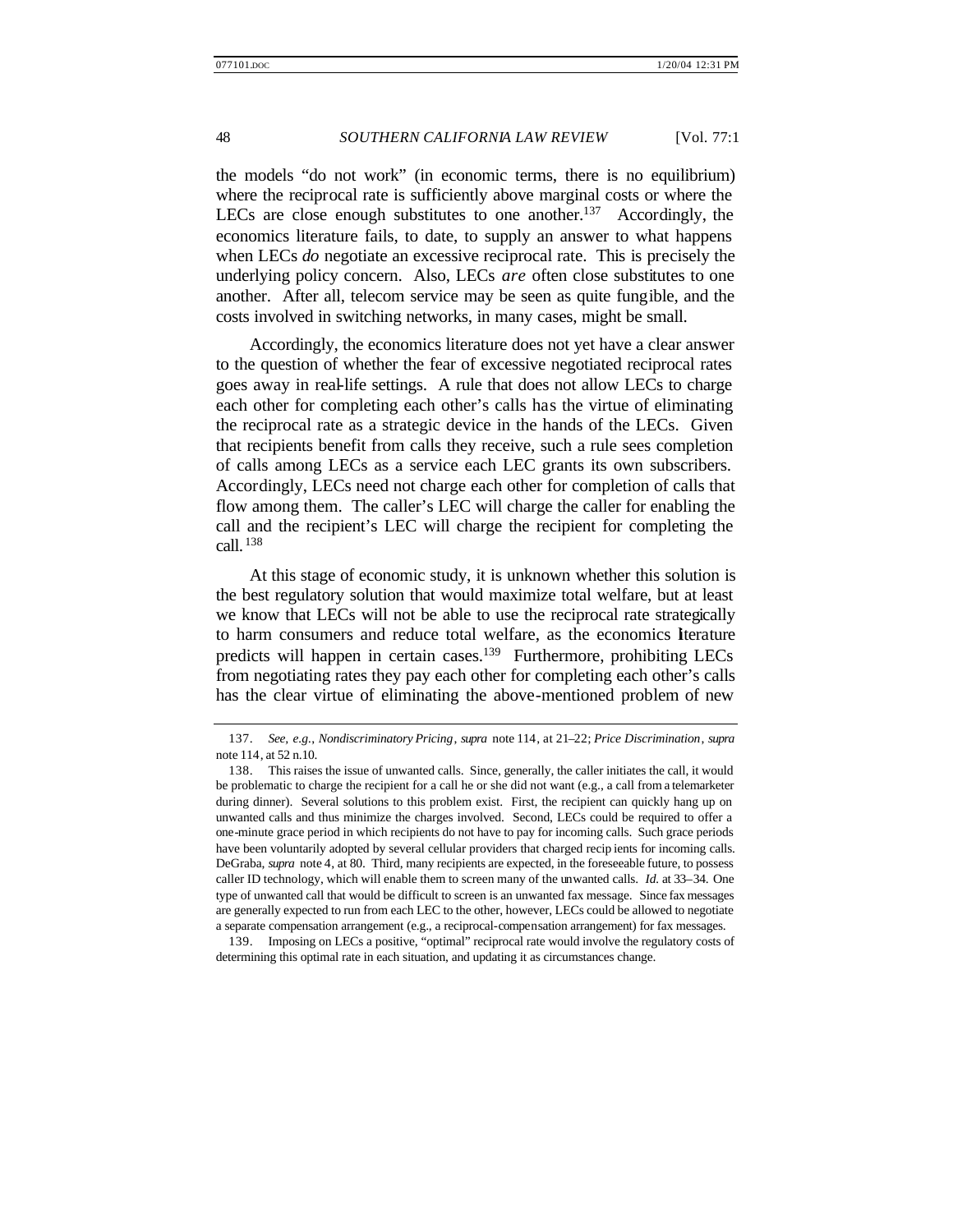LECs attracting mainly net receivers of calls, and incumbent LECs acquiescing to enshrine their dominance.

# 3. Raising the Reciprocal Rate to Raise Charges from Long-Distance Carriers

As shown in Part IV.C.1, if we allow LECs to negotiate a reciprocal rate for completing each other's calls, they might be induced to negotiate an excessive rate in order to boost the rates they charge long-distance carriers for completing long-distance calls. This adds a rationale for a rule prohibiting LECs from charging each other for completing each other's calls. Recall that under such a rule, the long-distance carrier's ability to ask one LEC to transit calls made to the competing LEC would drive down the rates LECs charge the long-distance carrier for completing calls to the marginal costs of transit.<sup>140</sup>

Will the LECs' incentive to negotiate excessive reciprocal rates to boost the rates they charge long-distance carriers for completing longdistance calls disappear when we take into account fixed fees LECs can charge their consumers? Under several simplifying assumptions,  $^{141}$  the fear of an excessive reciprocal rate might indeed disappear. To see why, suppose LECs negotiate an excessive reciprocal rate so that they could charge long-distance carriers supracompetitive rates for completing calls. Any new subscriber attracted by the LEC will receive a certain volume of long-distance calls for which the LEC will collect the supracompetitive rates from the long-distance carriers. Accordingly, LECs would be more willing to cut their fixed fees to steal customers from each other. In simple settings as the one discussed here, it may be that fixed fees will go down by the very supracompetitive profits the LECs expect to make from the longdistance carriers. In such a case, absent other motivations concerning the reciprocal rate, the LECs might as well negotiate a reciprocal rate that would not allow them supracompetitive profits for completing longdistance calls. This is because they know these supracompetitive profits would be "competed away" through competition with regard to the fixed  $fees.$ <sup>142</sup>

<sup>140.</sup> *Supra* Part IV.C.1.

<sup>141.</sup> *See supra* notes 131–37 and accompanying text. Also included is the assumption that all the LECs' subscribers receive the same volume of long-distance calls.

<sup>142.</sup> Michael Carter & Julian Wright, Local and Long-Distance Network Competition 3–4 (Dec. 22, 1999) (unpublished manuscript, on file with author). Their study reached a similar result with a simplified model in which LECs interconnect with a long-distance carrier. They do not discuss the possibility of transit, but show that any profits LECs expect to make from the long-distance carrier are competed away through competition with regard to the fixed fees. *Id.* at 3.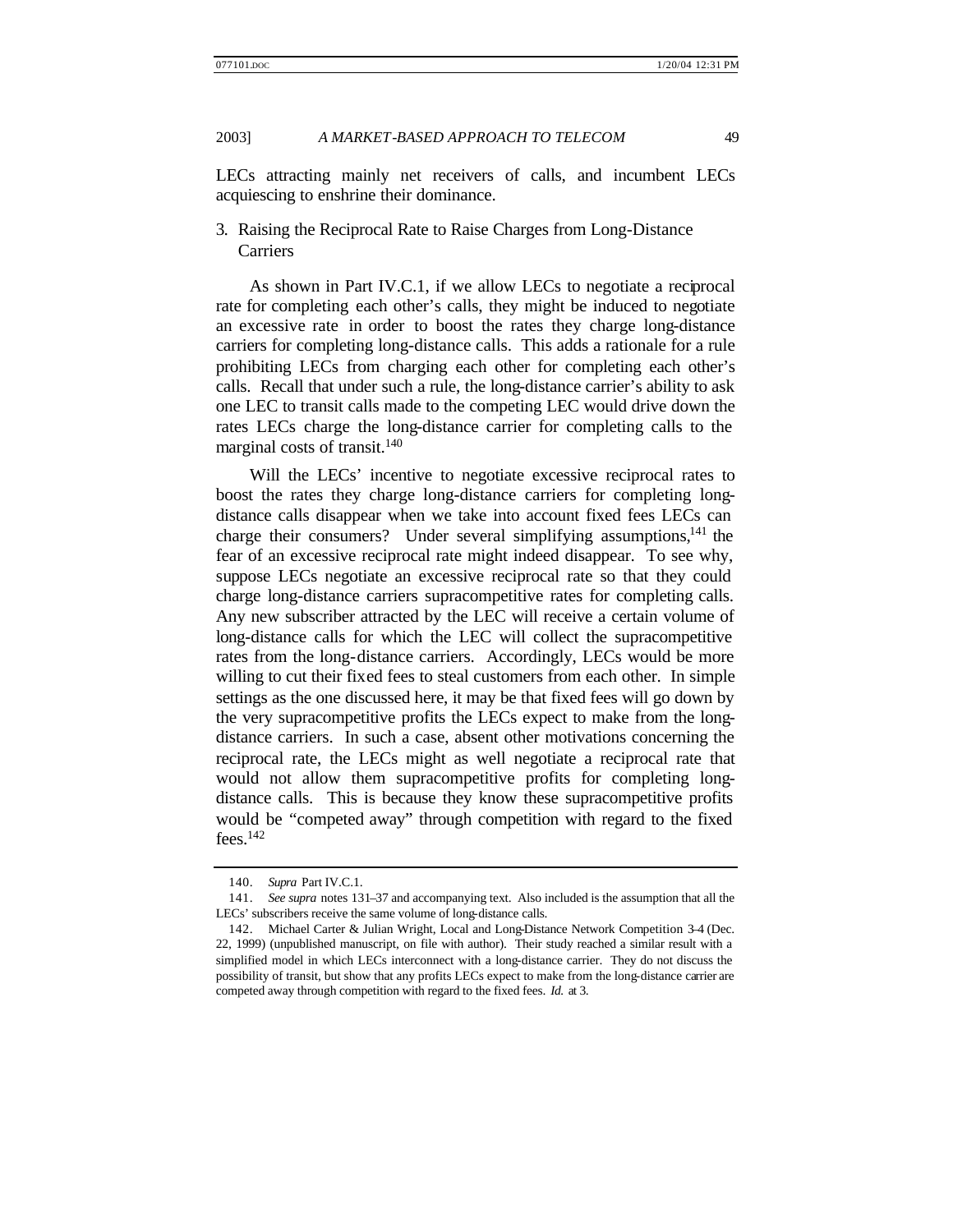The assumptions underlying the claim that supracompetitive profits from long-distance carriers would be competed away by reduced fixed fees, however, are too restrictive to make concrete policy implications. The simplifying assumptions driving such a result may not hold in real-life situations. Therefore, LECs might still negotiate excessive reciprocal rates to boost the rates long-distance carriers pay them for completing longdistance calls. In any case, the other justifications for not allowing LECs to charge each other for completing each other's calls remain strong. In particular, the fear that an excessive reciprocal rate might be used as a tacit market-division mechanism, discussed in Part V.B.1, continues to exist. Needless to say, an excessive reciprocal rate harms the competitive force of transit even when it is driven by such other motivations.

## VI. CONCLUSION

While local telecom markets are being opened to competition, the FCC, paradoxically, is proposing to move toward the strictest possible regulation of interconnection between long-distance carriers and LECs: mandatory interconnection coupled with regulation of interconnection charges down to zero. In sharp contrast to the FCC's approach, this Article proposes simple regulatory changes that will foster the deregulation of interconnection between long-distance carriers and LECs.

Under deregulation and nonmandatory interconnection, a longdistance carrier's credible threat to transit calls made to one LEC via the competing LEC would drive LECs' rates for completing long-distance calls down to the marginal costs of transit, provided LECs are not allowed to charge each other for completing each other's calls. Moreover, recipients' cellular phones and broadband-Internet IP-telephony connections are expected, in the foreseeable future, to compete with LECs on completing long-distance calls, especially if long-distance carriers will no longer be required to average their rates.

Competitive forces can also drive down the rates LECs charge longdistance carriers for enabling long-distance calls made by the LECs' subscribers. First, they can be driven down through direct competition among the LECs, provided the 1996 Act is amended to allow long-distance carriers to pass these charges on to callers. Second, even short of amending the 1996 Act, a long-distance carrier's ability to ask one LEC to transit long-distance calls made by the competing LEC's subscribers is expected to drive these rates down. The rate will reach the marginal costs of transit if LECs are not allowed to charge each other for completing each other's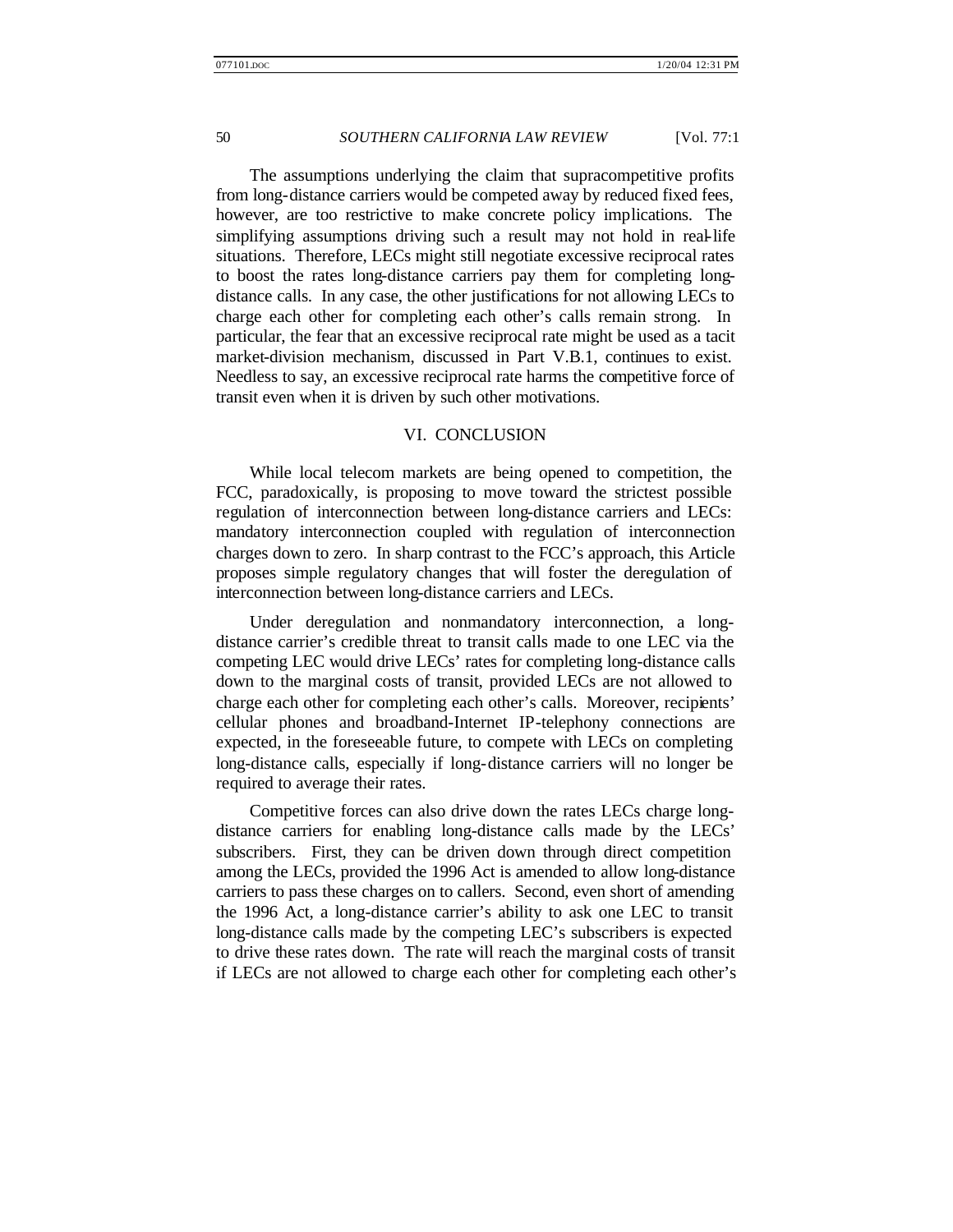calls, and it will drop even lower if they negotiate a reciprocal rate for completing each other's calls.

On the other hand, interconnection among the LECs themselves should remain mandatory; otherwise, the incumbent might refuse or degrade interconnection to deter entry. Furthermore, even established networks might decide not to interconnect in order to disable transit and boost rates charged to long-distance carriers. LECs should not be allowed to charge each other for completing each other's calls. Such a rule would prevent new LECs and incumbent LECs from using the reciprocal rate as a strategic tool to raise their profits at the expense of consumers. In particular, LECs might negotiate an excessive reciprocal rate to enforce an implicit commitment on the part of the new LEC to focus only on net receivers of calls, leaving the rest of the market to the incumbent.